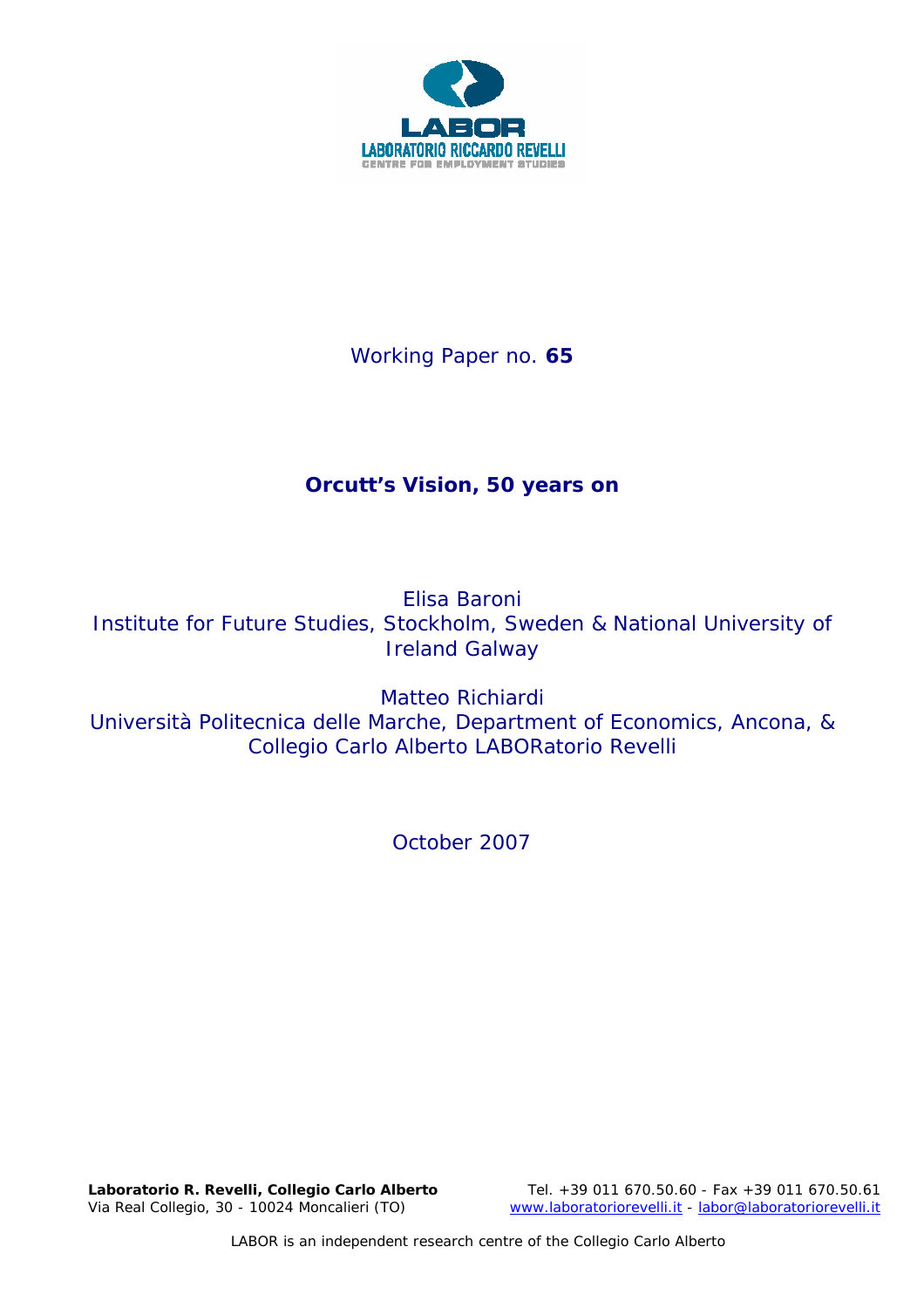# Orcutt's Vision, 50 years on

### Elisa Baroni

Institute for Future Studies, Stockholm, Sweden & National University of Ireland Galway, Ireland. elisa.baroni@framtidsstudier.se.

### Matteo Richiardi

Università Politecnica delle Marche, Department of Economics, Ancona, Italy & Collegio Carlo Alberto -LABORatorio Revelli, Moncalieri, Italy.

m.g.richiardi@univpm.it.

October 2, 2007

### Abstract

Fifty years have passed since the seminal contribution of Guy Orcutt [Orcutt, 1957], which gave birth to the field of Microsimulation. We survey, from a methodological perspective, the literature that followed, highlighting its relevance, its pros and cons  $vis-\hat{a}-vis$  other methodologies and pointing out the main open issues.

# 1 Introduction

Fifty years have passed since the seminal contribution of Guy Orcutt [Orcutt, 1957], which originated the field of Microsimulation.

This paper aims to give an overview of the discipline´s development over these fifty years, and to provide a survey of microsimulation which focuses on methodological issues rather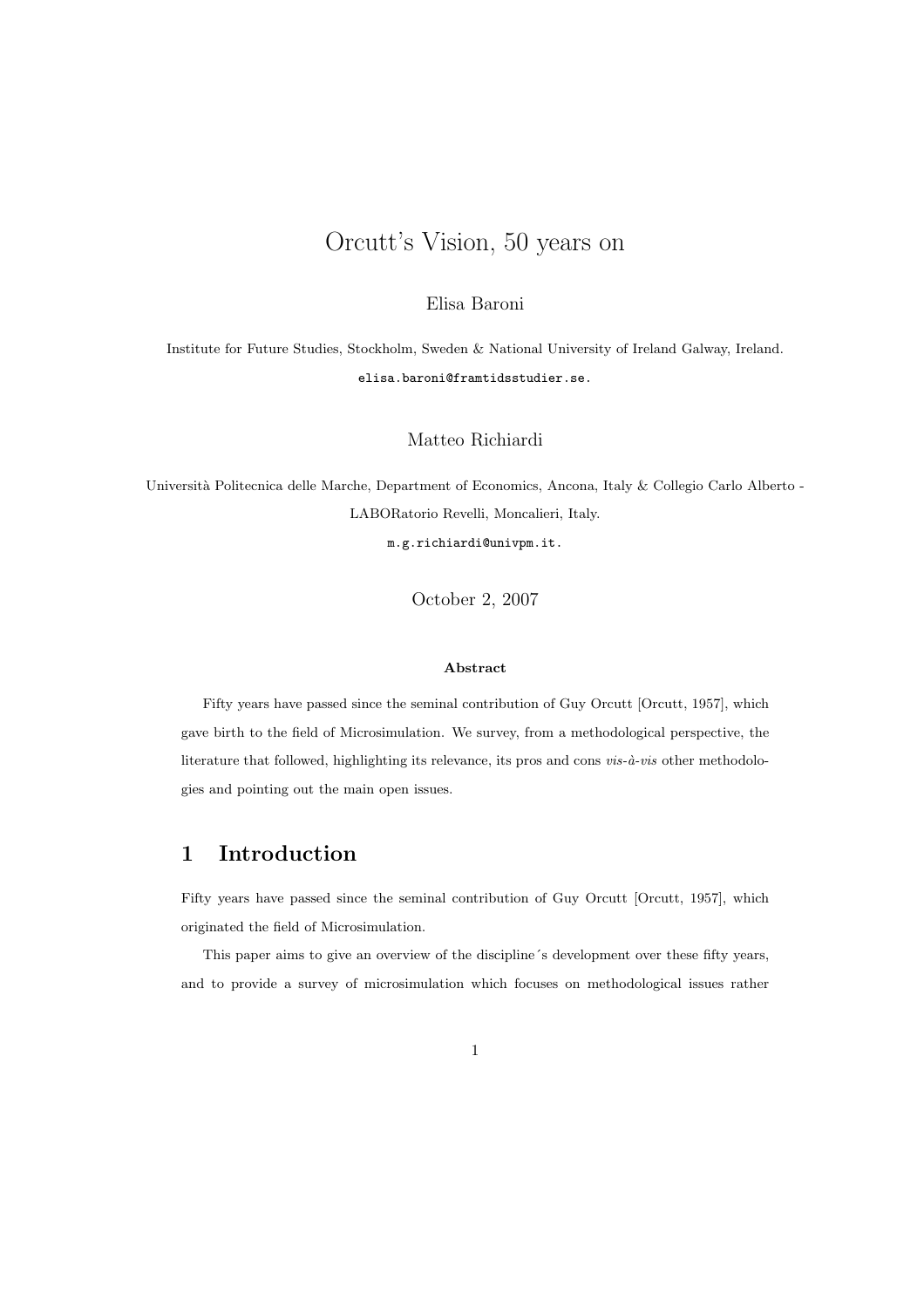than on specific model applications that have been developed to date<sup>1</sup>. In so doing, we wish to provide a sort of "beginners' guide" to microsimulation, explaining how microsimulation models (MSMs) can be classified, what are the main differences between different types of MSMs, and for what analytical purpose each type is most appropriate, with examples taken from the literature.

Broadly defined, microsimulation is a methodology used in a large variety of scientific fields to simulate the states and behaviors of different units - e.g. individuals, households, firms - as they evolve in a given environment - a market, a state, an institution. Very often it is motivated by a policy interest, so that narrower definitions are generally provided. For instance, [Martini and Trivellato, 1997] define microsimulation models as

computer programs that simulate aggregate and distributional effects of a policy, by implementing the provisions of the policy on a representative sample of individuals and families, and then summing up the results across individual units (p. 85).

MSM can answer relevant policy questions by handling simultaneously a large number of data, and calculating both individual and aggregate outcomes emerging from the complex interaction of several explanatory levels: the macro level, including e.g. demographic or labor market trends, the institutional level, including e.g. the tax and benefit system or a certain normative environment, and the micro level, including e.g. the characteristics, choices and actions of basic behavioral units such as households or firms.

In particular, by allowing to quantify some of the policies' effects at the micro level, MSMs are an integral part of the so-called evidence based policy making, and a valuable instrument for politicians. Compared to other methodologies based on representative agents or aggregate level analysis, e.g. computable general equilibrium or macroeconomic models, the main strength of MSMs is indeed to simulate how a certain policy change may differently affect heterogeneous individuals (or other entities). Furthermore, modeling at the micro level allows macro phenomena to emerge "from the bottom up" without the aggregation bias deriving from the use of statistical averages. In addition, MSMs allow to compare outcomes of alternative reform scenarios down to a high level of disaggregation, e.g. distinguishing among different interest groups, thus providing a useful ground from which to justify subsequent policy decisions

<sup>&</sup>lt;sup>1</sup>we will refer to other surveys which do this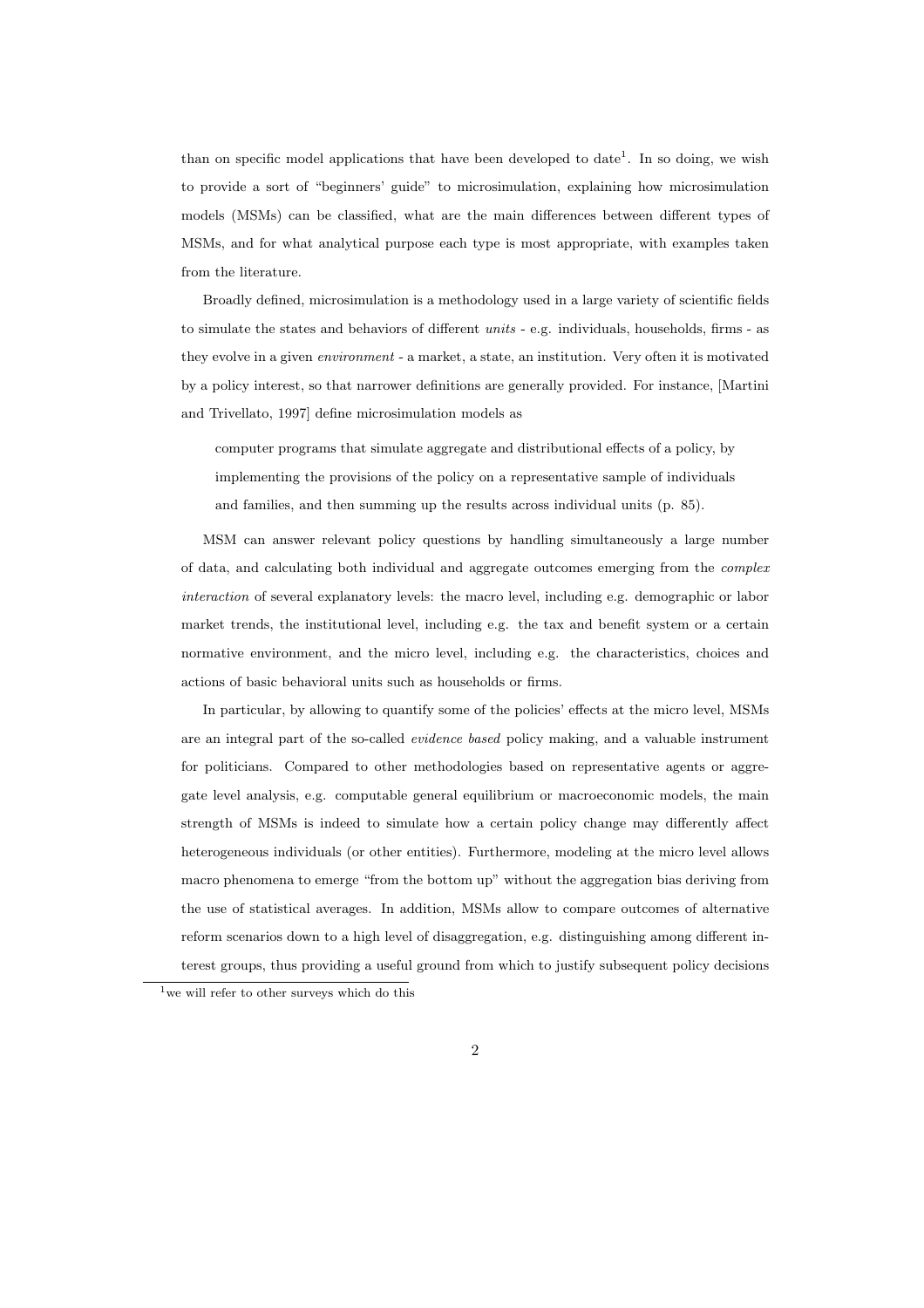to the electorate. What is more, since MSMs keep track of all individual data, the level of disaggregation of the analysis can be chosen ex post, i.e. after the model has been constructed.

To emphasize their widespread utility, it is worth stressing the a large number of MSMs are currently used across the world by various government departments (or research institutes). Some of these models are as old as 30 years (DYNASIM in the U.S.), some other are still being developed to cope with specific policy areas (PENSIM II in the UK) as new issues have come to the forefront of the policy debate and request more detailed attention. In essence, the number of MSMs is growing as the necessity to produce evidence-based policy making is becoming stronger.

All this said, it seems to us that Orcutt's vision has only partially come true. On the one hand, undeniably MSMs are more and more commonly used by governments before making policy decisions ranging, e.g., from tax or pension policies reforms, to urban planning or budget forecasts; they are also increasingly developed by research institutions more generally concerned with answering questions such as: what are the future efficiency and / or redistributive outcomes of a certain public action? What will be its financial costs? Who will gain and who will loose? What incentives or disincentives will it create in terms of behaviors of those affected by it?

On the other hand however, at an academic level microsimulation remains mostly confined within a niche of dedicated practitioners and specialized journals<sup>2</sup>. Works on MSMs still find it relatively hard to get published elsewhere. An EconLit search of the word "microsimulation" and its variants<sup>3</sup> returned 259 hits among journal articles<sup>4</sup>. This must be compared with more than 500 articles on Computable General Equilibrium (CGE), and over 1,250 articles employing Overlapping Generations (OLG) models. One reason lies in the fact that MSMs are often too complicated models to be fully described in one journal article. As a consequence, they are generally confined in dedicated volumes: the same EconLit search returned 143 hits among books and collective volumes,  $vis-\hat{a}-vis$  96 hits for CGE models and 136 hits for OLG models. Another more fundamental reason might lie in the general perception that MSMs often are not grounded in a very solid theoretical framework.

<sup>&</sup>lt;sup>2</sup>the International Microsimulation Association, which was established only in 2005, publishes the *International* Journal of Microsimulation

<sup>&</sup>lt;sup>3</sup> "micro-simulation" and "micro simulation"

<sup>4</sup>as of June 30, 2007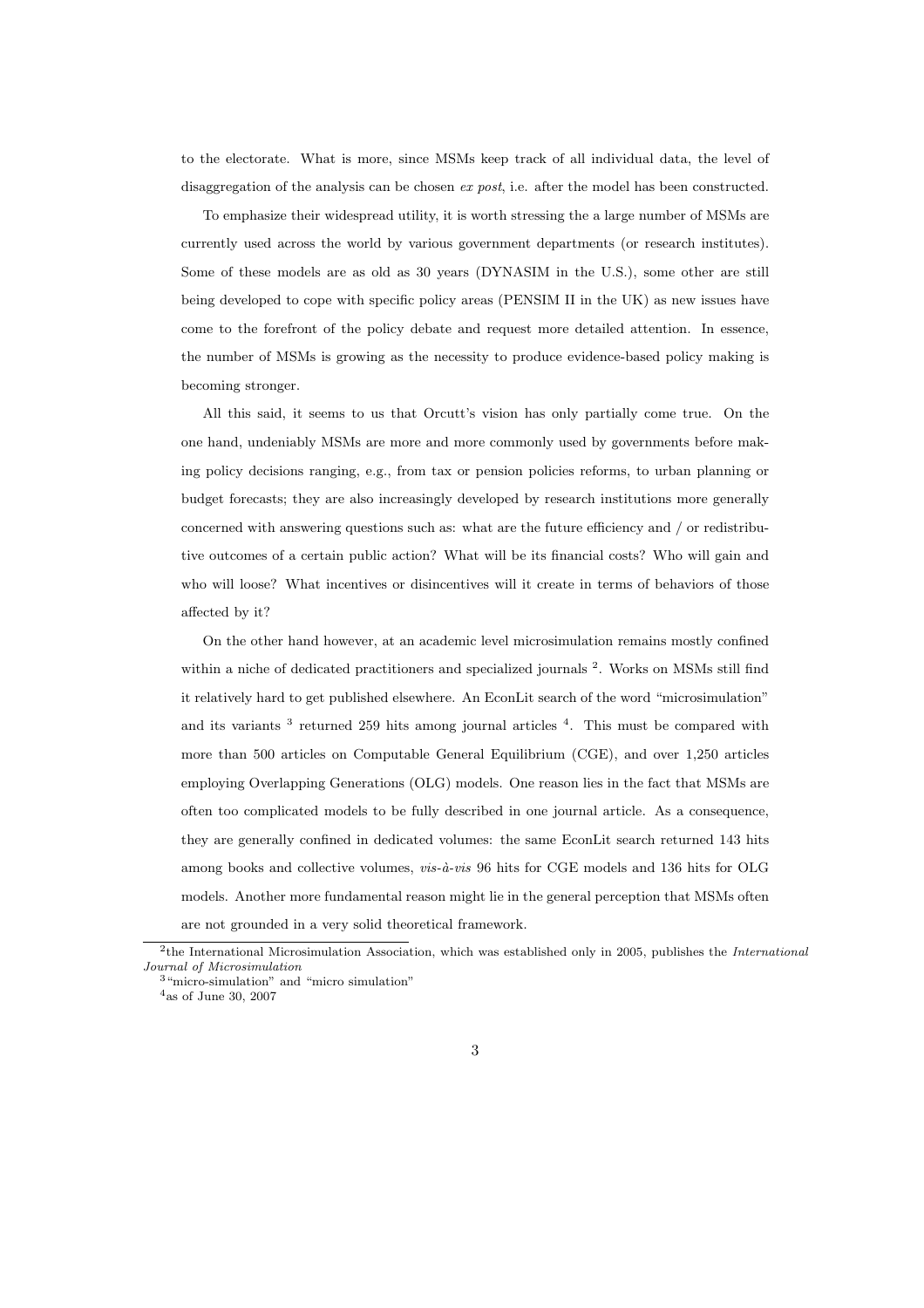Regardless of why, this rather poor publication record might discourage researchers - who should be somewhat rational actors - from devoting time and resources to microsimulation.

With this survey we thus hope to convey that microsimulation deserves greater attention, and to suggest that MSMs can indeed match sound theory with solid empirical analysis.

After a short historical presentation of microsimulation development (section 2), we will review the essential technical features of MSMs (section 3), on the basis of which they are classified. In particular we will focus on the differences between static (section 4) and dynamic (section 5) MSMs. Some examples of how such models can or have been applied to different research questions will be provided. Finally, some methodological issues concerning estimation and validation will be discussed (section 6). Section 7 concludes.

# 2 Brief history

The field of microsimulation originates from a 1957 paper by Guy Orcutt, "A new type of socio-economic system" [Orcutt, 1957]. In Orcutt' s words,

[t]his paper represents a first step in meeting the need for a new type of model of a socio-economic system designed to capitalize on our growing knowledge about decision-making units.

The paper remains an essential reading today in explaining what MSMs are, how they work and why they should be used. Orcutt was concerned that macroeconomic models of his time had little to say about the impact of government policy on things like income distribution or poverty; this is because these models were predicting highly aggregated outputs while lacking sufficiently detailed information of the underlying micro relationships, e.g. in terms of the behavior and interaction of the elemental decision-making units. However, if a non-linear relationship exists between an output  $Y$  and inputs  $X$  (as it is often the case in socio-economic relationships), the aggregate value of Y will indeed depend on the distribution of X, not on the total value of X only. Orcutt' s revolutionary contribution therefore consisted in his advocacy for a new type of modeling which is micro based, *i.e.* it uses as inputs representative *distributions* of individuals, households or firms, and puts emphasis on their heterogeneous decision making, as in the real world. Moreover, in so doing the entire distribution of  $Y$  and not only its aggregate value is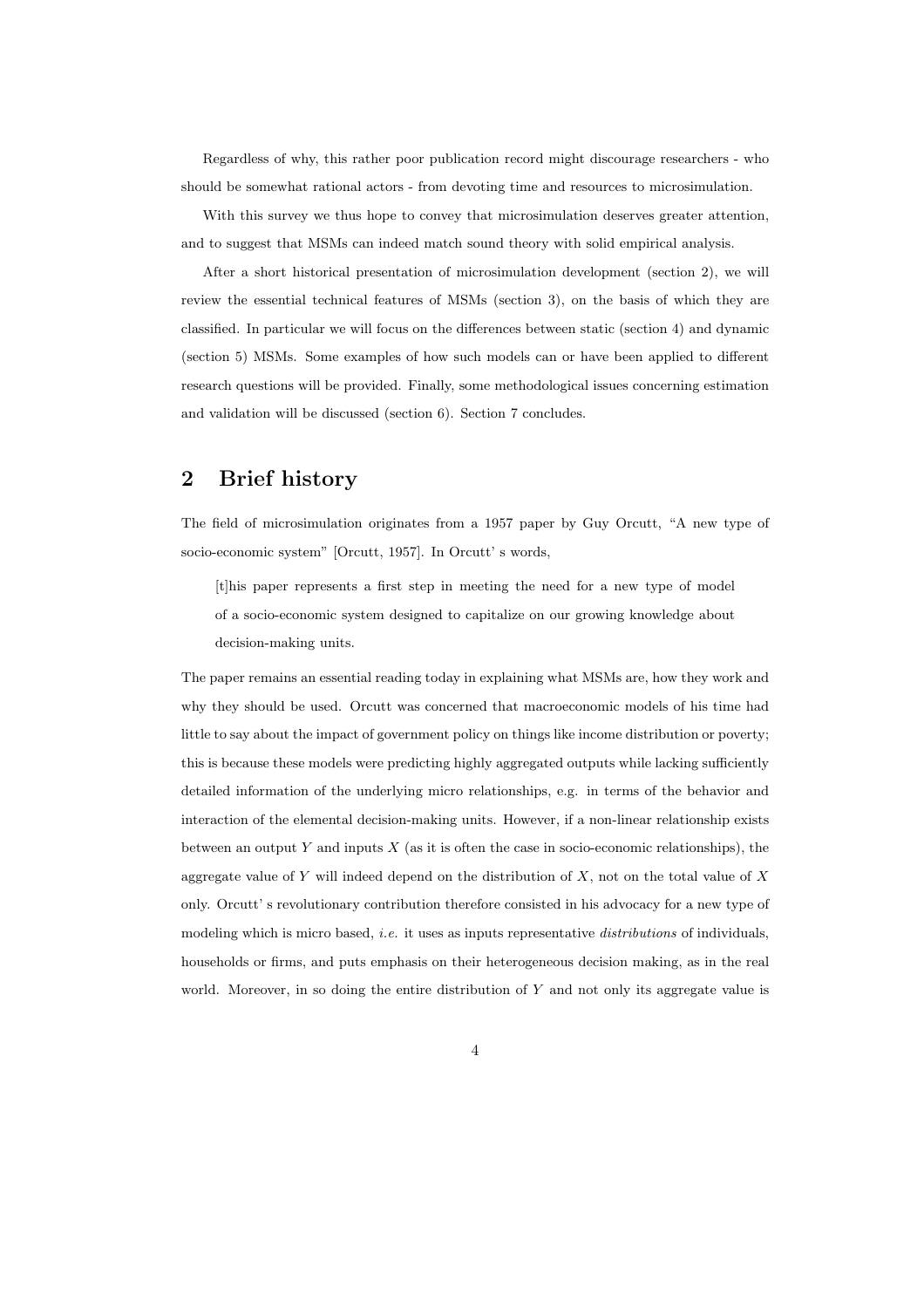recovered. As Klevmarken [Klevmarken, 2001] puts it,

In microsimulation modeling there is no need to make assumptions about the average economic man. Although unpractical, we can in principle model every man.

Again, in Orcutt´s words,

this new type of model consists of various sorts of interacting units which receive inputs and generate outputs. The outputs of each unit are, in part, functionally related to prior events and, in part, the result of a series of random drawings from discrete probability distributions.

These distributions specify the probabilities associated with the possible outputs of the unit, and are responsible for generating outcome variation over time. Indeed, these probabilities may vary over time as the system develops or as external conditions change. Orcutt also gave normative recommendations on how a model should be set up; for instance, units of each particular type in the model should be set as closely as possible to the numbers of corresponding units in the real world.

Orcutt was deeply convinced that this new type of modeling would open the way for several new uses, e.g. by facilitating and improving prediction of socio-economic phenomena, as well as testing of hypotheses.

The 1970s were an era of large scale microsimulation development, particularly in the United States where the government provided significant funding. This period marks essentially the beginning of dynamic microsimulation, as Orcutt himself and collaborators developed DYNASIM [Wertheimer et al., 1986], subsequently evolved by Steven Caldwell into CORSIM [Caldwell and Morrison, 2000].

However, the large macro models of the 1960s and 1970s did not live up to their expectations as a tool to provide fast and reliable estimates of the effects of different policies<sup>5</sup>.

MSMs were criticized primarily because of heavy programming, computing and data requirements. In particular, the lack of comprehensive representative micro data was possibly the major problem, and a huge amount of resources in those early days of microsimulation was devoted to overcome the paucity of public available datasets  $6$ .

<sup>5</sup>Douglass Lee, having in mind urban planning models, wrote in 1973 a "Requiem for Large-Scale Models" [Lee, 1973]

 $6a$ s witnessed for instance by [Pechman and Okner, 1974]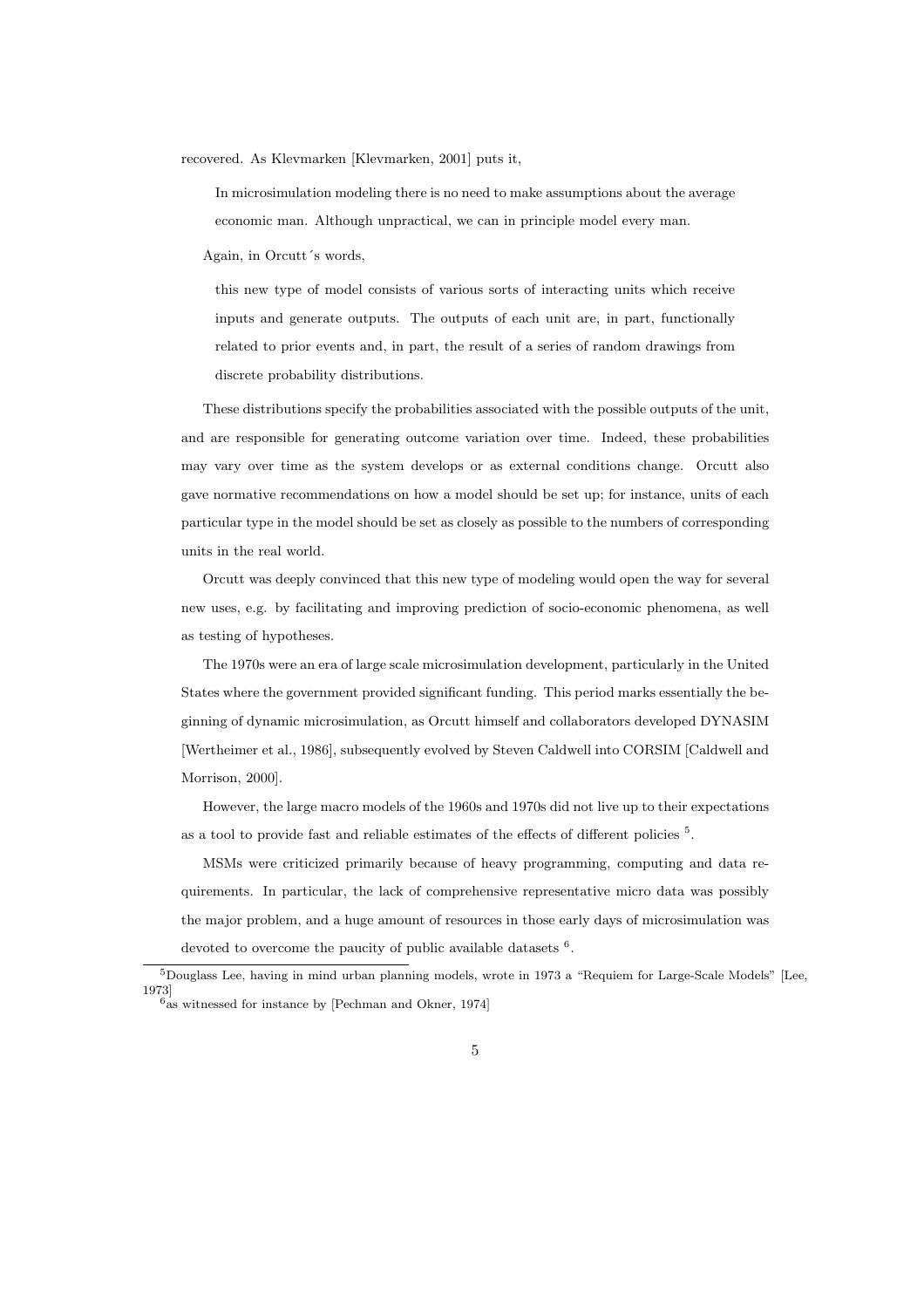These shortcomings led to the development of more compact, less ambitious, static models in the 1980s. As we shall explain below, static models are primarily accounting models, with no or limited behavioral responses (i.e. changes in behaviors as a response to a change in policy). They do not take into consideration that the composition of the population itself might change, e.g. because some people die and some others have children, or because some people might decide to move in or out, possibly also as a consequence of the policy under examination. Moreover, they abstract from all the feedbacks between different aspects of individual behavior (e.g. the change in labor supply originated by a change in the tax system), and focus only on the direct, ceteris paribus, effects of a policy change (e.g. the immediate change in disposable income).

Rapidly reducing computing costs and improved access to data in the late 1980s have seen the field expand again, removing some of the obstacles for the development of large-scale dynamic models. Moreover, many of the early models were developed in isolation and had to learn lessons of model construction independently. Although the issue of re-usability remains, in the last few years there has been a welcome increase in cross-model co-operation. One example is provided by EUROMOD, a Europe-wide static tax-benefit model developed by a consortium of researchers from 15 EU member states. Another example involves the transfer of code and expertise from the CORSIM project to new models in Canada and Sweden.

While the majority of these models remain within the domain of academic institutions, public institutions are becoming increasingly interested in taking over the construction of such models themselves (e.g. DYNACAN [Caldwell and Morrison, 2000], PENSIM II [Curry, 1996], MOSART [Andreassen et al., 1996], SESIM [Economic Policy and Analysis Department, 2001], DESTINIE [Bonnet and Mahieu, 2000].

Today, we find MSMs in almost every developed country, with some models (mostly static) also in emerging or developing countries (e.g. Russia, Pakistan, Brazil) — see figure 1 for an (incomplete) map. Examples of applications together with general discussions on microsimulation modeling can be found in [Harding and Gupta, 2007, Mitton et al., 2000, Harding, 1996, C.F.Citro and Hanushek, 1991, C.F.Citro and E.A.Hanushek, 1991].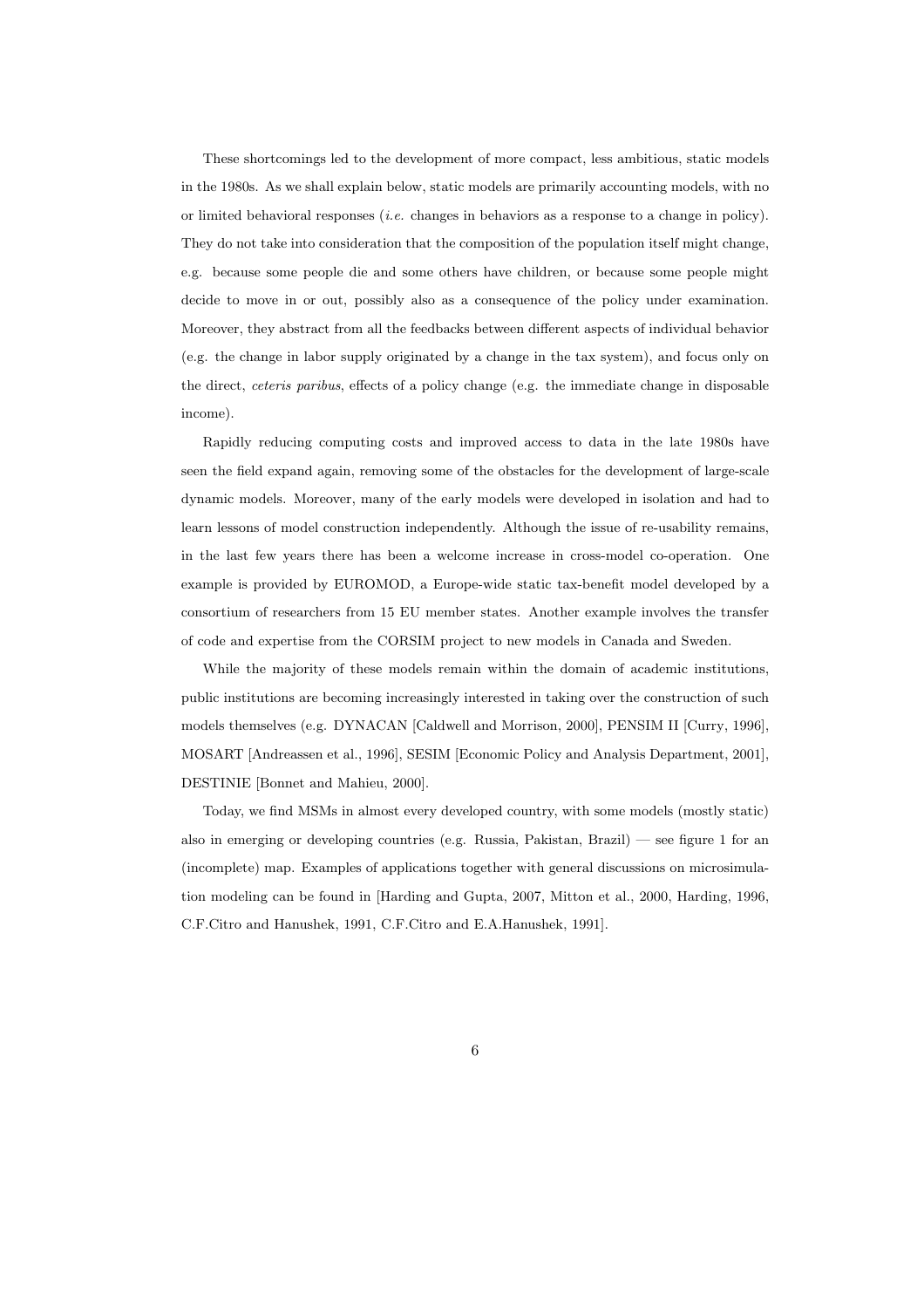

Figure 1: An (incomplete) map of microsimulation models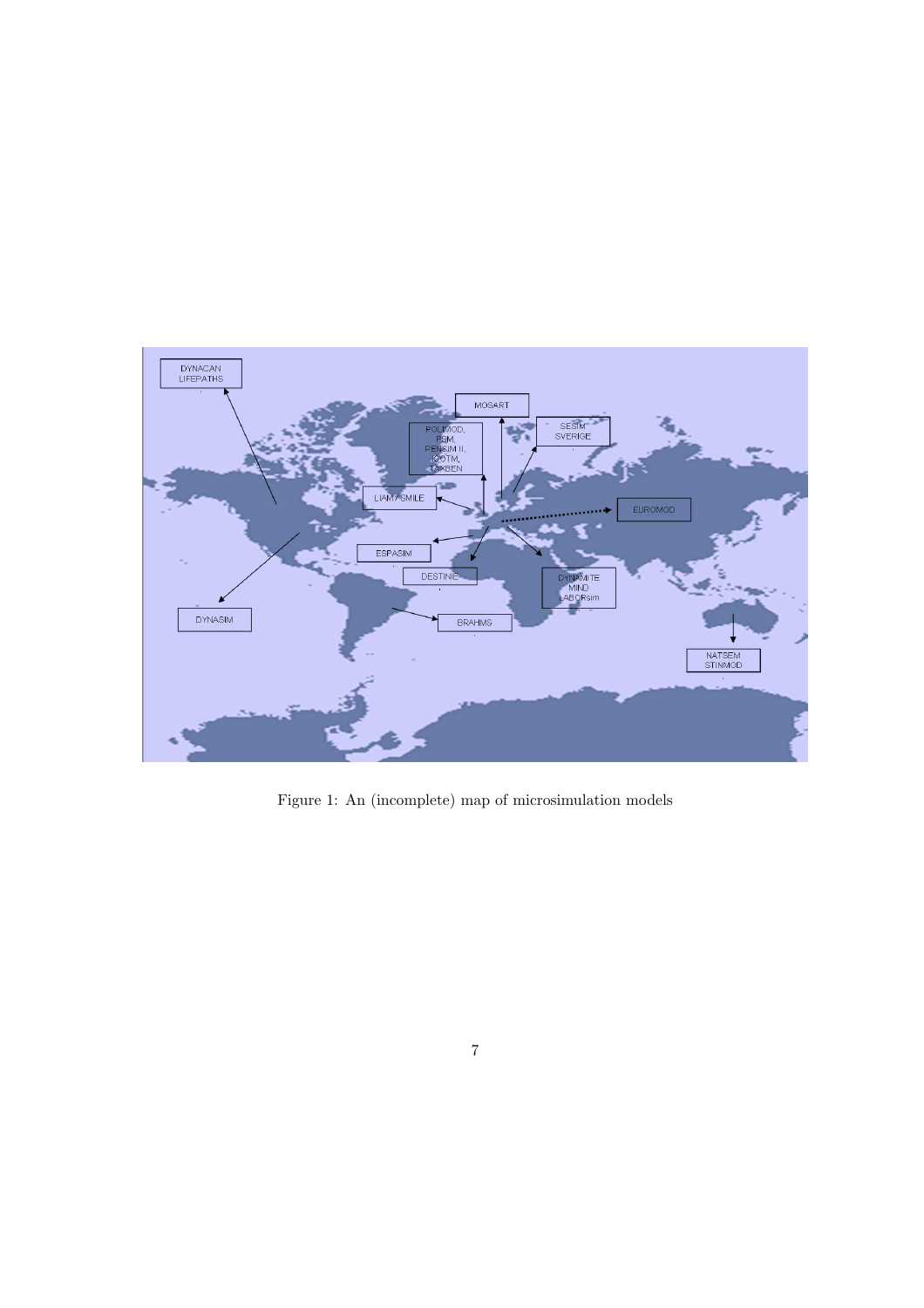# 3 Key features

### 3.1 Differences with other methodologies

Before discussing the key features that characterize MSMs, we begin by looking at the key differences which distinguish these models from other tools of analysis which have been frequently used as alternatives [Dupont et al., 2003]. In particular, we focus on cell-based models, that being particularly easy to construct are often used to provide simple and quick projections.

#### 3.1.1 Cell-based models

Cell-based models work on exogenous assumptions about future demographic trends and other scenario hypothesis and work out how the aggregate statistics of interest (e.g. the fiscal balance, or the employment rate) will change without explicitly modeling changes in individual behavior and without considering individual heterogeneity within each cell. The aggregate statistics of interest, Y , is analyzed in terms of the composition of the same statistics computed in smaller subgroups of the population,

$$
Y_t = \sum_i p_{i,t} y_{i,t} \tag{1}
$$

where  $p_i$  is the relative frequency of each subgroup (each cell):  $\sum_i p_{i,t} = 1$ . As an example, think of Y as the overall employment rate, which is a weighted average of gender and age-class specific employment rates. External demographic projections suggest changes in the  $p_i$ s over time, while the behavior  $y_i$  is kept constant. Sometimes, specific scenarios are constructed, which assume changes in the behavior (e.g. convergence of the employment rates by age class and gender to the OECD average).

Note that (i) in cell-based models the dynamics of  $Y_t$  is entirely driven by exogenous assumptions, and (ii) these models do not provide an assessment of the likelihood of the different scenarios. Conversely, MSMs provide the micro-foundations for the different scenarios, in addition of being able to take into account in more details individual heterogeneity. While conditioning the transition rates on more variables is almost costless in an MSM, it increases the number of cells in a cell-based model geometrically: for instance, having 3 binary variables and 2 variable that can take 3 values implies having  $3^2 \times 2^3 = 72$  cells.

Alternatively, instead of keeping constant (or changing exogenously) the statistics  $y_{i,t}$ , mod-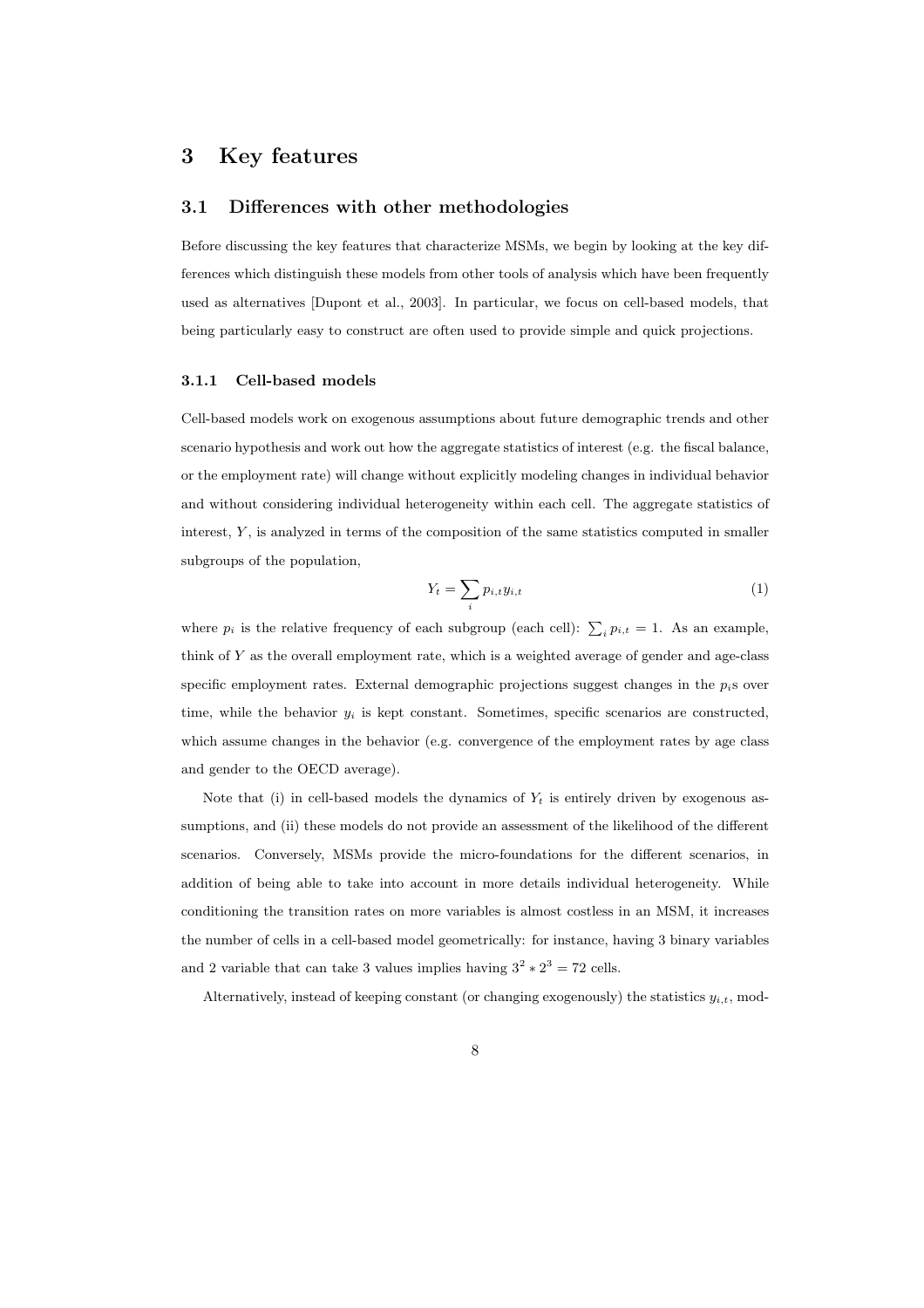els can be constructed where the transition rates in and out of the specific state  $y$  is kept constant within each cell. These are often labeled cohort models, although this definition looks somewhat ill-conceived, as it will soon become clear  $7$ . The name originates from the fact that these models should be able to account for cohort effects, *i.e.* gradual changes not explained by observable characteristics, which cause two otherwise identical individuals of the same age, but one born in period  $t$  and the other born in period  $s$  to behave differently. This has an effect on the aggregate statistics  $Y$  as individuals of any age in the population are gradually replaced with individuals of the same age who are born later, and hence behave differently.

Since at each moment in time the three variables "cohort" (e.g. year of birth), "age" and "time" are collinear, it is not possible to estimate cohort effects unless observations on more than 1 period are available. This allows to observe individuals of the same age but born in different periods. Supporters claim that cohort models can overcome this difficulty, by including dynamic elements estimated on a simple cross-section of data. What they actually due is to introduce a spurious dynamic, linked to the true cohort effect in an unclear and unsystematic way.

As an example, think of the activity rate. Denote the number of inactive people of age  $i$ as  $A_{0,i}$ , while the number of active people is  $A_{1,i}$ . Some transition rates into the labor force  $(r_{i,t}^{in})$  and out of the labor force  $(r_{i,t}^{out})$  are observed for each age group i at time t. At time  $t+1$  — abstracting from new entries and exits in the population — the projected activity rate of people aged  $i+1$  will be  $A_{0,i}r_{i,t}^{in} - A_{1,i}r_{i,t}^{out}$ . Thus, if more people are entering or exiting the state at a given age  $i$ , this will have repercussions  $s$  periods into the future by increasing the statistics  $y_{i+s,t+s}$ , as the entry and exit rates (observed in period t and kept constant) for the subsequent age groups will be applied to a population (the cell consistencies) that is dynamically computed and is in general different from that of period t.

A numerical example could be of value. Suppose there is a true process with entry rates into a state that differ with age, but homogeneously increase for all ages at, say, an annual pace of 2%. The entry rates would thus look as those of table 1. However, with only one cross-section of data (for instance referring to year 2004) only some combinations of age and cohort are observed — the bold numbers in the table. To simplify matters, suppose further

<sup>7</sup>a better name would be "chain" models, as they introduce a direct link between adjacent age cells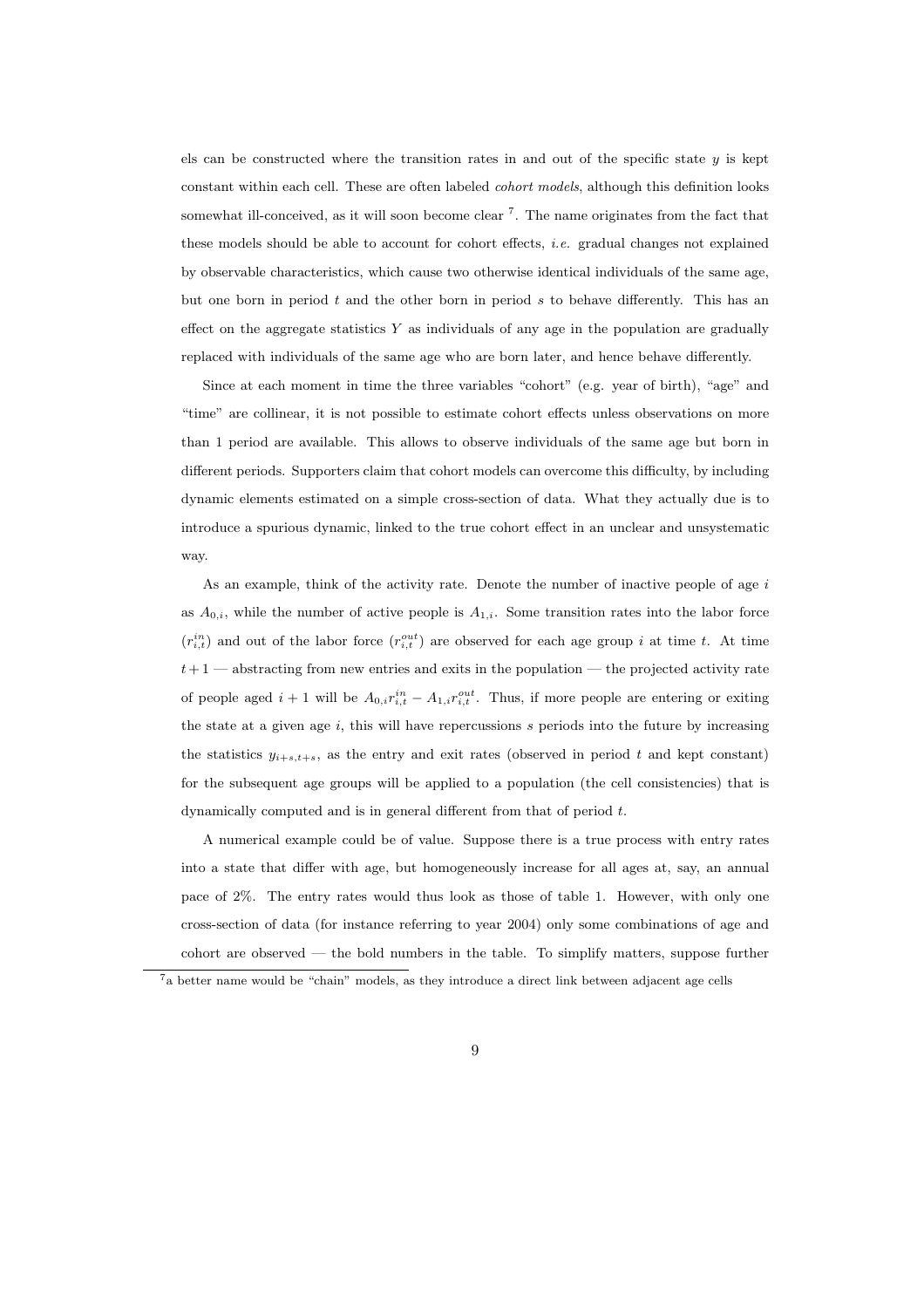that the exit rates are 0 for all age groups, with no trend.

|     | cohort |                   |      |                                                               |      |               |       |  |  |
|-----|--------|-------------------|------|---------------------------------------------------------------|------|---------------|-------|--|--|
| age |        |                   |      | $1980 \quad 1981 \quad 1982 \quad 1983 \quad 1984 \quad 1985$ |      |               | -1986 |  |  |
| 20  | 0.5    |                   |      | $0.52$ $0.54$ $0.56$ $0.58$                                   |      | 0.6           |       |  |  |
| 21  | 0.4    | 0.42              |      | $0.44$ $0.46$ $0.48$                                          |      | 0.5           |       |  |  |
| 22  | 0.3    |                   |      | $0.32$ $0.34$ $0.36$ $0.38$                                   |      | 0.4           |       |  |  |
| 23  | 0.2    | $0.22 \quad 0.24$ |      | 0.26                                                          | 0.28 | 0.3           |       |  |  |
| 24  | 0.1    | 0.12              | 0.14 | 0.16                                                          | 0.18 | $0.2^{\circ}$ |       |  |  |

Table 1: "True" entry rates of an imaginary process. Bold numbers refer to values that would have been observable in 2004

Let's now consider a population of  $N$  individuals, homogeneously distributed by age. Table 2 shows the "observed" cell frequencies for being in the state in 2004 (column 1), the "true" rates for 2008 (column 2), , the projected rates for 2008 (column 3) and the rates that would be observed in 2008 should the trend toward increasing entry rate have stopped in 2004 (column 4). The 2004 values are consistent with the entry rates given above: the share of people aged 20 in the state is .58, equal to the entry rate for those born in 1984; the share of people aged 21 in the state is  $.56+(1-.56)*(.46=.762)$ , since among those born in 1983 56% entered the status at age 20 in 2003, while 46% of those who did not enter the status in 2003 did so one year later, aged 21; and so on. Incidentally, note that if the *frequency* of the status rather than the entry and exit rates are supposed to be constant within cells, as in the simpler cell-based models described above, column 1 would also give the projections for any period ahead. Assuming no population change, the overall frequency of the status would be predicted to remain constant.

Here however we are considering the case when the observed entry rates in 2004 (the bold numbers in table 1) are supposed to remain constant. The resulting projections for 2008 are anyway quite off the track, as a comparison of columns 2 and 3 shows. Neither this forecasting methodology implicitly makes the assumption that the trend toward increasing entry rates stops when last observed (in  $2004$ ) — this would have produced the values reported in column 4. Hence, we can conclude that cohort models introduce some sort of dynamics in the projections, but this dynamics is only loosely connected with any true cohort effect.

Moreover, it may happen that the dynamics implicit in the entry and exit rates observed in period  $t$  are the result of more than one trend. For instance, suppose younger cohorts are less attached to the labor market because they go to school more, but that — after controlling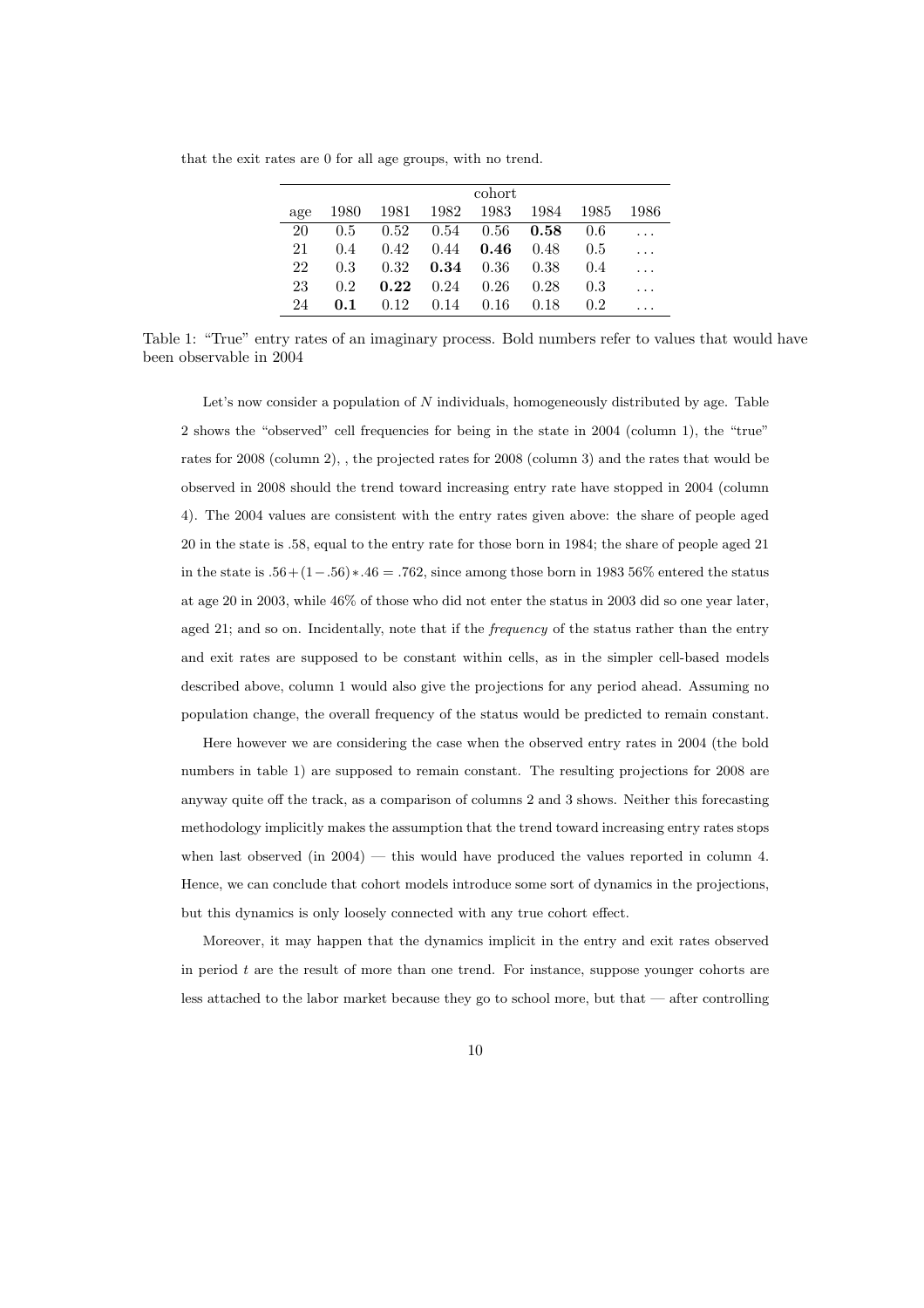|                                                                    | col.1 | col.2 | $\mathrm{col.3}$ | $\mathrm{col.4}$ |  |  |  |
|--------------------------------------------------------------------|-------|-------|------------------|------------------|--|--|--|
|                                                                    | 2004  | 2008  | 2008             | 2008             |  |  |  |
|                                                                    | obs.  | true  | proj.            | $(*)$            |  |  |  |
| age                                                                |       |       | $\%$             |                  |  |  |  |
| 20                                                                 | 58.0  | 66.0  | 58.0             | 58.0             |  |  |  |
| 21                                                                 | 76.2  | 83.4  | 77.3             | 78.2             |  |  |  |
| 22                                                                 | 83.0  | 89.4  | 85.0             | 86.5             |  |  |  |
| 23                                                                 | 85.2  | 91.6  | 88.3             | 90.3             |  |  |  |
| 24                                                                 | 84.9  | 92.0  | 89.5             | 92.0             |  |  |  |
| $(\ast)$<br>64mers <sup>9</sup> andreas mith tuand standed in 9004 |       |       |                  |                  |  |  |  |

(\*) "true" values with trend stopped in 2004

Table 2: Observed and future ("true" and projected) frequencies of the state

for education — there is also an increasing trend toward higher labor market participation at all ages. When looking at the entry and exit rates in one specific period we observe only the net effect of the two trends, which — for the younger cohorts — is likely to be negative. A simple cohort model will project forward this negative trend and extend it to older ages, thus projecting an overall decrease in the activity rates! For this reason, cohort models are sometimes complemented by ad hoc correction mechanisms, thus introducing further "hidden" assumptions.

On the contrary, MSMs can directly model any cohort effect: allowing a separate treatment of every process they do not force to consider only net effects.

### 3.1.2 Other forecasting methodologies

Many other approaches to forecasting exist. Among the most popular, we have:

• Representative types models: a few representative "types" of relevant units, e.g. different household compositions or individuals with different career paths, are depicted and the effects of a given policy are simulated and compared between these stylized types. However these representative cases are inadequate in a dynamic context wherein agents actually move between different "types", and the composition of "types" in the population changes over time. In terms of equation 1, the focus is on the behavior of the different types, as characterized by a different vector of individual characteristics  $x_i$ , generally as a deterministic function of some policy variables  $P$  (e.g. the tax and benefit system), while the distribution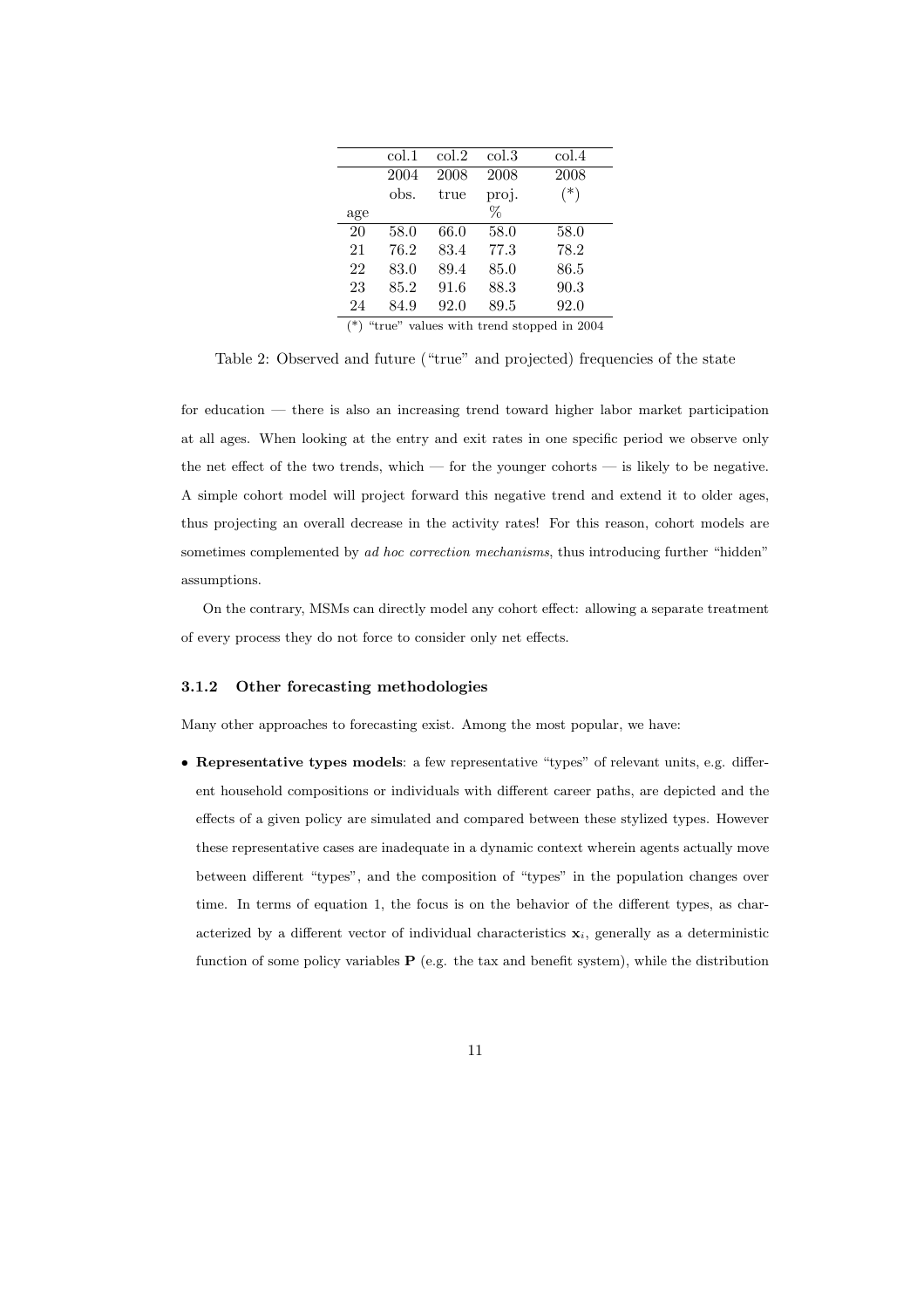of  $p$  is not investigated.

$$
y_i = f(\mathbf{x}_i, \mathbf{P})
$$
\n<sup>(2)</sup>

• Behavioral microeconometrics model: these are models where individual behavior, possibly conditional on specific policies of interest, is estimated in the data and then used for short-term projections and policy evaluation, the composition of the population and the distribution of individual characteristics being held constant. These models can be expressed either in a structural or in a reduced form, and may involve multiple simultaneous equations, as in the case of the joint determination of labor supply and child bearing. At a micro level <sup>8</sup>, the variable of interest y<sub>i</sub> is analyzed in terms of individual variables  $\mathbf{x} = {\mathbf{x}_i, \mathbf{x}_{-i}}$ (which may also contain lagged values), of policy variables **P** and of coefficients  $\beta$ , which are estimated in the data:

$$
y_{i,t} = f(\mathbf{x}, \mathbf{P}, \beta) \tag{3}
$$

• Computable general equilibrium models: these models look simultaneously at representatives cohorts and sectors of the economy (households, enterprises and the public sector), and aim to work out an (intertemporal) general equilibrium given full rationality, full information and optimal behavior of all the decision makers. Individual outcomes are connected to the overall macroeconomic dynamic through price adjustments and public intervention.

$$
Y_e = f(\mathbf{X}_{1,0}, \mathbf{X}_{2,0}, \dots, \mathbf{X}_{n,0}, \alpha, \mathbf{P})
$$
\n<sup>(4)</sup>

where  $Y_e$  is the statistics of interest in equilibrium and the vectors **X** contain the (aggregate) state variables of the  $n$  different sectors, cohorts, etc., whose initial values, together with the structural parameters  $\alpha$ , determine the outcome. However, these models are highly theoretical  $(i.e.$  simplified), rely on a restrictive number of assumptions, are often hard to solve analytically (hence the need to recur to computational analysis) and lack empirical content (apart from some calibration) and verification.

• Macroeconometric models: these are models based on studying the interaction, at the aggregate level, between supply and demand, which together determine the value of key aggregate statistics of interest. Given a certain shock, prices typically adjust with a lag, and

<sup>8</sup> that is, within narrow cells that describe units with the same characteristics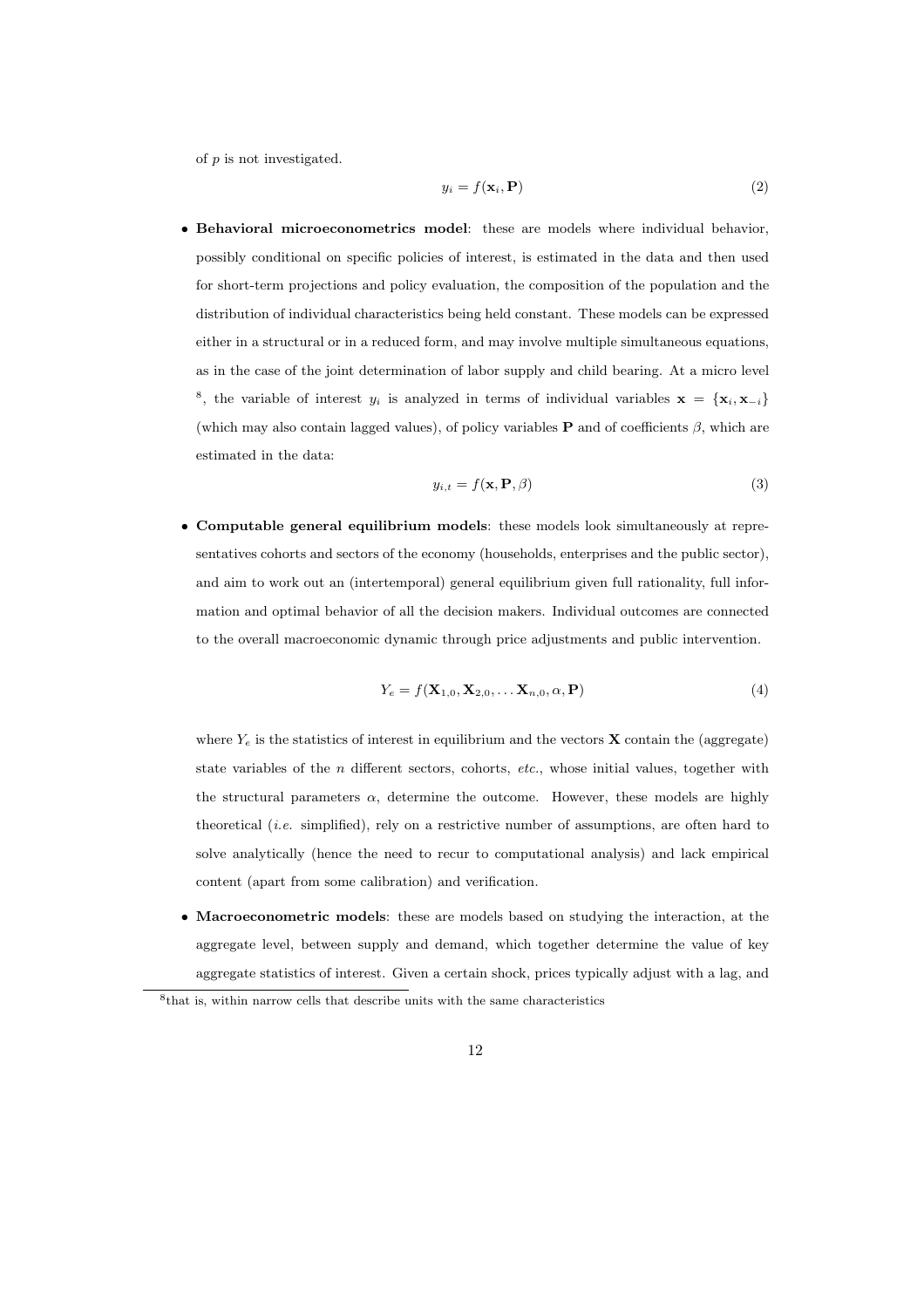the path back to the equilibrium is studied in relation to aggregate variables through time series econometrics.

$$
Y_t = f(\mathbf{X}_t, \mathbf{X}_{\tau < t}, \mathbf{P}, \beta) \tag{5}
$$

More generally, we distinguish two fundamental approaches in the analysis of policy effects, one micro and one macro. As we have already mentioned, the micro approach relies on the availability of real or fictional individual units which represent the characteristics of the population; in this case, the models can help in deriving a heterogeneous set of life paths (e.g. in terms of consumption, income, savings etc) more or less consistent with economic theory. Usually, the micro approach uses exogenous assumptions about the macro context and does not include the monetary side.

The macro approach instead focuses on including all aggregate forces which play together in determining a certain economic equilibrium (e.g. the supply and demand of labor and capital) through a system of prices. The macro context is thus endogenized in that it results from the interaction of the various markets present in the model and their predicted behaviors. Indeed, macro models tend to be micro based in the sense that they model behaviors of each representative sector, or cohort, based on rigorous micro theory; however they tend to lack strong empirical foundations. They usually calibrate against observed aggregates hence they might get the micro behaviors wrong without means of verifying this.

The ideal model would aim to integrate the micro and macro sides, although this encounters a number of challenges <sup>9</sup>. In essence, the two approaches are complementary and a choice should be made depending on the type of specific questions that need to be answered.

MSMs fall typically within the microeconomics approach, and are rather akin to behavioral econometrics models, which often are indeed built in as parts of a larger MSM (particularly dynamic MSMs, as we will see). A key feature distinguishing MSMs is indeed the degree of "structural" econometric modeling, *i.e.* the extent to which the included behavioral equations are modeled according to a predefined economic theory or whether instead they are simply ad hoc, or "reduced form".

<sup>&</sup>lt;sup>9</sup>indeed, such attempts exist, see e.g. [Davies, 2004]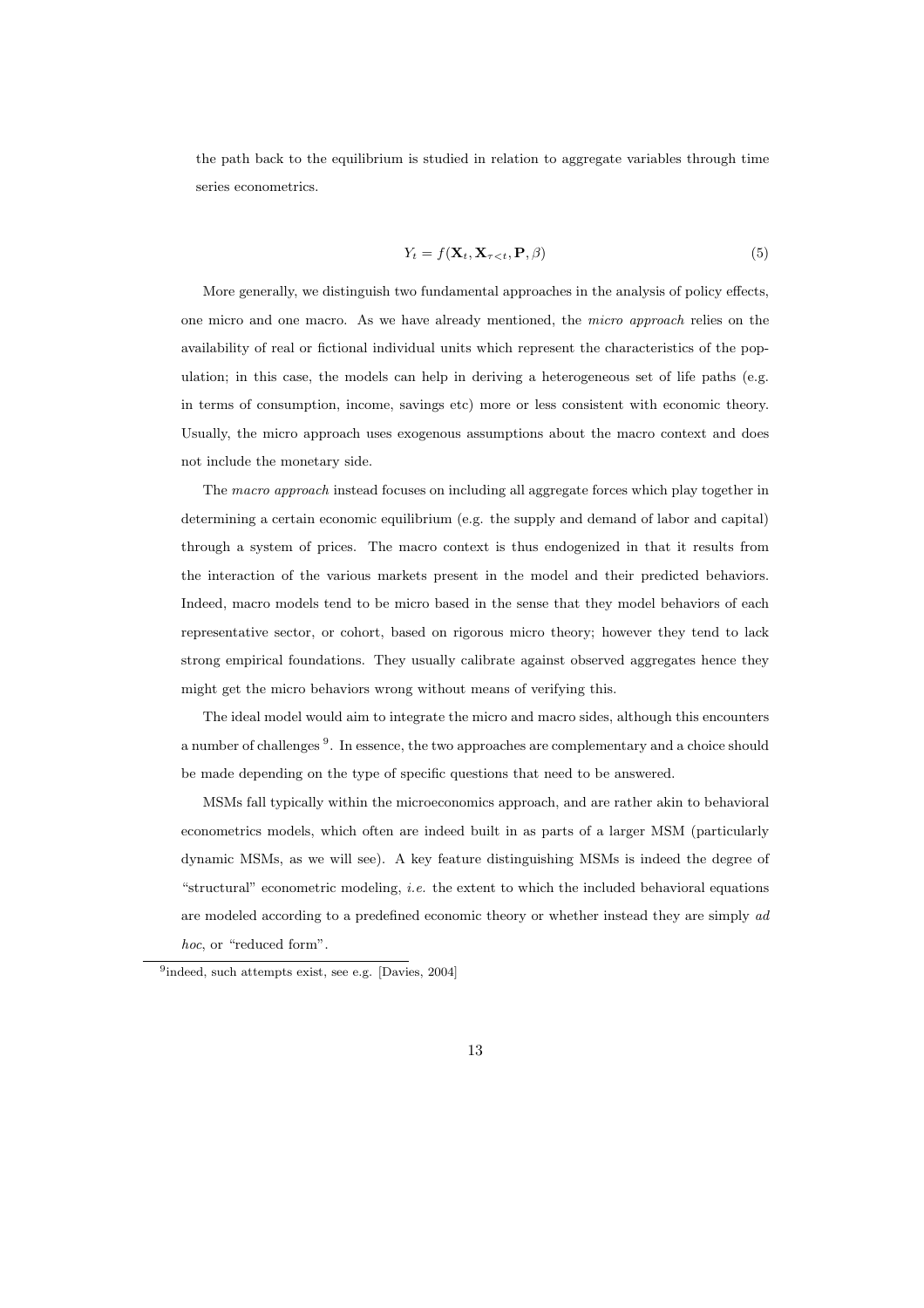MSMs are generally comprised of a number of partial equilibrium sub-models, or modules. These modules can be thought of as watertight compartments, or as compartments connected by simplified causal relationships. Indeed, there might be feedbacks between different modules, but these feedbacks are never simultaneous: if at time  $t$  the outcome of module  $A$  (e.g. education) affects the outcome of module  $B$  (e.g. employment), it cannot be the case that at the same time t the outcome of  $A$  depends on the outcome of  $B$ . This explains the main difference between MSMs and general equilibrium models, where the system is modeled as a set of simultaneous, possibly dynamical, equations. Of course, it is possible that the outcome of module  $B$  affects the outcome of module  $A$  in subsequent periods (e.g. the choice to attend education might depend on whether the individual was employed in the previous period).  $^{10}$   $^{11}$ 

Having placed microsimulation within a more general framework of analytical tools, we can now move on to the specific features which characterize this methodology. Under the label of microsimulation, there is in reality a vast range of different models which are somewhat unique in their design due to their specific purpose or data. There is however a key structure common to all MSMs which provides the underlying link between a model's inputs and its outputs. This structure is meant to draw some statistically valid inference about a population, given some carefully sampled data.

### 3.2 Basic elements of MSMs

Basically, MSMs are constructed around a micro database, which at time  $t = 0$  is generally a sample from some real population — the so-called initial population. Each unit is represented by a record containing a unique identifier and a set of associated attributes, e.g. a list of persons characterized by a given age, sex, education, household composition, employment status, wealth, income, etc. A set of rules (transition probabilities) are then applied to these units leading to *simulated* changes in state and behavior. These rules may be mere *accounting* rules, i.e. instructions that reproduce, for each unit, the provisions of existing or hypothetical institutional features (e.g. taxes and transfers), or behavioral relationships. The latter might

<sup>10</sup>This is called a block recursive structure. If the processes are recursive also in a statistical sense, they can be estimated independently. If not, the implied stochastic dependence must be accounted for [Klevmarken, 2007]. <sup>11</sup>Also, some modules may deal with simultaneous processes, e.g. fertility and work decisions, which are jointly estimated in the data.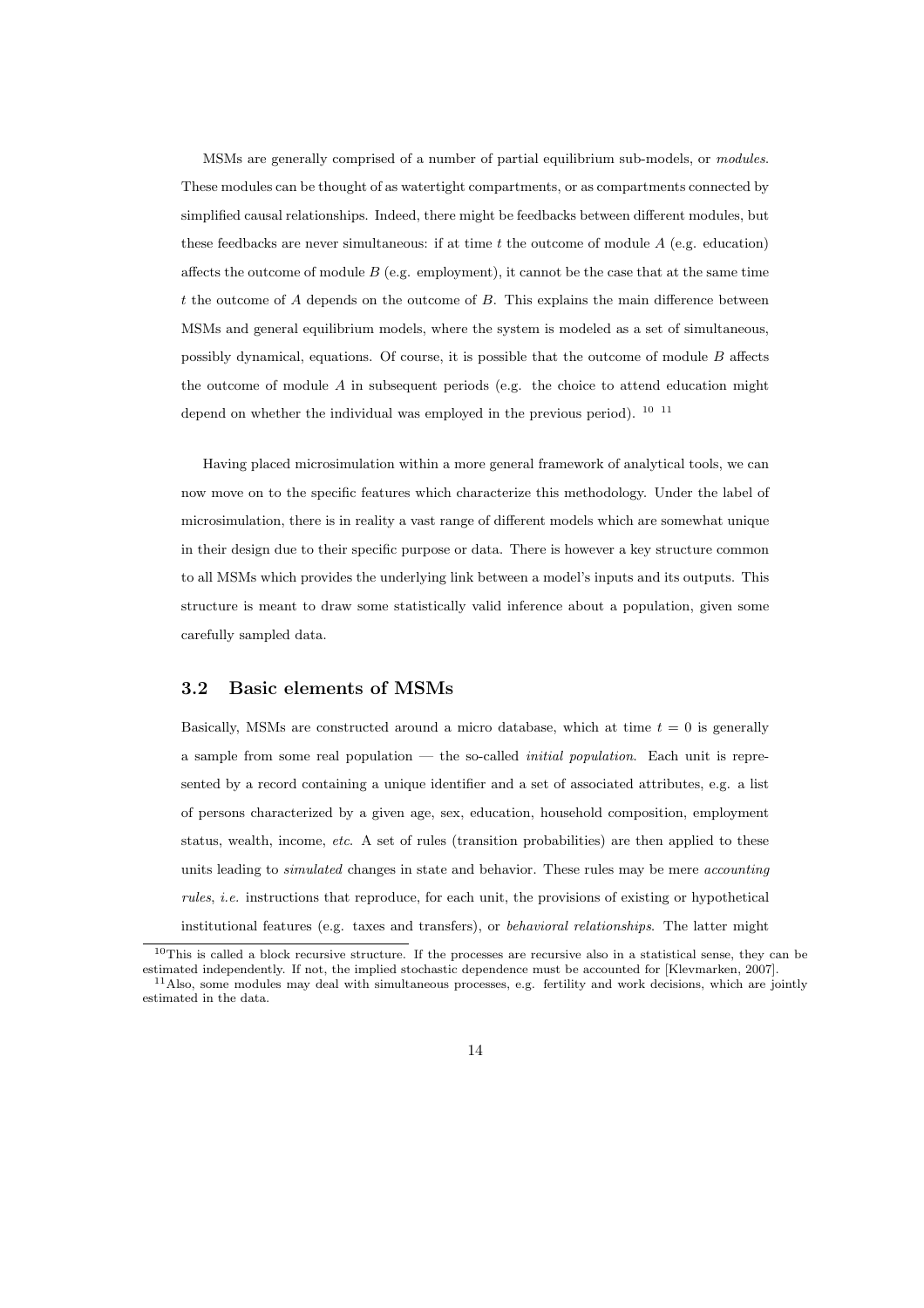

Figure 2: A microsimulation model. Source: [Sauerbier, 2002].

be either deterministic, as in the case of compulsory education for people aged less than a threshold, or stochastic, as for the probability, given the individual characteristics, to extend education beyond this age.

The process is depicted in figure 2.

### 3.3 Data requirements

When estimation of the transition probabilities is needed, it can be performed either in the initial population, or using some other dataset  $^{12}$ . In the latter case, it is clearly necessary that all the variables used for the estimation of the transition probabilities are also present in the initial population, so that it can be evolved according to these probabilities. If some of them are missing, they must be imputed by a "donor" dataset, possibly the same used for estimation.

The dataset used for estimation can be a cross-section, a time-series of cross-sections or a panel data. Cross-sections contain information about a number of surveyed units at one point in time. When different cross-sections are collected over a number of time periods, possibly surveying different individuals, we have a time-series of cross-sections. Finally, when we have multiple observations of the same individuals over time we have a panel.

Both a time-series of cross-sections and a panel allow to establish whether a given relationship is constant over time or whether it is just valid for the particular period when the data

 $12$ [Martini and Trivellato, 1997] analyze in details the issue of data requirements for MSMs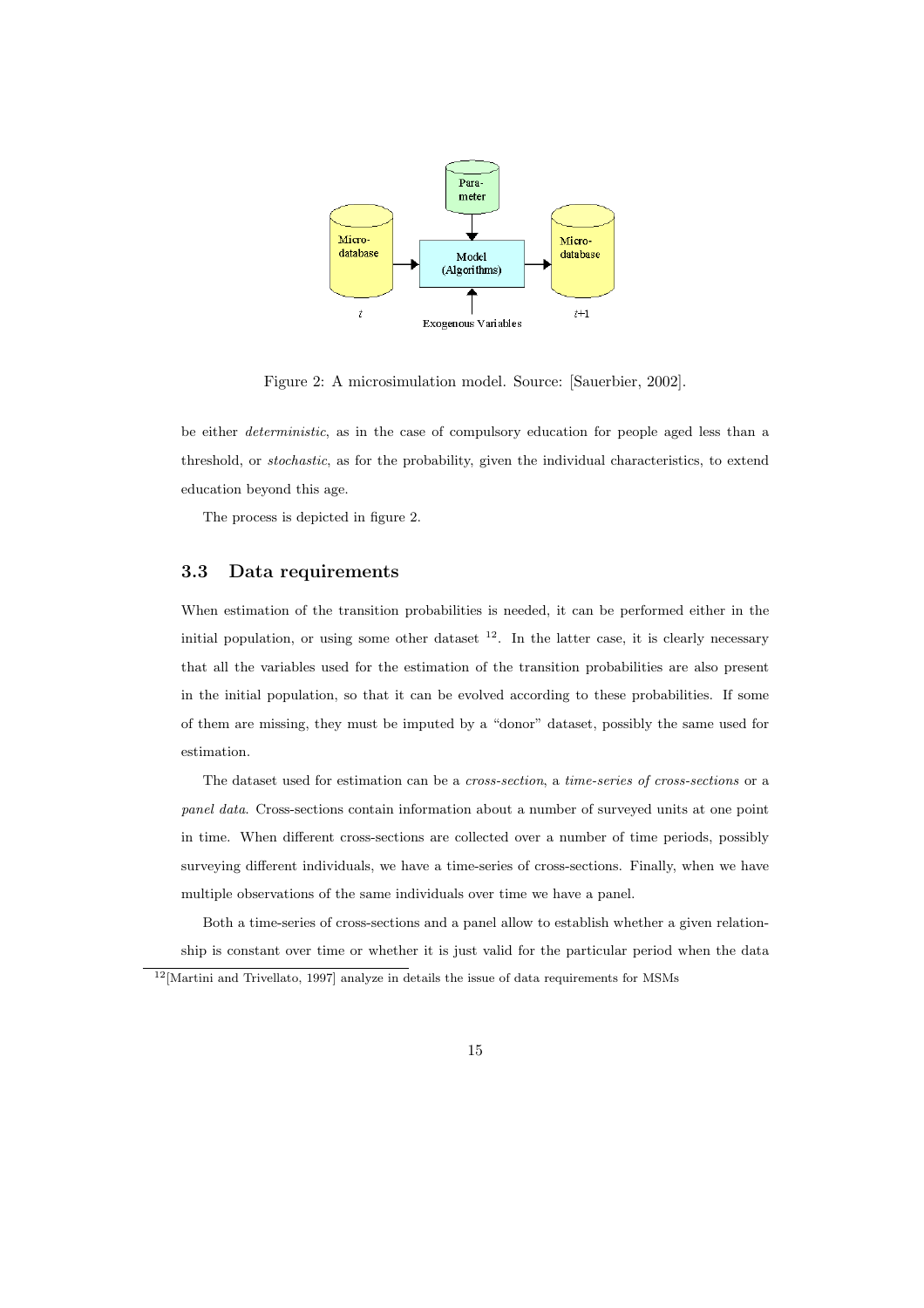is collected. If the latter is the case, individuals of the same age but of different year of birth exhibit a different behavior (the so-called time or *cohort effect*)  $^{13}$ .

Moreover, panel data allow to take into account also individual effects, i.e. the fact that some individuals might be characterized by unobserved characteristics (e.g. ability) that do not vary over time. Neglecting this individual fixed effect might induce to underestimate or overestimate the effect of some other variable that happens to be correlated with the individual effect (e.g. education).

Note that the initial population is, by definition, a cross-section, while the outcome of the MSM has in principle a panel structure (having at least one initial and one final period). Thus, if cohort-effects are included in the model specification, the estimation cannot be performed on the initial population alone.

### 3.4 Computing platforms

Furthermore, an MSM requires a computing platform to handle the simultaneous processing of individual data, exogenous variables and transition rules, and store the outputs (usually these platforms are written in  $C_{++}$ , Fortran, Java or similar programming languages). This processing is repeated over time by the model for the desired length of forward simulations.

### 3.5 Schedule of the simulation

Within a single period, an order (schedule) of events, i.e. the sequence of application of the different transition rules, must be specified. This schedule determines the order at which the different modules are called. Note that a module (e.g. education) might involve a multitude of events (e.g. whether an individual goes to school and whether — conditional on going to school — she gets her diploma. Also, the same module might specify different events for different individuals (e.g. education might refer to high school or university, depending on previous educational level).

In the following sections we describe the key differences between two types of MSMs: static

and dynamic MSMs.

 $13$ in a cross-section all individuals of the same age are born in the same year: this is why it is not possible to identify a cohort effect — see the discussion on cell-based models above

<sup>16</sup>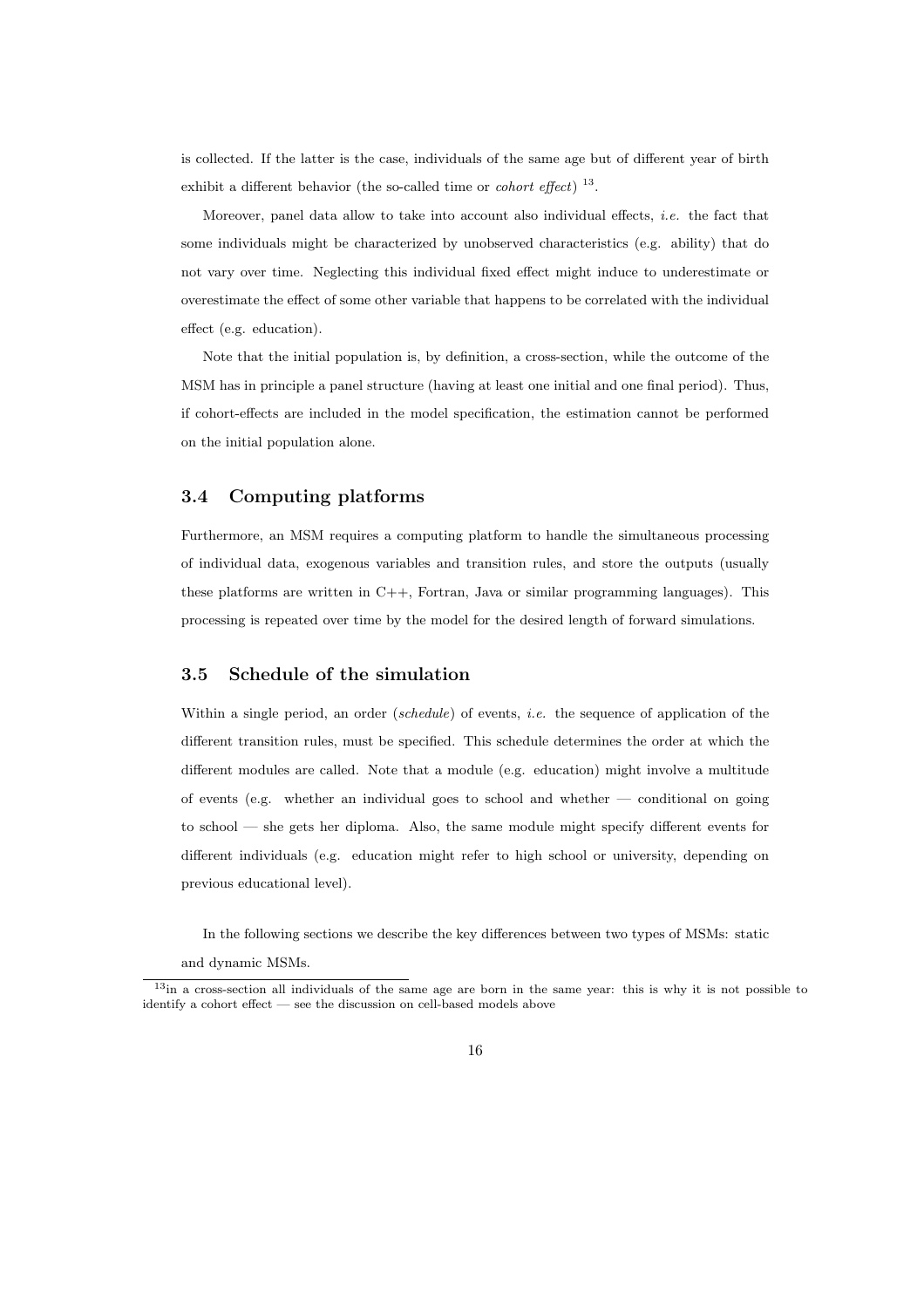## 4 Static microsimulation

Static models examine the immediate impact of a policy change (so called first round effect) usually without any attempt to incorporate how that change might affect subsequent behaviors, or what effects it might have once the demographic or economic foundations change (although some static models can include a behavioral module, usually a labor supply module). For this reason, static models are often considered to be merely an accounting effort.

In essence a static MSM, aims at recovering the distribution  $f_Y(Y|\mathbf{X}, \mathbf{P})$  of some endogenous variable Y, conditional on exogenous variables  $X$  and the institutional environment  $P$ .

In an illustrative tax and benefit MSM, the model contains all the eligibility rules and amounts governing the tax and benefit system and affecting a household' disposable income (i.e. income tax, property tax, capital tax, unemployment subsidy, child benefits, pensions, housing allowances *etc.*) at a given time t. The model applies these rules to each household in the sample (given the characteristics  $X$  available in the survey) and computes the taxes and benefits that each household is entitled to or liable for (by law).

In reality, static models might involve some degree of statistical inference (beyond deterministic rules and simple accounting): for instance, a common issue with static model is slightly "dated" input data (representing a population sampled maybe a few years back relative to the year of interest). In such cases, before the model is run, a process of "re-weighting" is performed on the old data so that they become better representative of the current population. The sample weights are adjusted such that a standard inference will reproduce the observed distribution of certain variables in the present population.

In some cases, static models are used to make short term forecasts (one or two years ahead for instance), under the assumption that only small changes to the fundamental structure of the population, of the economy or of individual behaviors would occur within such a short time span. In these cases, static models are made to go through a process of so called *static* aging: this entails a purely deterministic re-weighting of the individuals in the simulation and an updating of some external parameters to account for exogenously forecast changes e.g. in the demographic structure of the population, in the sectoral composition of the economy, in the value of the benefits, in the level of inflation etc.

Sometimes different weights have to be used, when the MSM involves different level of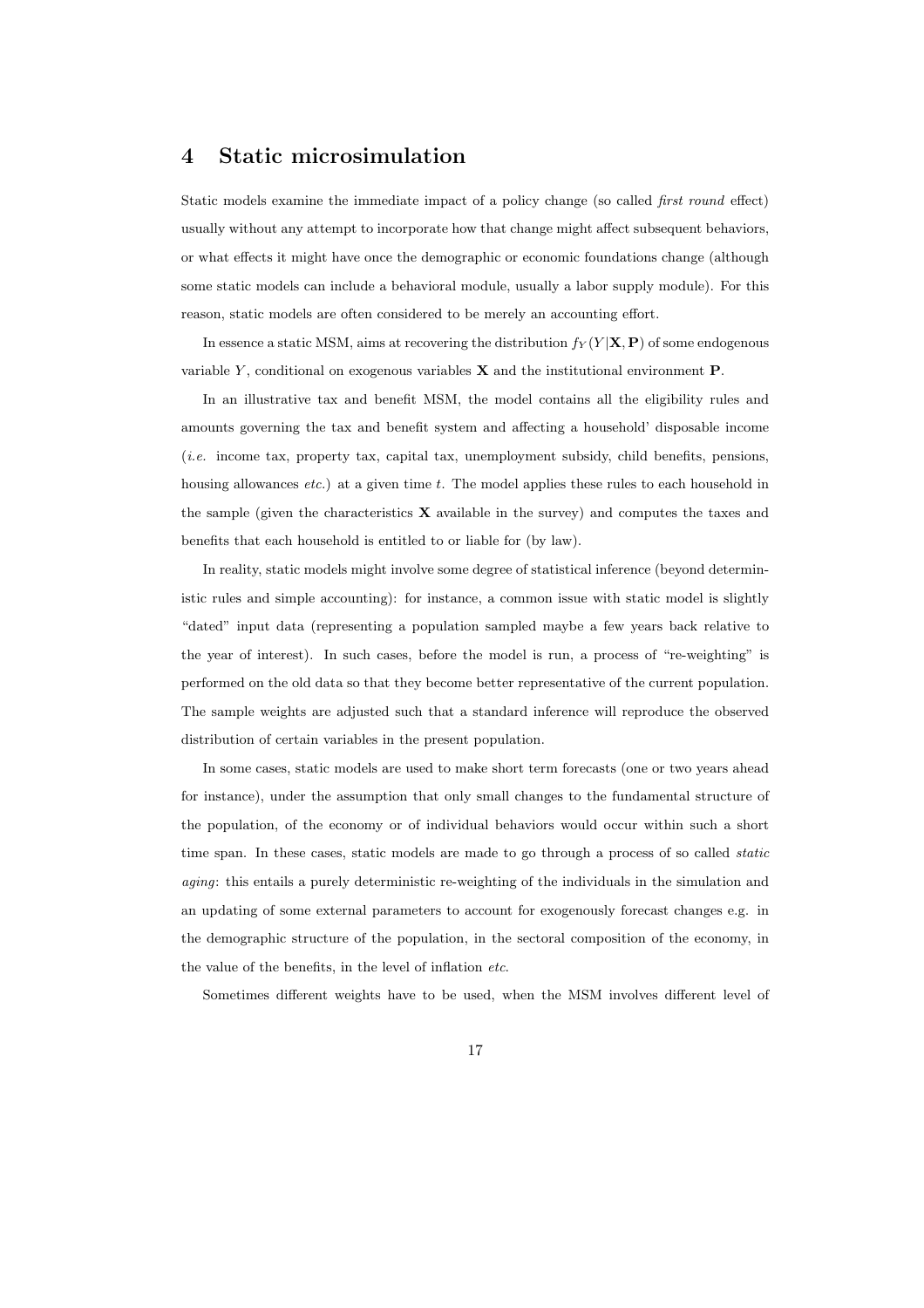analysis (e.g. individuals and families). This is generally referred to as grossing, i.e.

a procedure to adjust the sample [already weighted, with the sum of the weights equal to the size of the population] to external data [on total population values of relevant variables, e.g. families, welfare recipients, etc.], by changing the weights of the sample units [Gomulka, 1992]

Put differently, in static models both the number of simulated individuals and their underlying characteristics do not change. However, some individuals become more important than others to account for changes occurring at the population level and maintain the statistical "representativeness" of each individual relative to the whole population.

What are the advantages of static models? For a start, they are rather simple to create and can offer a cost efficient tool for certain types of policy analysis. Static MSMs, for instance, can be used to analyze at the individual level the effects of different reform proposals, say on disposable income. At the aggregate level the policy maker will be able to compute the total costs of each reform proposal, and to identify the winners and losers.

Note that the effects of the application of a given rule are considered to be quasi immediate. The model answers the question: what would be the variation in variable  $x$  for household  $h$  at time  $t + 1$  if policy rules R were applied, everything else remaining the same? The reference to time  $t+1$  should literally be interpreted as a very close time frame, in order for the assumption of constant behaviors to hold  $^{14}$ . This is of course one of the major limitations of static models.

Examples of static microsimulation models include PSM (Policy Simulation Model, developed at the Department of Work and Pensions), TAXBEN [Giles and McCrae, 1995], POLIMOD [Mitton and Sutherland, 1999]in the UK, or EUROMOD [Sutherland, 2001] in the EU.

## 4.1 An example of static MSM: Euromod  $^{15}$

EUROMOD is a multi-country static tax-benefit model covering all 15 (pre-2004) member

states of the European Union. It is currently being extended to cover the 10 New Member

 $14$ individuals are characterized by different level of *inertia*, depending on the specific behavior considered. For instance, reactions to changes in the tax systems are generally quite rapid, while changes in the retirement behavior, following changes in the legislation, might take longer, sometimes even years [Axtell and Epstein, 1999] <sup>15</sup>This section mainly draws from [Sutherland, 2001]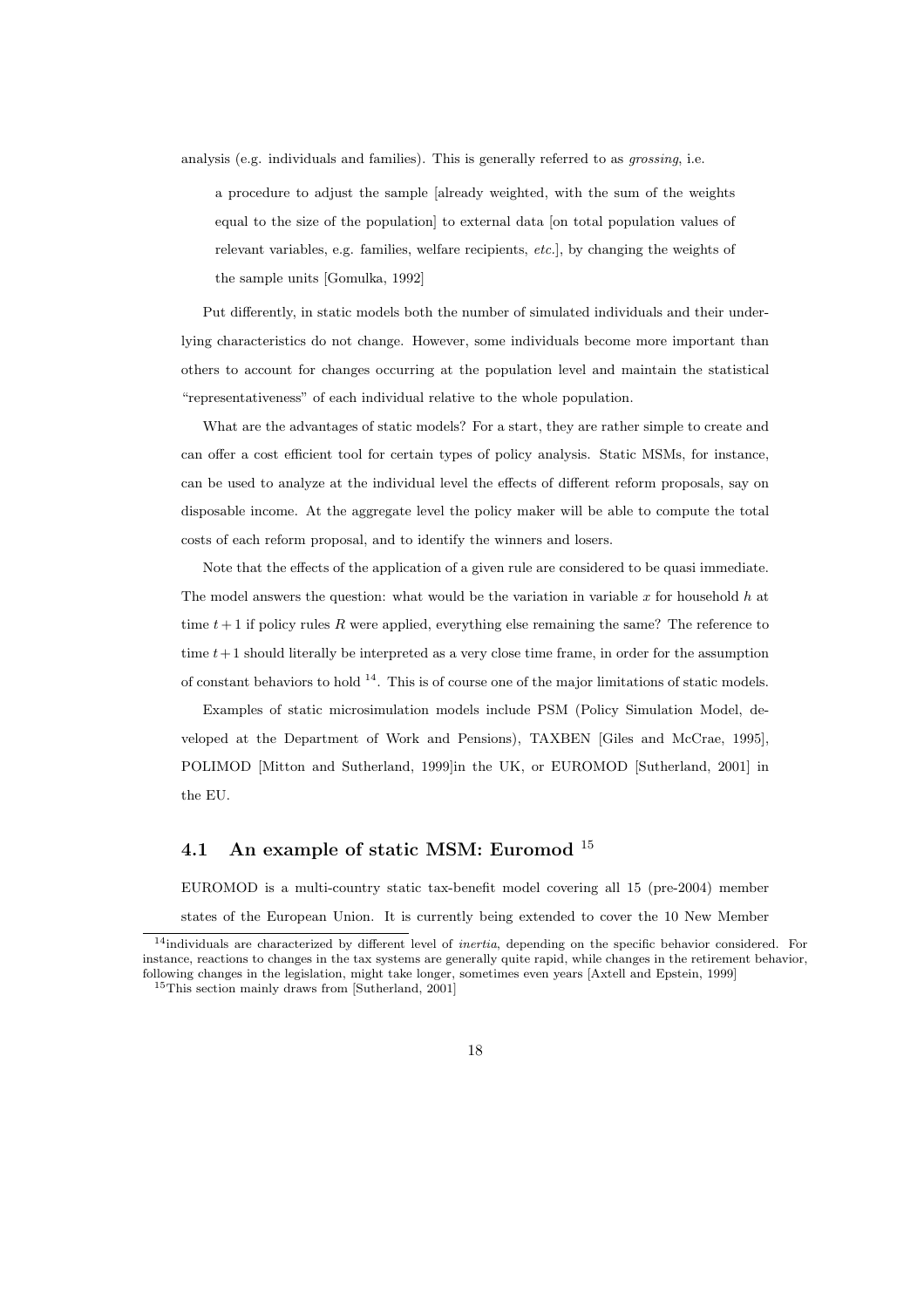States that have entered the European union in 2004.

EUROMOD has been developed through four European Commission-funded projects, two of which are still ongoing. The main output is a measure of household disposable income, made of the following components:  $(A)$  wages and salary income,  $plus$   $(B)$  self-employment income, plus (C) property income, plus (D) other cash market income, plus (E) occupational pension income, plus (F) cash benefit payments (family benefits, housing benefits, social assistance and other income-related benefits), minus (G) direct taxes and social insurance contributions. It does not include  $16$  capital and property taxes, real estate taxes, pensions and survivor benefits, contributory benefits, disability benefits.

This allows EUROMOD to provide estimates of the distributional impact of changes to personal tax and transfer policy, with (a) the specification of policy changes, (b) the application of revenue constraints and (c) the evaluation of results — each taking place at either the national or the European Level, where it can be used to understand how different policies in different countries may contribute to common EU objectives. The different reform proposals can be evaluated with respect to:

- estimates of aggregate effects on government revenue:
- distribution of gains and losses;
- the first-round impact on measures of poverty and inequality;
- differential effects on groups classified by individual or household characteristics;
- effective marginal tax rates and calculated replacement rates;
- between-country differences in the costs and benefits of reforms.

Thus EUROMOD can be used to assess the consequences of social policies both at a national and at the EU level.

The construction of EUROMOD involved three main tasks: (i), the establishment of a micro database for each country containing the input variables necessary for tax-benefit calculations;

- (ii) the collection, coding and parameterization of policy rules of all the tax-benefit systems;
- (iii) the testing and validation of the model outcomes.



 $^{16}\rm{with}$  some exceptions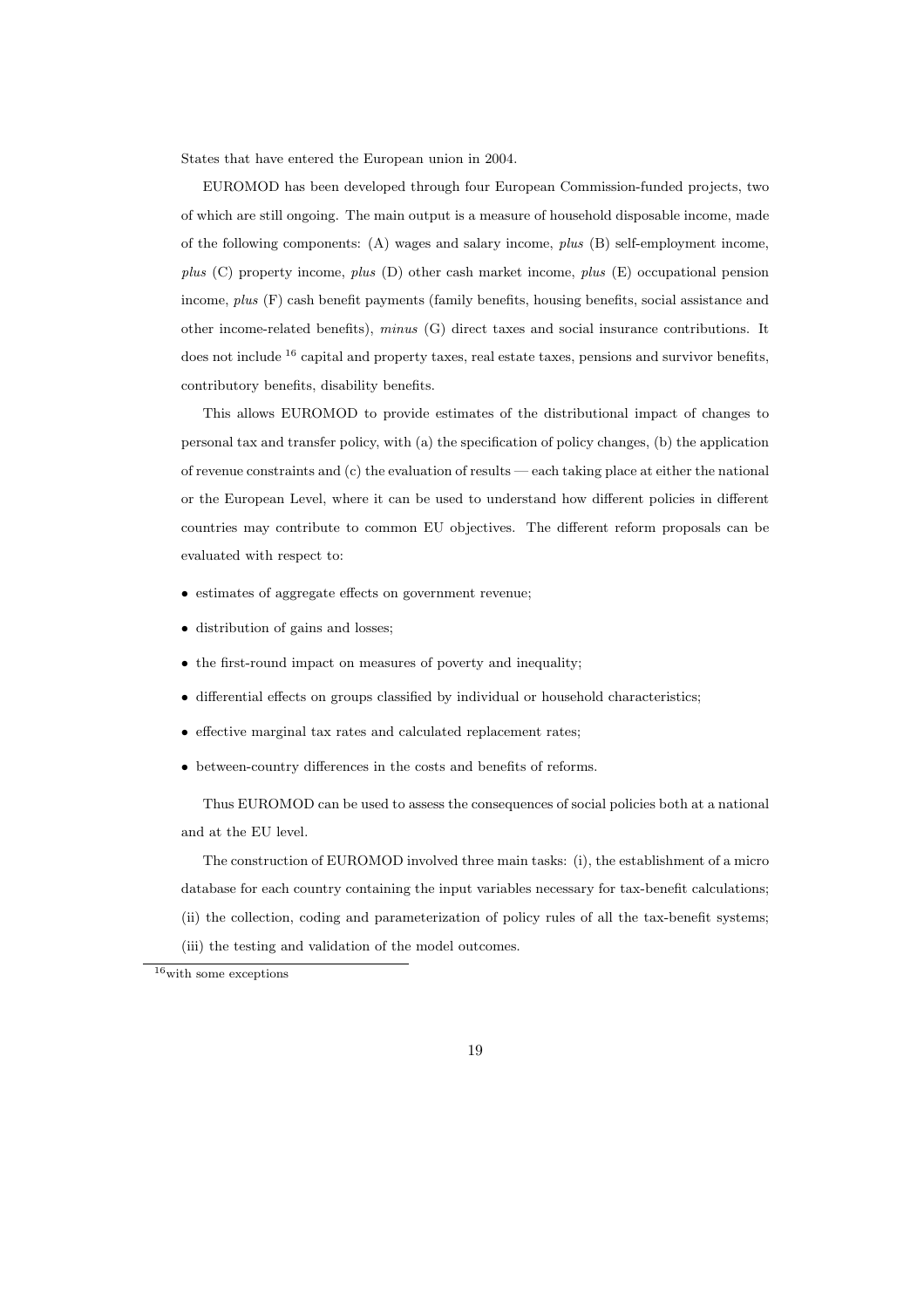11 different datasets were used for estimation of the original model on the 15 pre-2004 EU members <sup>17</sup>. Some variables, such as household expenditure (which was used to compute indirect taxes) and a set of indicators of risk of social exclusion had to be inputed for some countries, as they were not included in the specific dataset used for estimation <sup>18</sup>.

The model design strategy concentrated on finding common features across countries, and in particular (i) common structural characteristics in national policies and (ii) common data requirements. Moreover, an effort was made to parameterize and generalize as many aspect of the model as possible. These include the income base for each tax and benefit, the unit of assessment or entitlement for each tax and benefit, the effective equivalence scales inherent in social benefit payments, the output income measure.

The model is written in  $C/C++$ .

Testing was conducted at three levels:

- 1. checking that the policy rules were implemented correctly;
- 2. validating the model outcome against available comparable aggregate statistics for the base year;
- 3. validating the model outcome against available comparable distributional statistics for the base year (these were less in number and of lower quality, as this precise issue was one of the main motivations behind the decision to implement the microsimulation <sup>19</sup>).

The whole process of implementation of EUROMOD is depicted in figure 3

EUROMOD has generated a stream of publications, although most are working papers (the EUROMOD project has a dedicated working paper series). A search on the EconLit database for the word "EUROMOD" returned 5 journal articles [Immervoll and Schmollers, 2001, Immervoll et al., 2006, 2007, Bargain and Orsini, 2006, Mabbett and Schelkle, 2007] and 1 collective volume [Sutherland, 2000].

<sup>&</sup>lt;sup>17</sup>these were the European Community Household Panel (ECHP), the Panel Survey on Belgian Households (PSBH), the Income distribution survey (IDS) for Finland, the Budget de Famille (BdF) for France, the German Socio-Economic Panel (GSOEP), the Living in Ireland Survey (LII), the Survey of Households Income and Wealth (SHIW95) for Italy, the PSELL-2 for Luxembourg, the Sociaal-economisch panelonderzoek (SEP) for the Netherlands, the Income distribution survey (IDS) for Sweden, the Family Expenditure Survey (FES) for the UK.

<sup>18</sup>Expenditure shares for 17 common categories of goods were inputed form the Household Budget Survey (HBS) by Eurostat, while the indicators of social exclusion came from the ECHP<br><sup>19</sup>the other being the need to evaluate reform proposals and conduct scenario analysis

<sup>20</sup>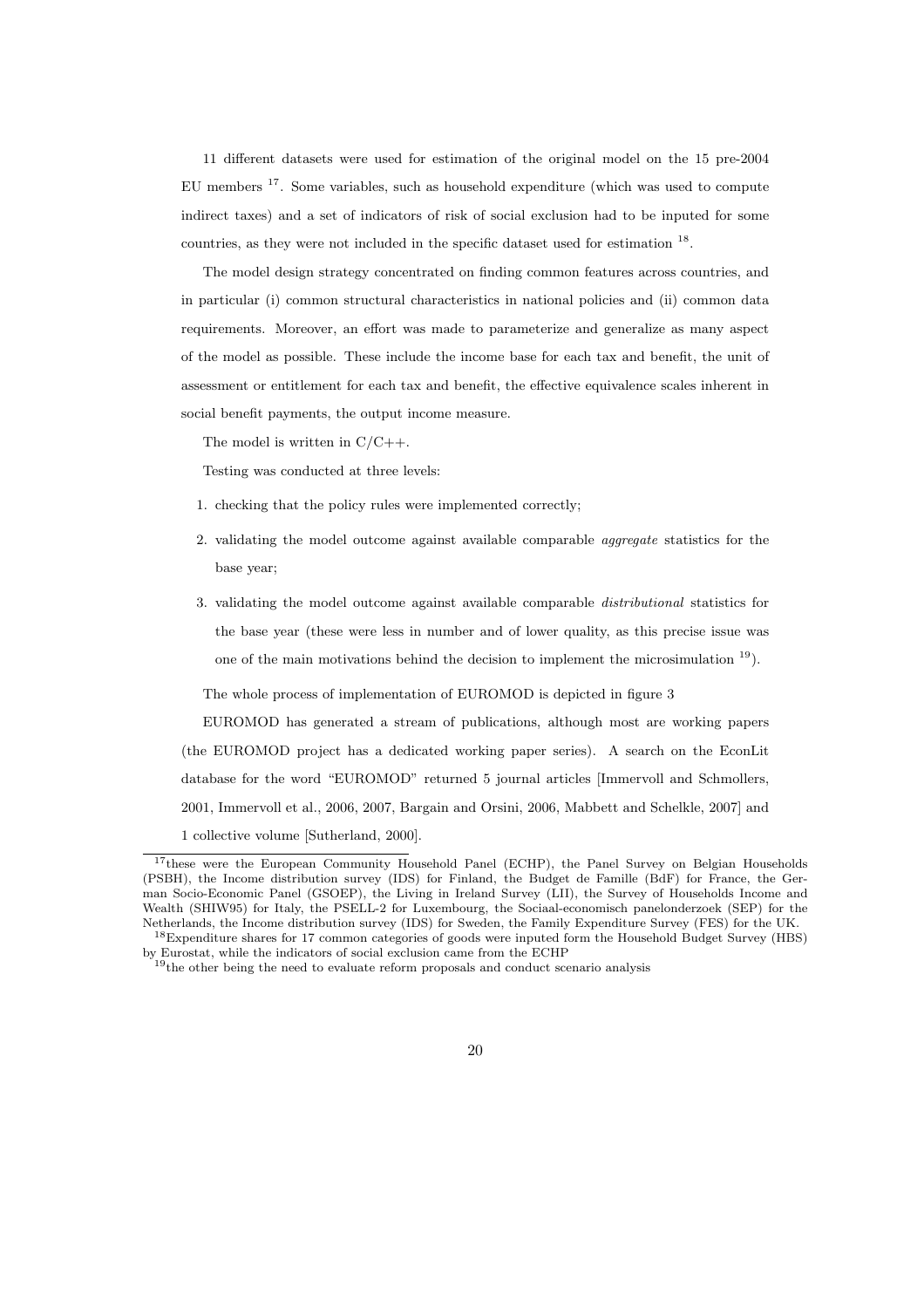

Figure 3: EUROMOD construction. Source: [Sutherland, 2001]

# 5 Dynamic microsimulation

A dynamic MSM takes micro level units and synthetically generates a hypothetical future panel data, i.e. a simulated life trajectory for each one of the initial units (what is often called dynamic aging of the initial population), as well as creating new individuals and their history. Hence, births, deaths and migrations can take a place in these models. It is important to stress again that this technique has found a large number of applications not only in economics or demography, but also in other disciplines ranging from epidemiology, to physics, to logistics and even personnel or financial management.

Contrarily to static modeling, in dynamic micro simulation agents change their characteristics as a result of endogenous factors within the model. There are in fact two often mixed up ways of interpreting the meaning of "dynamic". The first refers to behavioral traits which include active "responses" to changes in the surrounded environments (e.g. feedbacks). This implies that the set of exogenous variables  $X$  are made endogenous in response to institutional characteristics P:

$$
f_{X,Y}(Y,\mathbf{X}|\mathbf{P}) = f_{Y|X}(Y|\mathbf{X},\mathbf{P}_1)f_X(\mathbf{X}|\mathbf{P}_2)
$$
\n(6)

where  $P_1$  is the subset of the institutional environment that have only a *direct* effect on Y, while  $P_2$  is the subset of the institutional environment that have also an *indirect* effect on Y,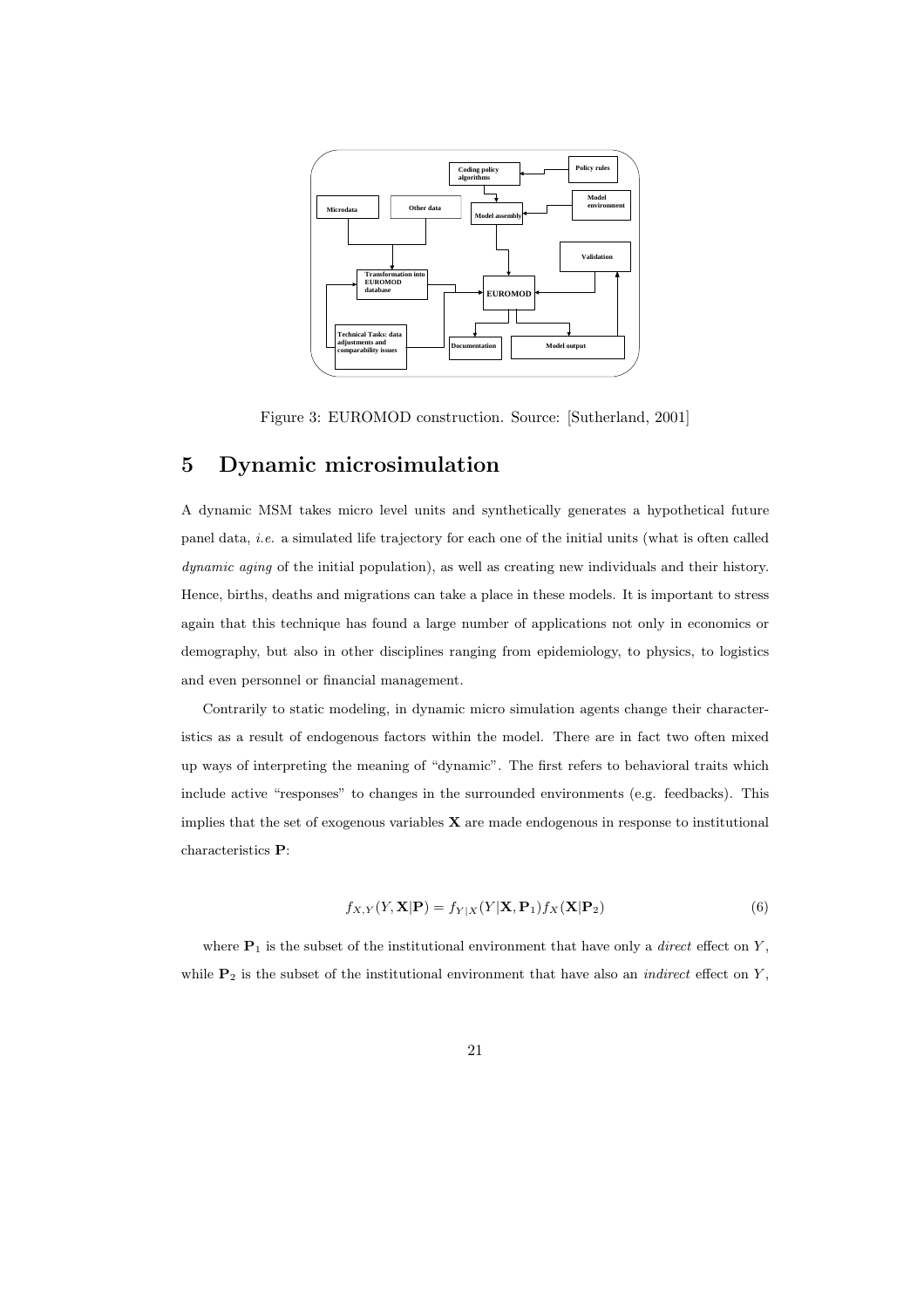since it affects the distribution of  $X^{20}$ . Examples include models where labor supply responds to changes in government policy. The other form of dynamic process is where a dynamic model projects a sample over time, modeling life course events such as demographic changes like marriage and birth, educational attainment or labor market movements. In this case, the dynamics relate to the fact that characteristics in time  $t, Y_t$  depend on characteristics in time  $t - j Y_{t-i}$  and exogenous characteristics **X**.

Note however that if the microsimulation model includes only reduced form estimates, and the institutional feature or lack of adequate data do not allow to include policy parameters among the explanatory variables of individual behavior, it is not possible to use it to predict what would happen under some policy change. In other words, if the model structure is not autonomous to policy changes (within ranges of interest), it is not possible to use it for policy evaluation. This is the well-known Lucas' critique  $^{21}$ , and it is not peculiar of MSMs).

The most standard processes included in dynamic models used for economic policy evaluation are: (i) demographic changes due to fertility, mortality or migration (ii) marriage and household formation (this is very important as it establishes links between people which are often necessary for the calculation of incomes, or social benefits) (iii) educational path (iv) health status, including whether an individual might fall into long term sickness or disability (v) labor market status, including whether in work, unemployed or retired (e.g. retired), if employed, in what type of work, earnings and other related characteristics (e.g. working hours), (vi) taxes and benefits, (vii) savings and wealth. All these modules jointly determine, at any given point in time, each individual or household´ s disposable income, and since this will change under different policies affecting individual behaviors, the model will allow comparisons e.g. in intergenerational redistribution under different scenarios. Note that the focus in this example is on labor supply, while production and the demand for labor are not investigated, as are not considered inflation and the monetary side of the economy. This exemplifies the partial equilibrium nature of MSMs. Macro assumptions are therefore usually imported from external sources, using steady state assumptions about future economic conditions, or actual projections if available (e.g. labor demand and inflation).

 $20$ <sub>see</sub> [O'Donoghue, 2001]

 $21$ [Lucas, 1976], but see also [Haavelmo, 1944]

<sup>22</sup>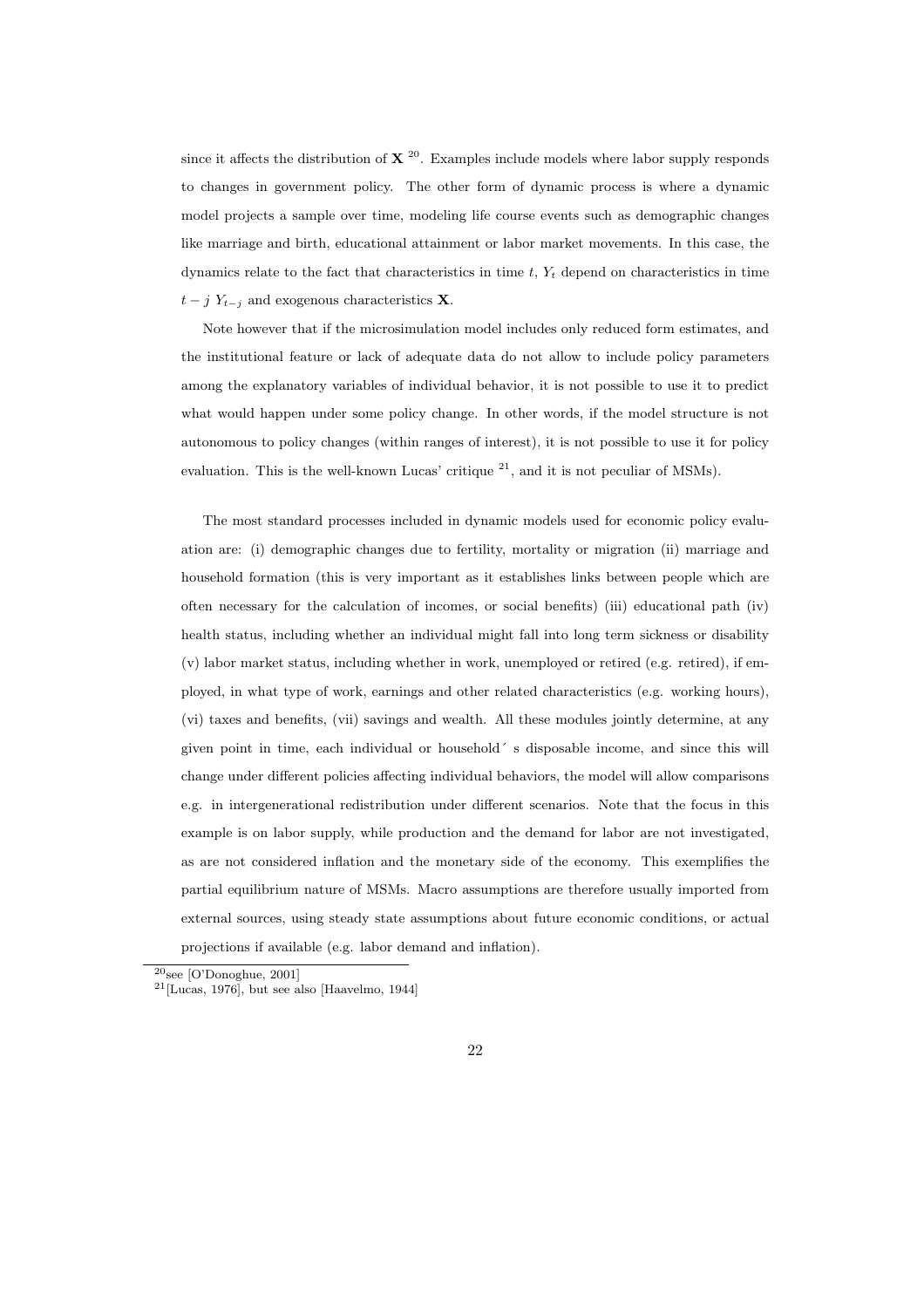Examples of dynamic MSMs include the already cited DYNACAN (Canada), DYNASYM and PENSIM (US) PENSIM II (UK), MOSART (Norway), DESTINIE (France), SESIM (Sweden), but also MIND [Vagliasindi et al., 2004], LABORsim [Leombruni and Richiardi, 2006] and DYNAMITE [Ando et al., 1999] in Italy, LIAM [O´Donoghue, 2002] and SMILE [Ballars et al., 2005] in Ireland, MIDAS [Goulias, 1992] in New Zealand, MICROHUS [Harding, 1996] and SVERIGE [Winder and Zhou, 1999] in Sweden, just to name a few. Some models have been used just to look at future income distributions under different economic or demographic scenarios, usually linking up to macro models or forecasts to align their own simulations (e.g. DYNASIM in the U.S., DYNAMITE in Italy); others have been used to evaluate the long term effects of policies and programs such as pensions, health and long term care, or educational financing (e.g. DYNACAN, PENSIM II, MOSART, SESIM, MIND). In addition, the existence of baseline projections also allows one to design new policies by simulating the effects of different proposed reforms, e.g. in the area of pension reform (e.g. LIAM in Ireland, LIFEMOD in UK, LABORsim in Italy). Finally, some models have been used specifically to study intertemporal processes and behavioral issues such as wealth accumulation, fertility or labor market mobility(e.g. CORSIM in the US, MIDAS in New Zealand; MICROHUS in Sweden). Other uses have been carried out in the sphere of health status over the life cycle, dental health or even spatial mobility or regional development (e.g. SMILE in Ireland, SVERIGE in Sweden).

Surveys of dynamic MSMs can be found in [O'Donoghue, 2001, Zaidi and Rake, 2001, Dupont et al., 2003].

The main advantages of dynamic MSMs, beside the use of individual representative micro data allowing to model individual decisions common in part also to static MSMs, are that they allow to simulate inter-temporal issues requiring historical information (e.g. the simulation of pensions requires knowledge of the full working history), as well as to include future behavioral adjustments of the population to either policy reforms or to changing economic, demographic or social scenarios. The disadvantages of dynamic MSMs include however insufficient knowledge of social, demographic or economic behaviors, leading most models to rely on reduced form estimations given the available data, large data requirements, large building and maintenance costs, and lack of an agreed validation methodology. In particular, incorporating behavioral feedback loops is generally quite a complex task, sometimes involving the need to link to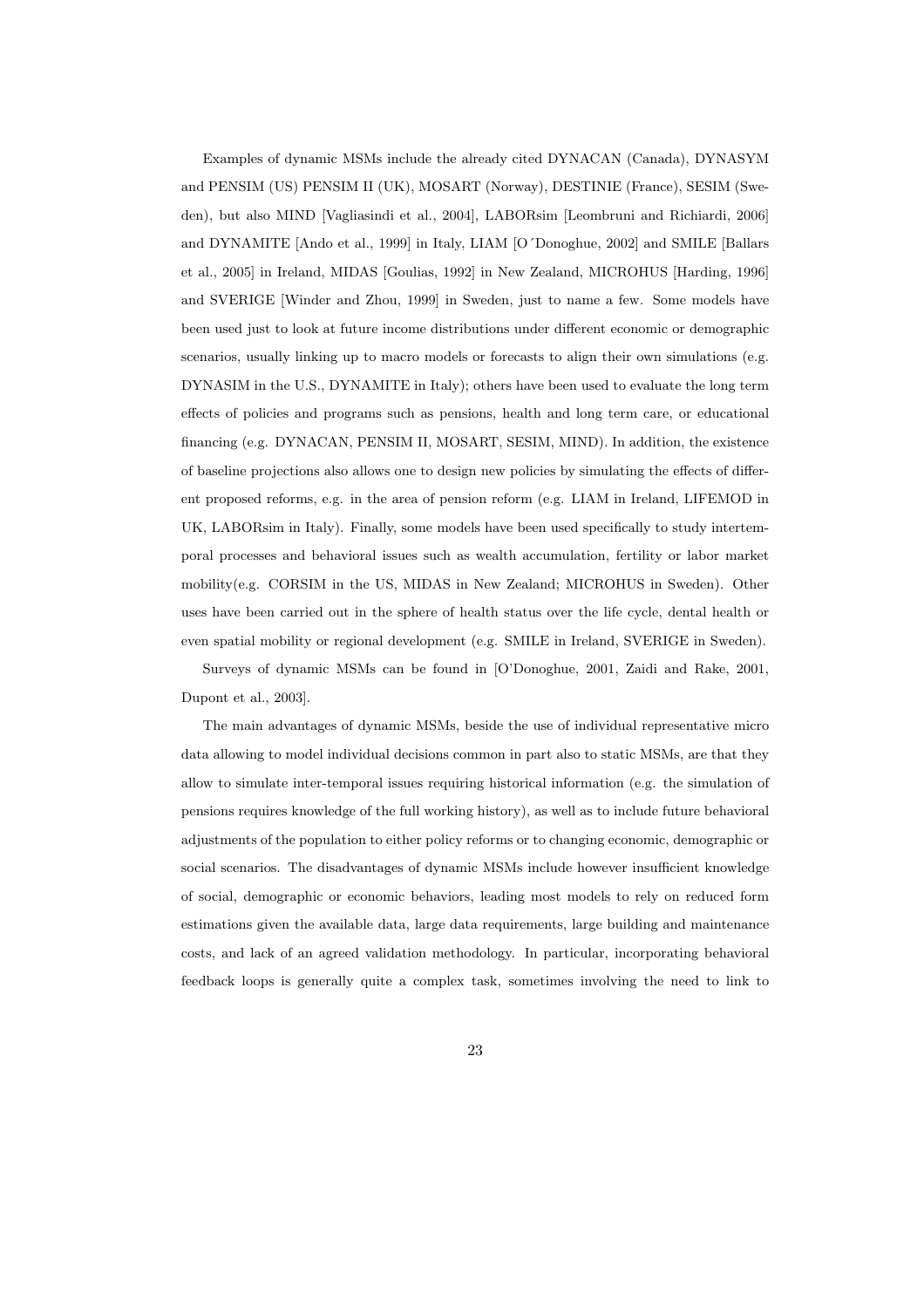outside models e.g. general equilibrium models; data requirements for behavioral estimations (e.g. on life cycle saving and consumption patterns) are also limited in most countries, unless register information is available. These disadvantages have meant that many newer models have actually tried to focus on specific processes or events (e.g. pensions) rather than attempting to be omni-comprehensive.

### 5.1 Classification

In principle, dynamic MSMs can be divided between *population* or *cohort* models  $2^2$ . The latter project forward only one cohort in time so as to simulate that cohort´ s entire life cycle (hence cohort models are used particularly to investigate life-course redistribution issues in given tax and benefit systems); while the former (population models) are able to simulate forward life histories for all age groups making up the entire population, including the reproduction of new individuals, to allow for the simulation to be carried out very many years into the future.

Microsimulations can be cast in continuous or in discrete time. Discrete time means that the system is sampled at periodical intervals (e.g. every simulated year), when all the individual state variables are in turn updated. Some variable will then change (if a transition has occurred), while some others will not. The order in which the update process takes place, i.e. the order of the events through which individuals pass, is exogenously chosen. For instance, in labor supply MSMs it is common to have the call to the education module before the call to the labor market participation module. Thus, labor market participation influence schooling only in later periods, while schooling influence labor market participation in the same period. 23

Conversely, in continuous time microsimulation each process determines a waiting time for the corresponding transition to take place [Galler, 1997]. Thus, events can occur at any arbitrary moment. In addition, multiple events may occur during a discrete time interval, and their order is endogenously determined according to the theory of competing risks. The system is updated only when a transition occurs. However, when a transition occurs new waiting times need to be calculated for all the processes, based on the updated values of that variable.

 $^{22}\rm{not}$  to be confused with the cell-based cohort models described in section  $3.1.1$ 

 $^{23}$ Joint processes can also be simulated, but this does not change the fact that when separate processes take place within the same simulation period, an order must be specified.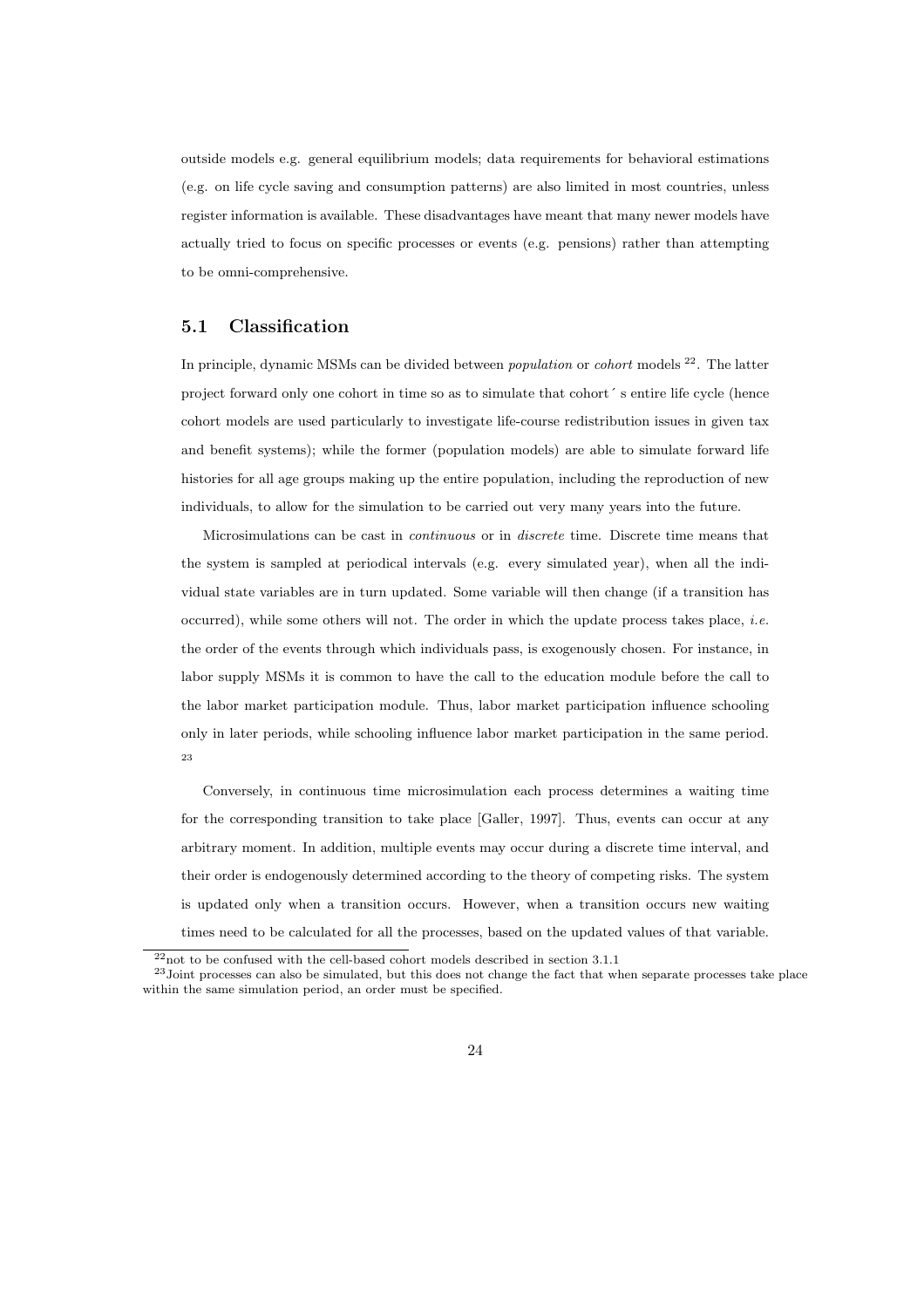Appealing as this might seem, only few continuous time microsimulations exist <sup>24</sup>. One reason is that the need to sample at regular intervals the simulated population cannot be totally dispensed with, if the simulation results are to be communicated.

Another distinction often found in the literature is between case-based and time-based microsimulations. Case-based MSMs involve the simulation of the different life paths one at a time, *i.e.* each history is fully simulated from the moment when the artificial person first appears (this may be at the beginning of the simulation if the individual belongs to the initial population, or in subsequent periods if new entries are allowed) up to either the end year of the simulation or the period when the simulated person exits the simulation (e.g because of migration, death or retirement), before moving on to the next history.

Conversely, in time-based microsimulation all individual histories are simulated in parallel. In discrete-time microsimulations this involves one or more calls to each agent in each simulation period. For instance, all individuals are first asked to decide whether they go to school; then, graduation is determined for every student; then all individuals are asked to decide whether they are willing to participate in the labor market; finally, employment is determined for every active individual.

### 5.2 Transitions

A dynamic MSM is essentially meant to study complex stochastic systems, i.e. systems characterized by non-linear interactions and uncertain outcomes, either discrete or continuous. Thus, the model is able to predict the likelihood that each individual, given her current characteristics, will make a given *transition*, *i.e.* a change in her current status. Some transitions can be deterministic (e.g. age), but most are indeed stochastic, *i.e.* they incorporate random processes, and therefore require the application of statistical tools. Some stochastic methods reproduce the observed underlying relationships and features of the population indefinitely into the future (e.g. reduced form estimations or transition matrices); some others instead attempt to update the evolution of social and economic relationships by actually including behavioral responses (i.e. some variation in the future distribution which is actually determined by a change in the structural parameters governing the behaviors of simulated agents, resulting in

 $24$ see [Willekens, 2007], who is a supporter of continuous-time microsimulations, for additional references and discussion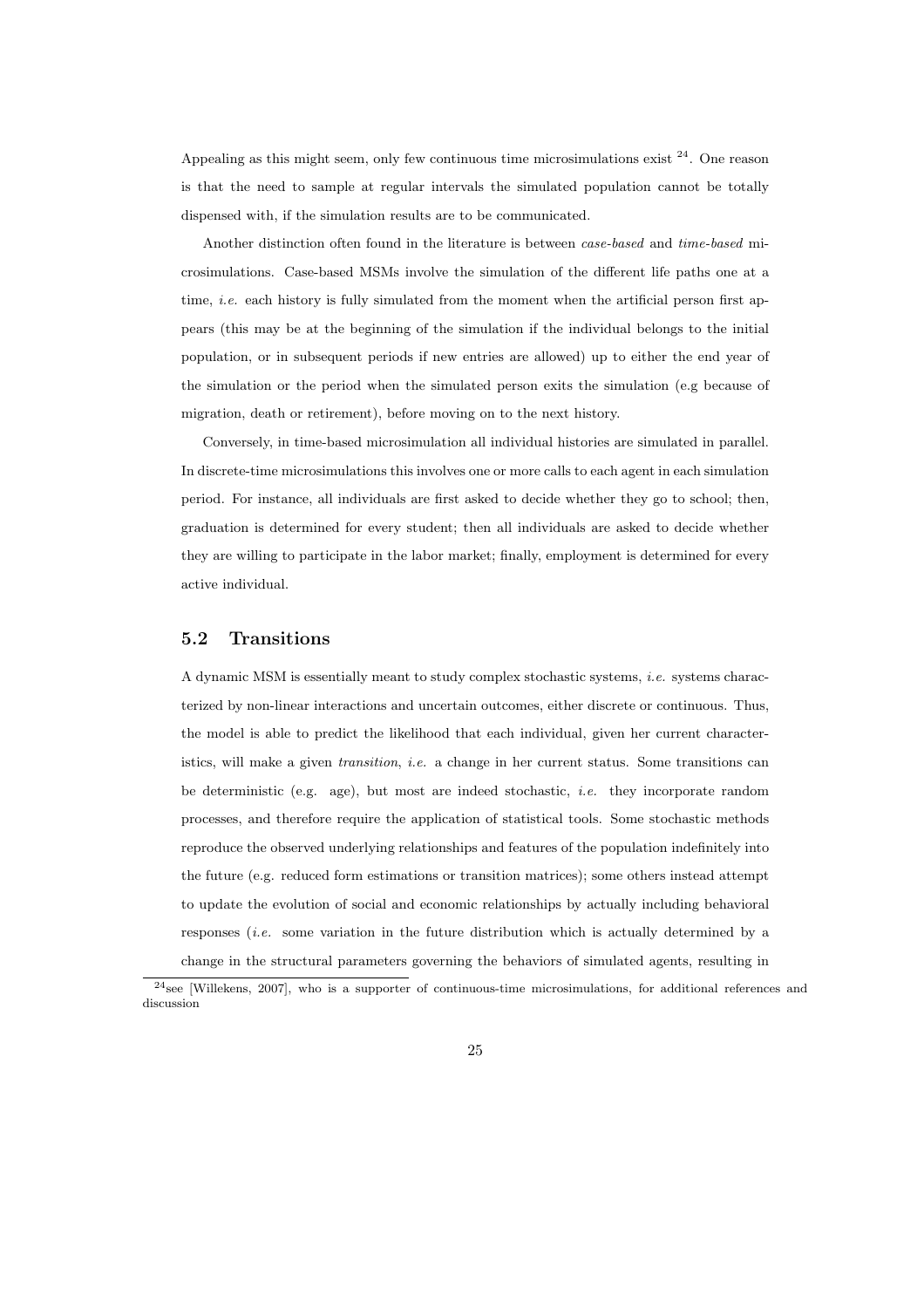different aggregate patterns with respect to the original sample).

A very common estimation process in dynamic discrete-time MSMs is related to discrete events e.g. whether someone is in work  $(Y = 1)$  or not  $(Y = 0)$ , known as *reduced form discrete choice estimation modeling:* in essence, the probability that a certain event  $Y$  happens, at time  $t + 1$  is a function of input variables at time t or before:

$$
Pr(Y_{t+1} = 1) \equiv p = f(\mathbf{X}_t, \beta | \mathbf{P})
$$
\n<sup>(7)</sup>

$$
Pr(Y_{t+1} = 0) = 1 - p \tag{8}
$$

The simplest specification for these transition probabilities is unconditional observed transition rates. More elaborate models control for more variables  $\mathbf{X}$  (e.g. age, sex, lagged status, etc.).

In a continuous-time microsimulation the same event, e.g. the transition to or out of work, is modeled with a duration model, where the variable of interest is the (waiting) time to event, T. The cumulative distribution function of T is  $F(t) = Prob(T \leq t)$ , *i.e.* the probability that the time to the transition is less than or equal to  $t$ , or that the transition occurs in the interval from  $0$  to  $t$ .

To determine whether (in discrete time) or when (in continuous time) the transition occurs, Monte Carlo techniques (also known as random simulation) are employed.

In discrete time the estimated probability p is simply compared to a uniformly generated random number  $u$ , and the transition is assigned if the probability for a given individual happens to be above that number. This is equivalent to extrapolating the estimates into the future with no constraints.

$$
Pr(s_{t+1} = 1) = Pr(u_i < p_i) \tag{9}
$$

In continuous time the timing of the transitions is determined by drawing a random waiting time from the waiting time distribution  $F$ , which is generally assumed to be exponential, Gompertz, or Weibull. The expected waiting time for individual i is therefore simply  $G(u_i)$ , where  $u_i$  is, as before, a random draw from a uniform distribution, and  $G$  is the inverse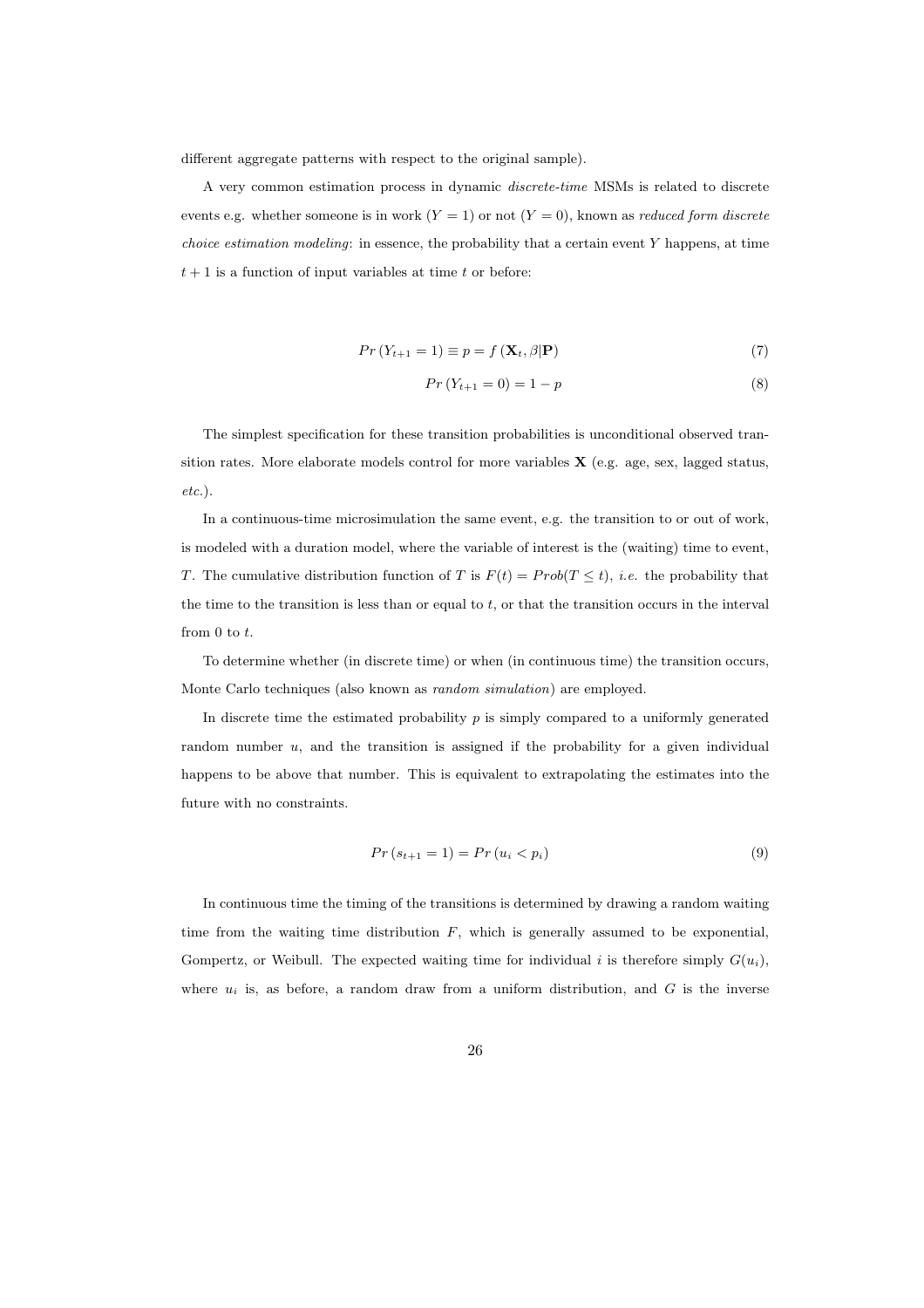distribution function of T,  $G(\alpha) = F^{-1}(t)^{25}$ . Again, this is equivalent to extrapolating the estimates (of waiting times) into the future with no constraints.

### 5.3 Alignment

Sometimes the simulated stock of those who do make the transitions is adjusted, with respect to what comes out of the Monte Carlo simulation. This is called alignment: the composition of the simulated population with respect to some characteristics (e.g. age and sex) is matched to the aggregates observed in the real data, or to external forecast (e.g. demographic projections by official statistical offices).

In discrete-time MSMs it is generally made by ranking the individual difference between the transition probability and a uniform random draw, and then assigning the event (the transition) to the proportion  $z$  of individuals in each group of interest with the highest ranked values, where  $z$  corresponds to the proportion observed or forecasted for that specific group (e.g. mortality rates by sex and age).

$$
Pr(s_{t+1} = 1) = Pr(u_i - p_i < z) \tag{10}
$$

Alternatively, the individual transition probabilities (or waiting times in continuous-time MSMs) can be inflated or deflated until the external controls are met. In discrete time this can easily be done by re-drawing the event for randomly selected individuals who have not made the transition, if the statistics in the artificial population is below the target, or who have made the transition, if the statistics is above the target. For example, suppose that alignment is sought for the unemployment rate, and that random simulation implies a level of the unemployment rate that is too small, with respect to some external forecast. Then, the transition is drawn again for some (randomly selected) employed individuals. Some of these individuals will confirm their employment status, while some others will switch to unemployment. Hence, the overall unemployment rate will increase. The process is repeated until the target is met.

More specifically, we can identify two types of alignment, depending on what  $z$  represents: alignment of totals and alignment of flows. Alignment of totals refers to a methodology used to force the simulated micro aggregates to hit external control totals.

<sup>25</sup>see [Willekens, 2007] for more details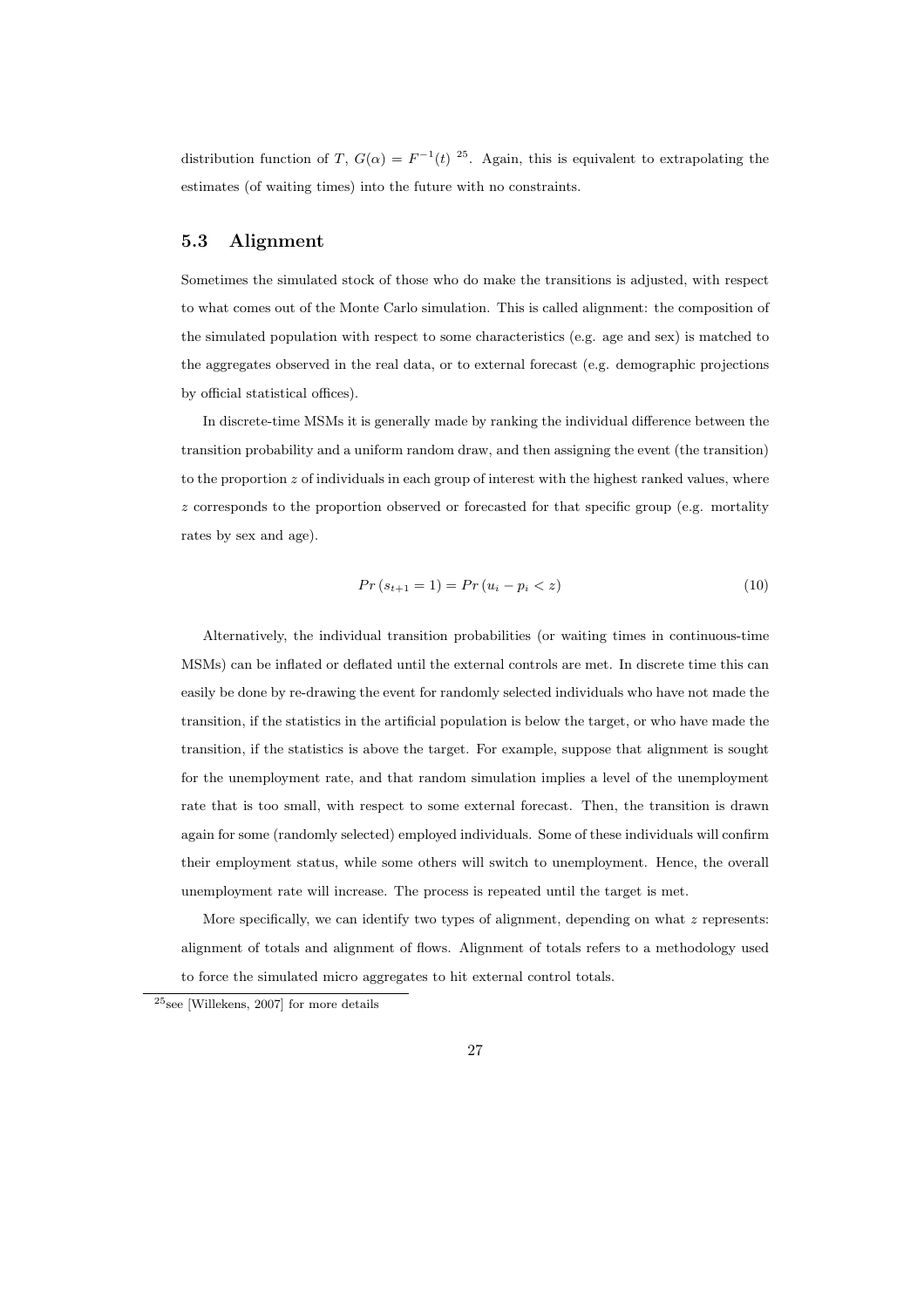Alignment of transitions (or rates) is actually a complement to alignment of totals in that it aims not only to achieve a given aggregate total, but also to reproduce the flows which will generate that total (i.e. the model dynamics). If there are two possible states for an individual to be in, A and B, and eventually we know that at the population level x percent of people are in A state at a given time t, we want to make sure that we get the same  $x$  percent in our model by capturing the full dynamics occurring between time t and time  $t-1$ , namely the proportion of people who have moved from A to B plus the proportion of those who have moved from B to A, as well as those who have not moved states at all. Getting right these flows will be as important as hitting the final  $x$  percentage.

From an econometric point of view, estimating a process unconditionally and then aligning the resulting projections is equivalent to estimating the process subject to the constraint of satisfying the benchmarks [Klevmarken, 2007]  $26$ . But at first sight, alignment looks as an admission of defeat: wasn't the MSM built exactly for forecasting purposes? Does alignment means that the forecasts of the MSM are "wrong" (worse: known to be wrong in advance)? The point is that the dynamics of some variables might be influenced by factors that are purposely left out of the model  $27$ . When a dynamic MSM lacks a macro model, a lot of macro level variables, which in reality do condition micro behaviors, will be unavailable, thus resulting in inaccurate predictions. For instance, dynamic MSMs of labor supply generally do not consider labor demand. The underlying assumption is that the labor supply decisions of individuals are independent of the demand side <sup>28</sup>. This assumption cannot be defended when it comes to analyzing the unemployment rate. However, unemployment differentials (by gender, age, education, etc.) can be considered to be less dependent on the level of the demand. Hence, Alignment of totals will be used to guide the evolution of the (overall) unemployment rate, while the predictions of the MSM will redistribute the probability of being unemployed in the simulated population, taking into account individual characteristics.

Sometimes alignment is used to reduce sampling and Monte Carlo variation. In particular,

Monte Carlo variation means that given the same characteristics, not all individuals in the

<sup>26</sup>[Klevmarken, 2007] however shows that the kind of proportional adjustment discussed above might not be efficient, in nonlinear models

 $^{27}{\rm it}$  should be remembered that MSMs are not general equilibrium models

<sup>28</sup>of course this is a simplification, the level of the demand influencing the expectations of individuals concerning the probability of finding a job, and the associated wage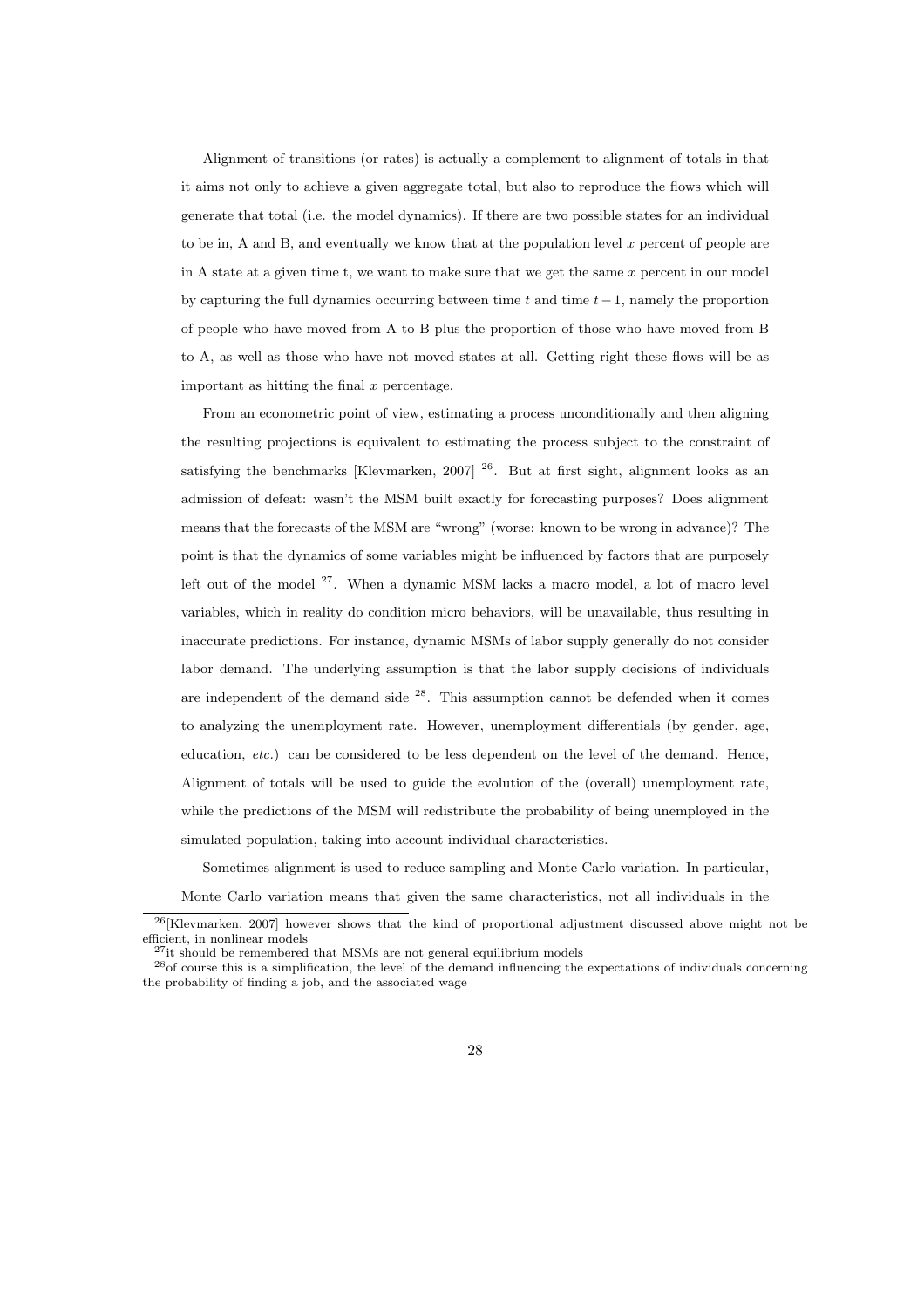sample will necessarily follow the same trajectory. This is good because it implies that the dynamic model is able to reproduce at every period an heterogeneous distribution of agents and events which is what characterize the evolution of real societies. But in some simulation runs pernicious combinations of many random variations might drive away the results from what is expected. The correct way to deal with this problem, however, is not to use alignment, but rather to have multiple runs of the simulation. This would allow not only to average out unfortunate runs, but will also provide accuracy measures (e.g. standard errors of the estimates).

Finally, alignment is definitely a bad practice when it is used to "correct" for abnormal projections that cannot be explained by random variation alone. If this is the case, the estimation procedure or the model structure itself should be reconsidered.

### 5.4 An example of dynamic MSM: LABORsim

LABORsim is a dynamic, reduced-form probabilistic microsimulation of labor supply, cast in discrete-time. It was commissioned by the Italian Ministry of Labor and then evolved into a distinct ongoing research project conducted at Collegio Carlo Alberto - LABORatorio Revelli. Its raison d'être is the rapid population aging in most industrialized countries, due to (i) declining fertility rates, (ii) increased life expectancy, and (iii) aging of the baby boom generation <sup>29</sup>. To this picture, many European countries (Italy in particular) add low labor market participation rates, especially for women and the elderly, leading to particularly gloomy forecasts about a decline in the labor force. LABORsim was developed in order to consider whether behavioral changes could at least partially offset the effects of demographic changes, to evaluate the impact of the reforms in the pension system of the 1990s and 2000s and to assess the need for further reforms.

The main behavioral changes considered are (i) increasing participation to education and (ii) increasing female labor market participation. Moreover, the Italian retirement legislation is implemented to a high degree of accuracy. Together with the reconstruction of entire career paths, this allows to compute whether the simulated individuals could retire with the (actual or proposed) rules. Different scenarios were constructed to specify the actual retirement choice,

<sup>29</sup>the large cohorts of those born after Worlds War II, that are now approaching retirement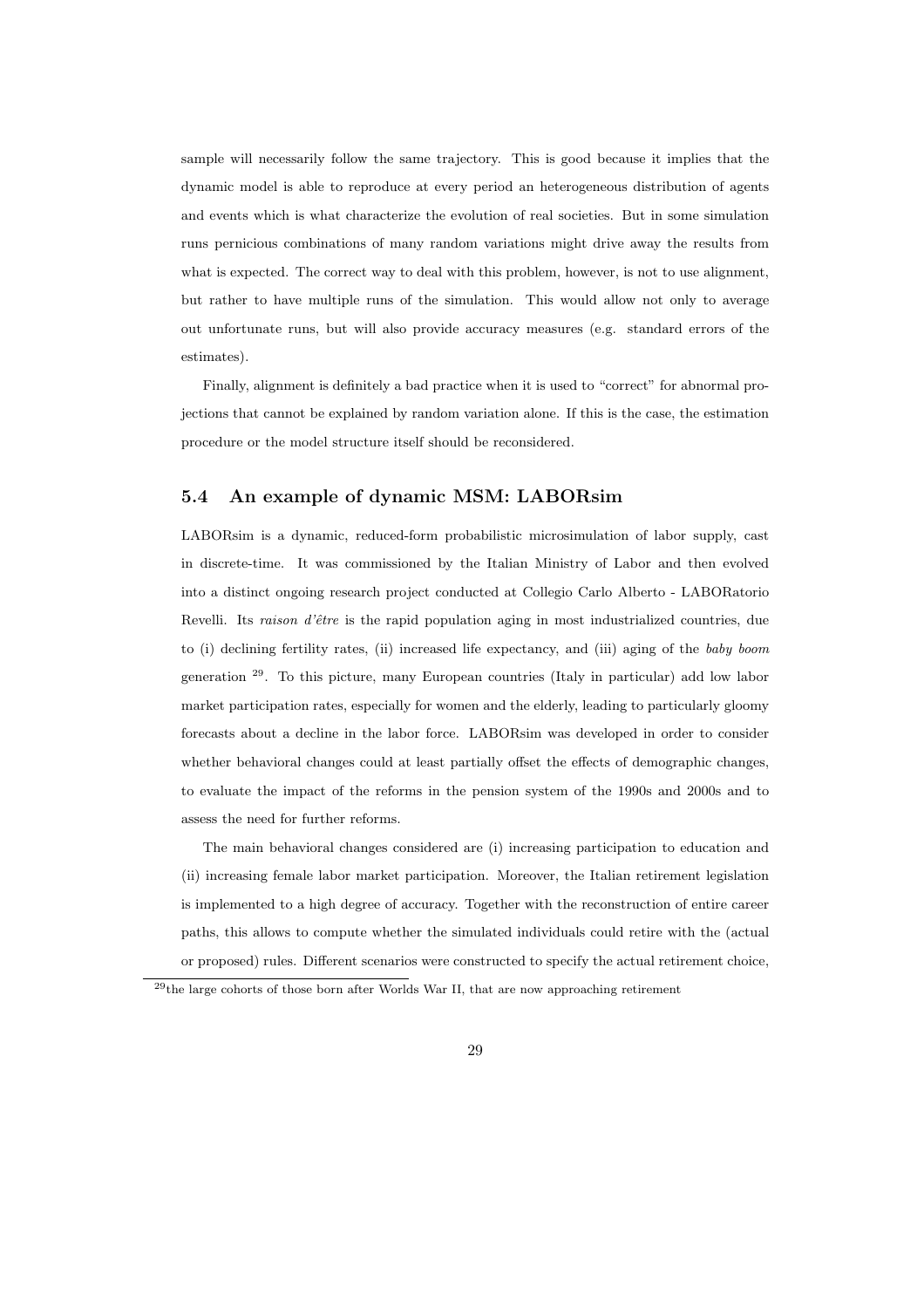

Figure 4: The four basic modules of LABORsim. Source: [Leombruni and Richiardi, 2006]

given eligibility.

The main modules of the microsimulation are described in figure 4. First, a demographic module is called. This simply aligns the artificial population with official forecasts on cell consistencies by gender, age and geographical location. The flow of new immigrants is specifically considered, as they enter the simulation with different characteristics, with respect to natives. An educational module is then called. This module determines (i) whether an individual attends further schooling (elementary school, high school or university) and (ii) whether, conditional on being a student, she gets a degree. The retirement module then follows. This determines those who can retire (eligibility) and those who do retire, conditional on being eligible. The employment module is finally applied to all individuals that are not retired (including students). This module is also comprised of two sub-modules. The first determines participation (*i.e.* whether an individual is active or not), while the latter determines the share of unemployed, given participation. The overall unemployment rate is a scenario parameter in the microsimulation (since the demand side of the economy is not modeled), to which the simulation outcome is aligned. On the other hand, unemployment differentials are estimated by controlling for personal characteristics (gender, age, area of residence, education, previous unemployment status etc.).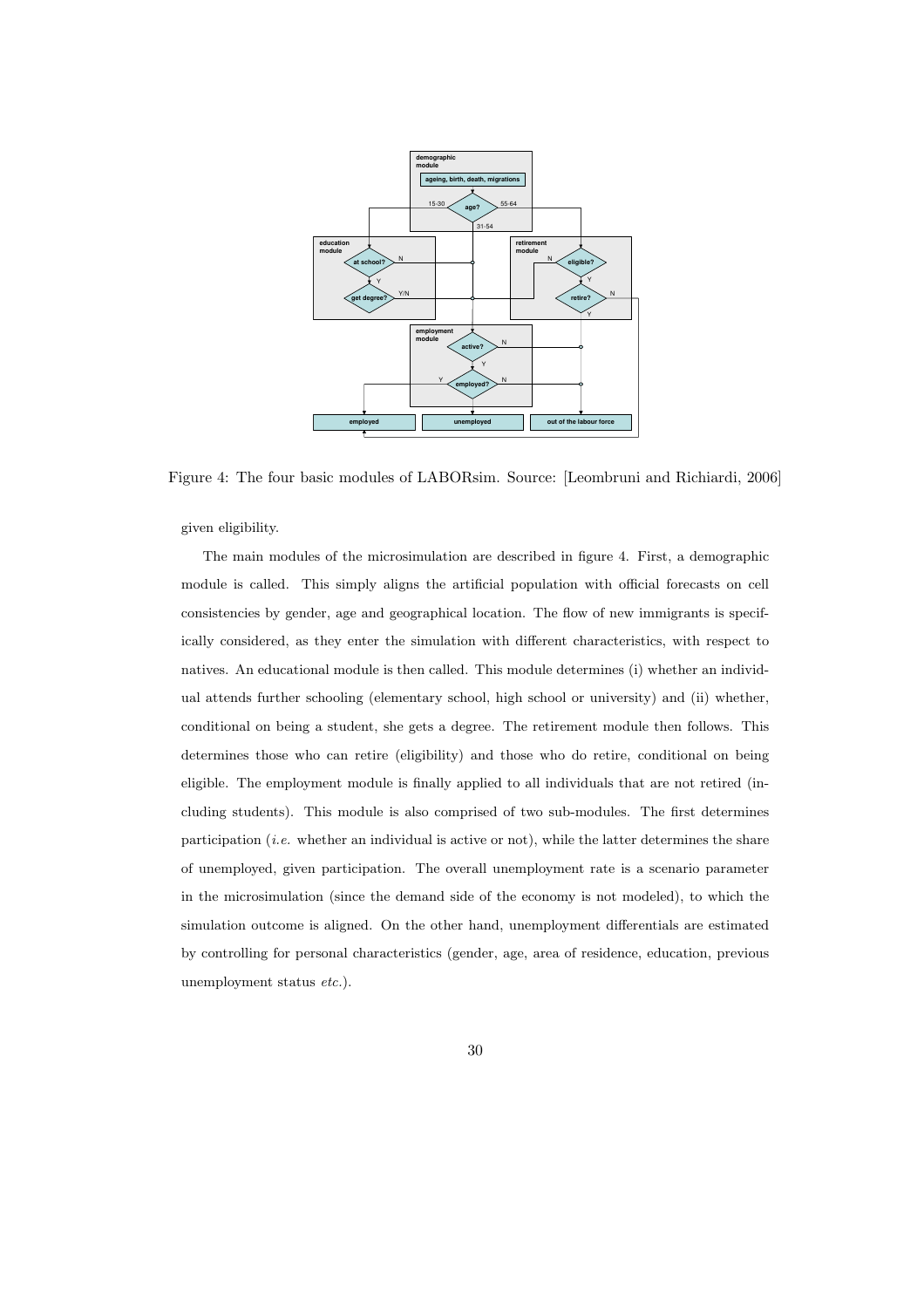Estimation was performed using the Italian Labor Force Survey (RFL). However, since these data lacked information on seniority, this was inputed from the ECHP, which records the age at which the individual started working. This "potential seniority" (age minus age at which started working) was then discounted for historical unemployment rates by gender, age groups and geographical areas. All the main models (participation to education and participation to the labor market) include cohort effects, thus allowing to estimate the ongoing trends toward more schooling and increased similarity between male and female labor market behavior.

The model is written in Java, using the JAS open source agent-based simulation platform [Sonnessa, 2004].

The model has been validated at two levels:

- i. by checking that the eligibility rules were implemented correctly;
- ii. by comparing the model outcomes (e.g. economic dependency rates and employment rates) with those of independent sources and forecasts for the first years of the simulation  $30$

LABORsim is currently being extended in five main directions:

- i. the division of the sample used for estimation in two sub-periods, one to be used for estimation and the other one used for validation of the model outcomes;
- ii. the inclusion of a wages and pension module, that would also allow a better modeling of retirement decisions (e.g. by considering replacement ratios between salary and pension;
- iii. the inclusion of a household formation module, which implies a joint modeling of fertility and labor market participation decisions and the consequent endogenization of demographic evolution;
- iv. the evaluation of new pension reform proposals for Italy;
- v. an international comparison of the effects of aging on the labor market among EU members, which involves — among other changes — a switch to the Labour Force Survey (LFS) as the main dataset for estimation.

<sup>30</sup>since the model includes behavioral changes that were not considered by other projections, its outcomes are expected to be different, the amount of this difference being of particular interest. It turned out that the LABORsim projections were substantially more optimistic than those by OECD, for instance: changes in behavior (partially) offset the effects of changes in the composition of the population due to aging.

<sup>31</sup>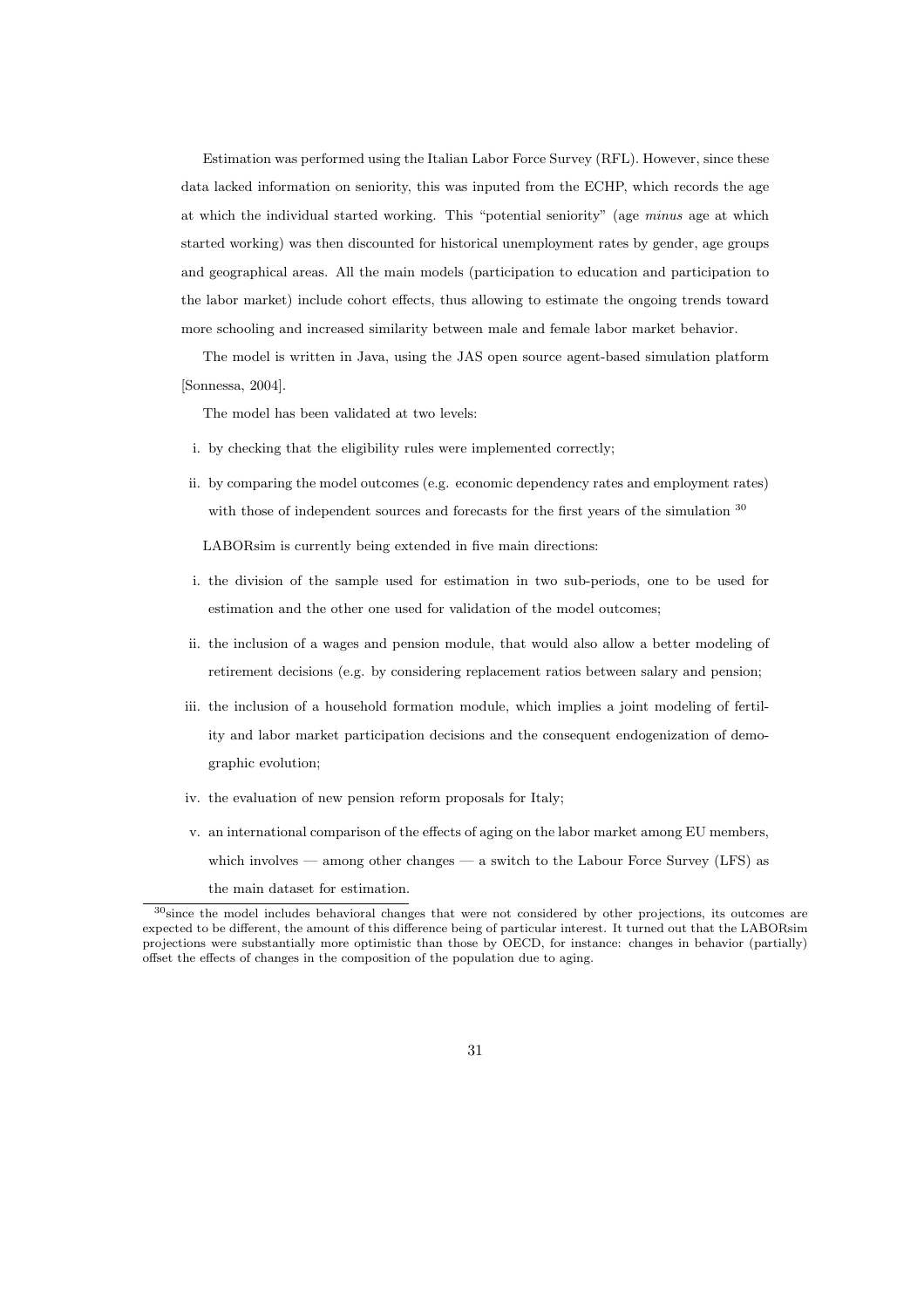# 6 Estimation and Validation

In the case of static MSMs without behavioral adjustments, as conventional static tax-benefit models, all transitions are deterministic — hence there are no parameters to estimate and there is no need for validation, provided that the tax and benefit legislation has been translated into computer code with sufficient detail and care, and that the data are detailed and accurate enough. However, if the transitions are stochastic and the simulation model includes behavioral adjustments the need for estimation and validation arises.

To start with, estimates of the parameters of the different modules of an MSM are generally performed separately and independently from each other. However, this approach can be justified only if there is independence or lack of correlation between the modules, short of which it will lead to biased and inconsistent estimates  $31$ . The correct way of estimating an MSM would be to specify a model-wide estimation criterion, and then derive the specific estimators to be used. This implies that some target variables, against which the model will be evaluated, must be specified. One possibility is then to use a least-square criterion: this will produce estimates such that the mean predictions minimize prediction errors. However, as discussed above, in developing an MSM we are generally interested in the whole distribution of the target variables, and not only in their mean. The following quote explains this in more detail:

Given the purpose of microsimulation, the estimation criterion should not only penalize deviations from the mean but also deviations in terms of higher order moments. A natural candidate estimation principle then becomes the Generalized Method of Moments. The complexity and non-linearity of a microsimulation model, however, cause difficulties in evaluating the moment conditions. A potential solution to this problem is to use the fact that the model is built to simulate and thus replace GMM by the Simulated Method of Moments [Train, 2003]. <sup>32</sup>

The Simulated Method of Moments is just one of the Indirect Inference methods [Gourieroux and Monfort, 1997] that can be used to estimate jointly all the parameters of an MSM. However, such methods are computationally very intensive and often difficult to implement. Most MSMs

<sup>31</sup>see [Klevmarken, 2001, 2002]

 $32$ [Klevmarken, 2001], p. 10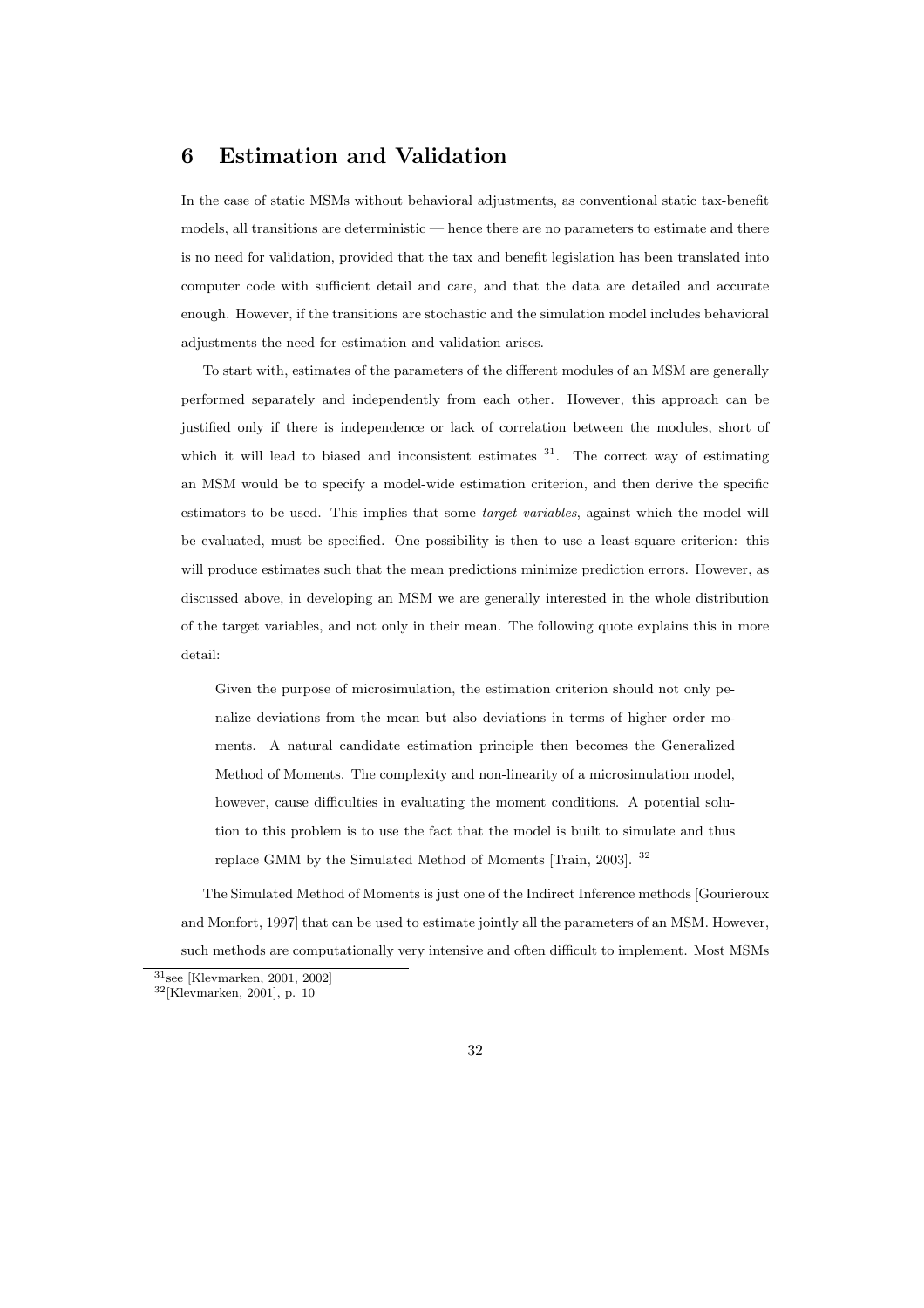then rely on piece-meal estimation, where each module is estimated from its own dataset and no model-wide estimation criterion is used. In this case, what is called a *multiple-module* validation should be provided. This requires testing the validity of a joint process which is not directly simulated in the model. For instance, let's consider the example of a model where marriage and health insurance decisions are estimated separately within an MSM. A multiple module validation would then require to test the accuracy of results of health insurance for all different groups (married couples and unmarried individuals) <sup>33</sup>.

More generally, validation involves evaluating the model outcomes against some predefined criterion. A first issue then arises about the identification of the model outcomes. Often, microsimulation results are presented with a single estimate and do not typically show the degree of error attached to it. However, confidence intervals for microsimulation results should be provided, to account for errors associated with (i) stochastic effects, (ii) sampling variability, and (iii) parameter estimation  $34$ .

This can be done with the aid of *bootstrapping*, *i.e.* running the MSM many times and (i) changing the random numbers governing the random processes in the simulation (this can be done by changing the random number generator), (ii) re-sampling the initial population, (iii) sampling the values of the parameters of the transition models from their estimated distribution (with mean equal to the estimate of the coefficient and variance equal to the estimate of the variance of the error term)  $35$ .

Hence, an entire distribution for each simulation output can be constructed, its variability becoming larger as the time horizon increases.

A second issue concerns the choice of an appropriate validation criterion, which must consider at leas some distributional measures.

Then, different validation exercises can then be performed. Abstracting from all other types of validation [Leombruni et al., 2005], we can mainly distinguish between:

- in-sample validation, which tests the predictive power of the model in describing the data on which it was estimated;
- out-of-sample validation, which requires to split the dataset(s) used for estimation in two

 $33$ <sup>33</sup>this example is examined by Caldwell in [Harding, 1996]

 $^{34}$ see [Harding, 1996], ch. 21

<sup>35</sup>for a survey of variance estimation methods see also [C.F.Citro and Hanushek, 1991, C.F.Citro and E.A.Hanushek, 1991]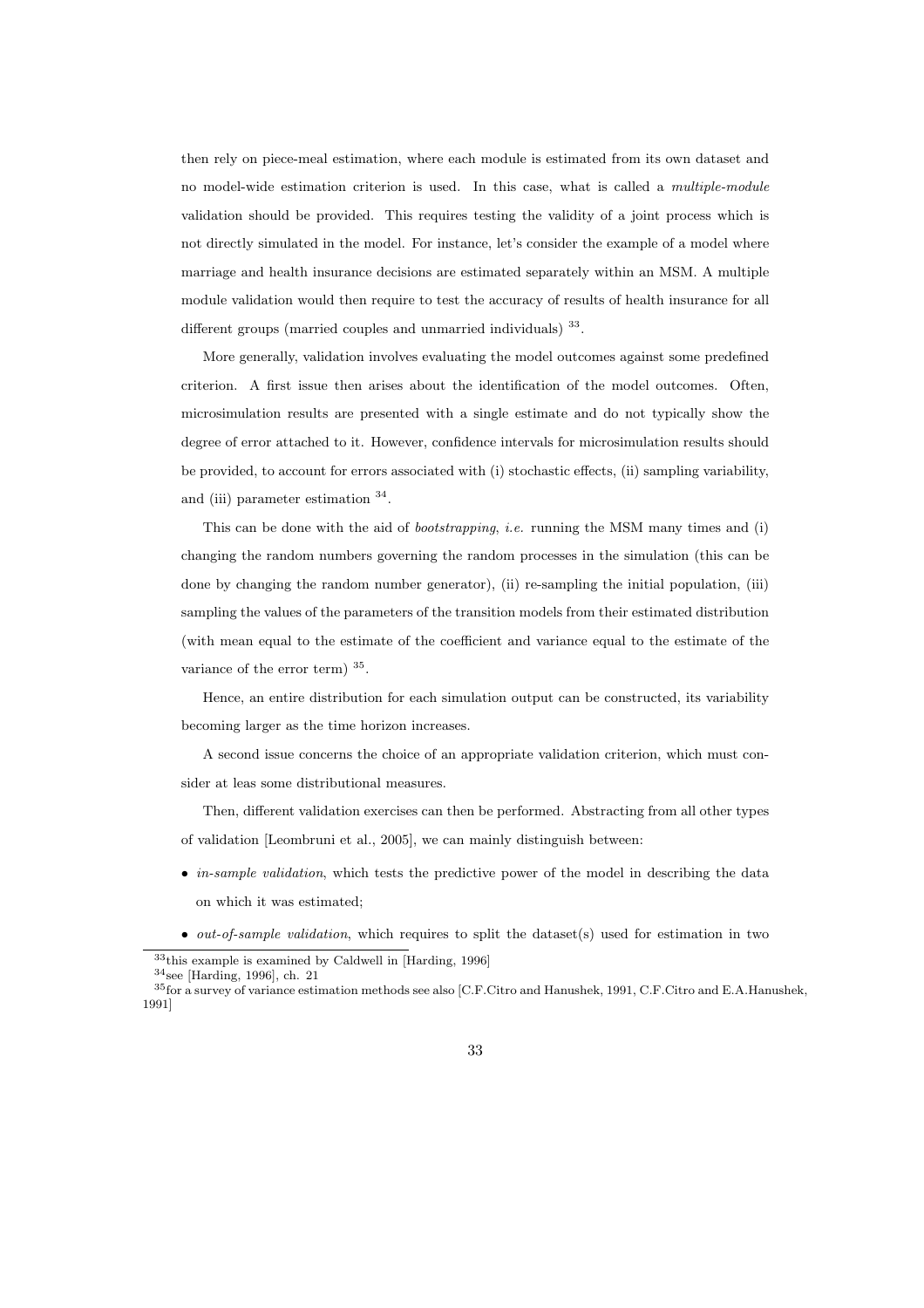parts, estimate the model parameters on the the first sub-sample (generally two-thirds of the overall size of the dataset), and then test the validity of the model by comparing the simulation outcome with data of the second sub-sample (the test data). When the data is a time-series, it is natural to use older data for estimation and newer data for testing.

# 7 Conclusions

Fifty years from the publication's of Orcutt's 1957 paper, we present a short review of the developments of microsimulation modeling since those days. In our paper, we have hopefully shown that, under many accounts, the field of microsimulation has indeed developed in accordance to Orcutt' s vision; there remains nevertheless some aspects, especially at the methodological level, that will require further efforts by the scientific community if his vision has to come true.

Today, taking into account the enormous progress made by computer technology in terms of e.g. speed, power and large data handling capacity, we find countless MSMs models around the world developed by governments or research institutes (e.g. PENSIM in the UK's Department of Work and Pension; SESIM at the Swedish Ministry of Finance, to name just a few). As Orcutt had intended, they are indeed often used as policy making tools to e.g. help forecast and simulate the effects of an existing or proposed policy change on future public costs, poverty and inequality levels, as well as compare these effects under alternative policy scenarios, so as to choose the policy which fits better government's aims. Examples of policies which have been tested through MSMs include e.g. raising the retirement age, introducing new family benefits or changing social contributions. Furthermore MSMs are able to identify who will loose and who will gain from different policy scenarios, thanks to their reliance of micro data and ability to reproduce entire distributions of key variables. At a more theoretical level, MSMs models are increasingly being used in the social sciences to study inter-temporal processes and behaviors (e.g. LIAM in Ireland), in particular the complex interactions between demographic, economic, institutional and behavioral levels, resulting in multiple feedbacks which could not be easily quantified without the aid of such models.

MSMs can be divided into static and dynamic, depending on whether they include a time and / or behavioral dimension. Static models are generally limited to compute the quasi-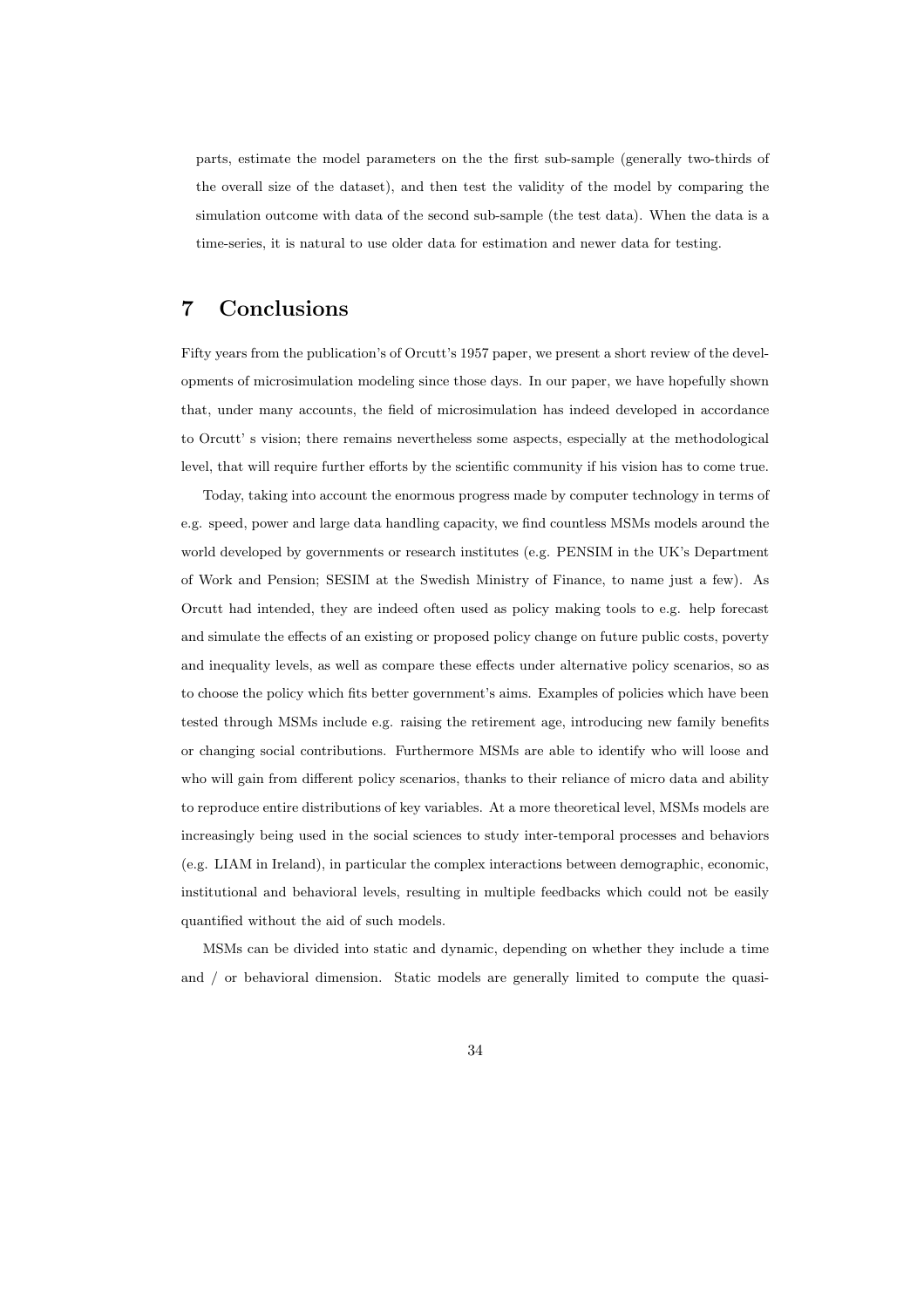simultaneous effects of an exogenous change on agents' incomes without accounting for secondary effects e.g. agents' responses or changes to the underlying population which might indeed occur over time (e.g. PSM in the UK). Dynamic MSMs models (e.g. DESTINIE in France or DYNACAN in Canada) try to simulate future life paths of each agents, thus the input characteristics themselves become endogenous overtime, given a certain policy environment. However these models require more challenging estimation and validation procedures than static ones.

In his seminal paper, Orcutt expresses a number of goals which MSMs should ideally fulfill. Orcutt wished first of all that MSMs would help overcome the "limited predictive usefulness" of previous (macro) models, both in the short and long run. Fifty years on, this goal has been in part accomplished, as it is proved e.g. by the wide acceptance of MSMs as predictive tools for policy making among governments and public institutions. In fact, in some cases, by taking into account behavioral responses such as labor supply, MSMs make substantially different predictions than traditional macro models (see for instance the results produced by the Italian model LABORsim, with respect to the economic consequences of population aging). Nevertheless, it is now accepted that predictive models, whether micro or macro based, need not be exclusive, but rather they can and should coexist for the best possible results and for stimulating comparison and mutual development. In this sense, compared to Orcutt's view, MSMs should nor replace but rather complement other existing methodologies such as cellbased or CGE macro models.

A similar argument applies to Orcutt' s goal of using MSMs for testing socio-economic behaviors. With hindsight, MSMs today are to a large extent able to reproduce empirical relationships which one observes in real data (e.g. fertility and education), so long as the input data are sufficiently detailed and cover a sufficiently long time dimension. The availability and quality of the input data however, together with intrinsic limits to the number of processes which can be simulated at any one time by such models, is still an issue.

However, in most developed countries there has been a tremendous development in the collection and public availability of micro-based panel data sets (including e.g. survey or even register-based data) — see for example the list of international data bases available for labor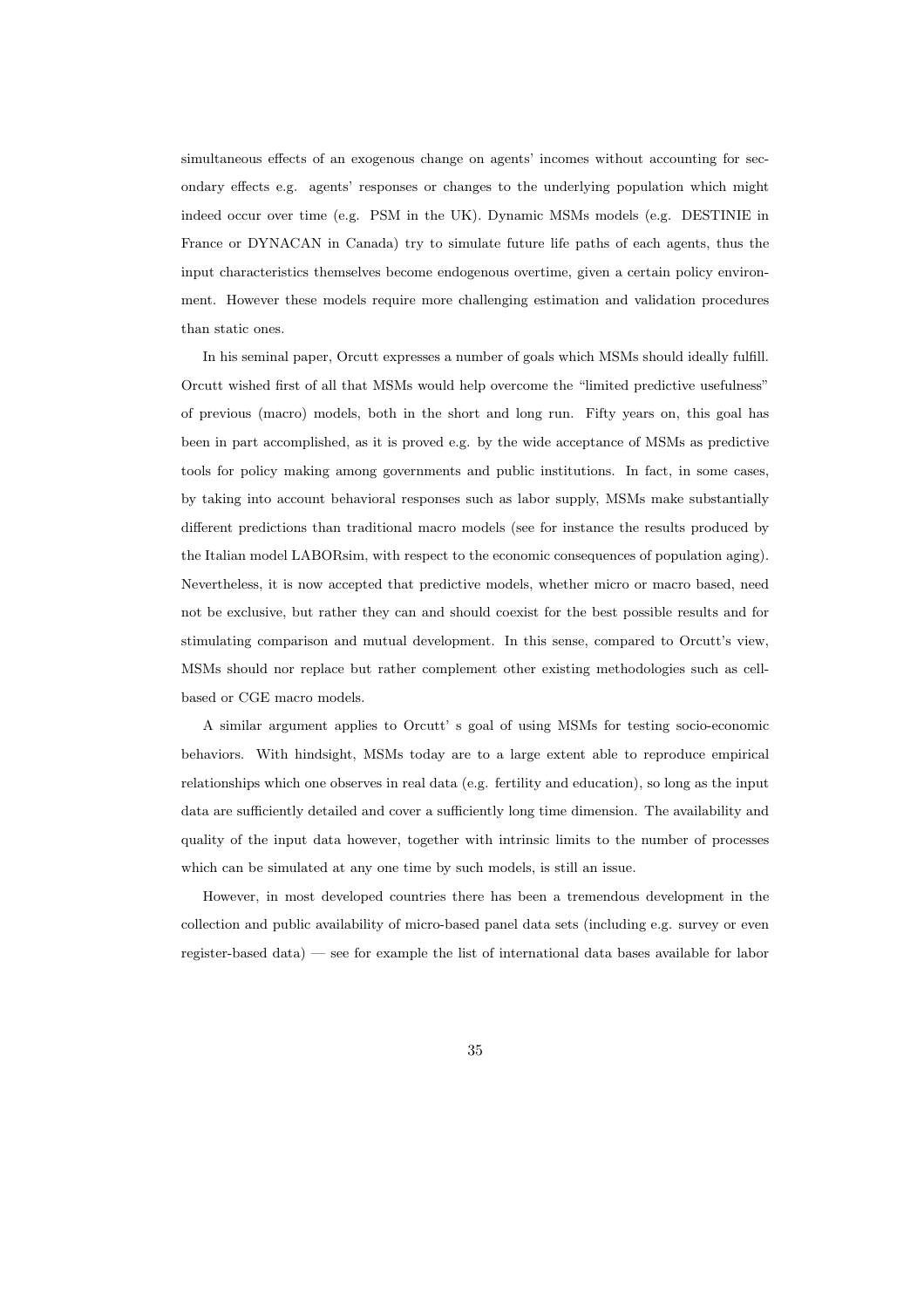market research maintained with a rich set of meta-data by IZA <sup>36</sup>, almost all of which are micro-based (e.g. the European Community Household Panel, the British Labor Force Survey, the British Household Panel Survey, the Luxemburg Income Study, the Health and Retirement Survey, the American Panel Study of Income Dynamics, the German Income and Retirement Survey, the Italian Panel of Work Histories etc.)

Overall, our knowledge of individual decision making has gone a long way since Orcutt' s days, and this has been reflected in MSMs which can handle a growing number of behavioral sub-modules (e.g. simulating life-cycle processes such as pension savings, or retirement choices, which depend, among others, on household level dynamics, spouse behavior, future expectations etc). Moreover, the specification of the micro-econometric modules of dynamic MSMs can accommodate simultaneous decision making processes, e.g. labor supply and fertility decisions.

In conclusion, although much has been achieved in MSM development over the past fifty years, this paper has hopefully identified some remaining weaknesses of MSMs which still need addressing. One of the main problems is that most MSMs in circulation lack model-wide output validation, often in favor of e.g. simpler piecemeal estimation and validation of each sub-module separately. This means that, short of a model-wide estimation criterion, the consistency of the model as a "holistic" predictive tool cannot really be tested. Different strategies, such as simulated method of moments, have been proposed at this regard. More generally, there is a lack of well defined validation criteria. Due to lack of adequate data, validation of model outputs is often done in relation to averages rather than to whole distributions. Furthermore, simulated outputs are not generally accompanied by confidence intervals and a related distribution. Bootstrapping methods should be used to this end.

Having identified these methodology shortcomings, as well as acknowledged the advancements taking place in areas such as micro data collection, with this paper we hope to have highlighted where future efforts in the micro simulation discipline could be concentrated, and to have identified a new agenda that luckily will be accomplished long before Orcutt's centenary anniversary paper.

 $^{36}\rm{www.iza.org}$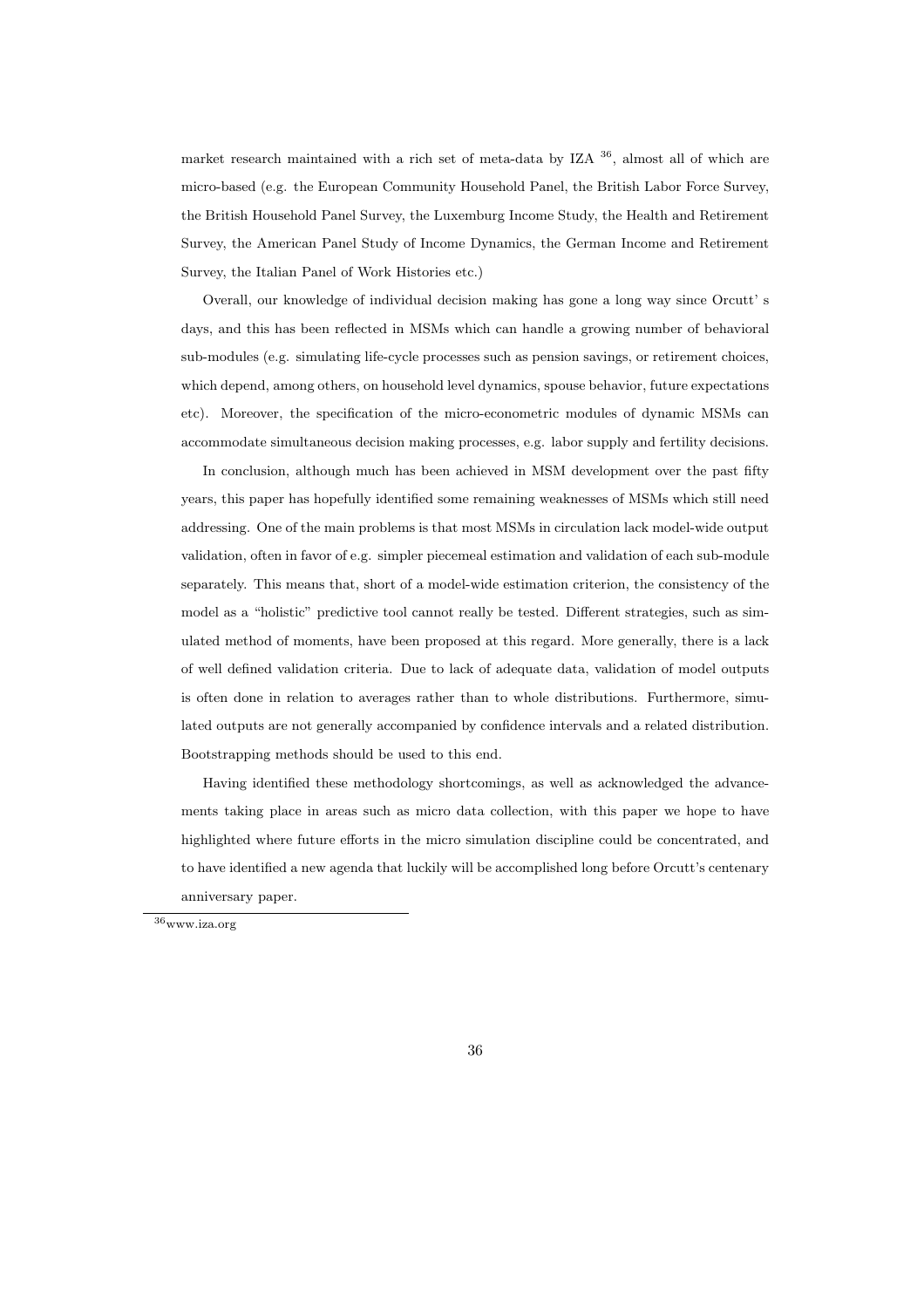# References

- A. Ando, A. Brandolini, and G. Bruno. The bank of italy's dinamic microsimulation model of the italian economy. Technical report, Bank of Italy, 1999.
- L. Andreassen, D. Fredriksen, and O. Ljones. The future burden of public pension benefits, a microsimulation study. In A. Harding, editor, Microsimulation and Public Policy. North Holland, Amsterdam, 1996.
- R.L. Axtell and J.M. Epstein. Coordination in transient social networks: An agent-based computational model of the timing to retirement. In Henry J. Aaron, editor, Behavioral Dimensions of Retirement Economics. Brookings Institution Press, Washington DC, USA, 1999.
- D. Ballars, G. Clarke, and E. Wiemers. Building a dynamic spatial microsimulation model for ireland. Population, Space and Place, 11(3), 2005.
- Olivier Bargain and Kristian Orsini. In-work policies in europe: Killing two birds with one stone? Labour Economics, 13(6):667–97, December 2006.
- C. Bonnet and R. Mahieu. Public pensions in a dynamic microanalytic framework: the case of france. In L. Mitton H. Sutherland and M. Weeks, editors, Microsimulation Modelling for Policy Analysis: Challenges and Innovations, Cambridge, MA, 2000. Cambridge University Press.
- S. Caldwell and R. Morrison. Validation of longitudinal dynamic microsimulation models: experience with CORSIM and DYNACAN. In L. Mitton et al., editor, Microsimulation in the New Millennium. Cambridge University Press, Cambridge, MA, 2000.
- C.F.Citro and E.A.Hanushek, editors. Improving Information for Social Policy Decisions. The Uses of Microsimulation Modeling: Volume II, Technical Papers. National Academies' Division of Behavioral and Social Sciences and Education (DBASSE). Panel to Evaluate Microsimulation Models for Social Welfare Programs, Committee on National Statistics Commission on Behavioral and Social Sciences and Education, National Research Council, Washington, D.C., 1991.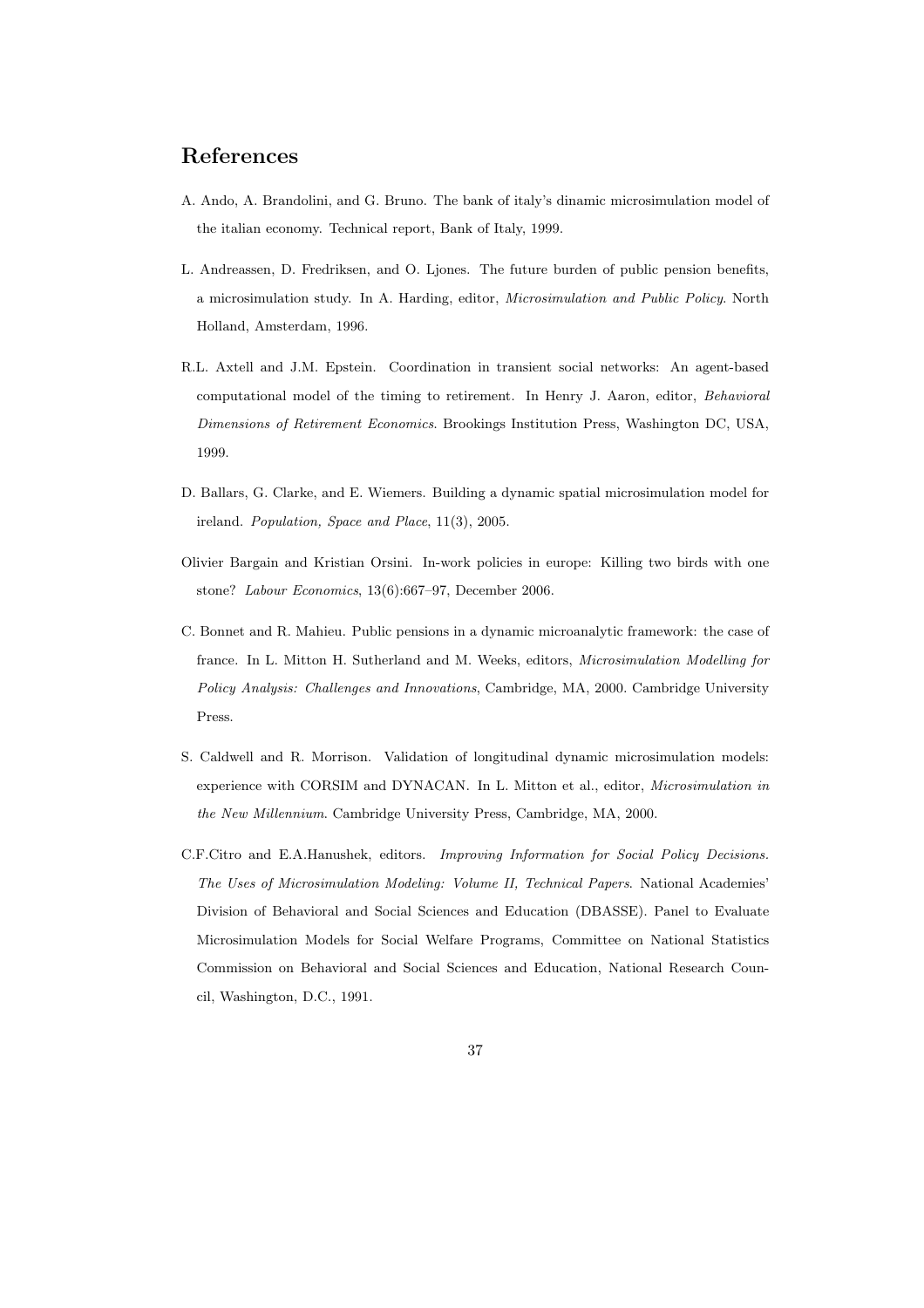- C.F.Citro and E.A. Hanushek, editors. Improving Information for Social Policy Decisions. The Uses of Microsimulation Modeling: Volume I, Review and Recommendations. National Academies' Division of Behavioral and Social Sciences and Education (DBASSE). Panel to Evaluate Microsimulation Models for Social Welfare Programs, Committee on National Statistics Commission on Behavioral and Social Sciences and Education, National Research Council, Washington, D.C., 1991.
- C. Curry. Pensim: A dynamic simulation model of pensioners' income. Working Paper 129, Government Economic Service, 1996.
- J. Davies. Microsimulation, cge and macro modelling for transition and developing countries. UNU/WIDER working paper, April 2004.
- G. Dupont, C. Hagneré, and V. Touzé. Les modèles de microsimulation dynamique dans l'analyse des réformes des systèmes de retraites : une tentative de bilan. Technical Report 2003-10, OFCE Working Paper, December 2003.
- Economic Policy and Analysis Department. The handbook of SESIM. Technical report, Swedish Ministry of Finance, October 2001.
- H.P. Galler. Discrete-time and continuous-time approaches to dynamic microsimulation reconsidered. Technical Paper 13, National Centre for Social and Economic Modelling (NATSEM), Faculty of Management, University of Canberra, 1997.
- C. Giles and J. McCrae. Taxben: the ifs microsimulation tax and benefit model. IFS Working Paper W95/19, Institute for Fiscal Studies, 1995.
- J. Gomulka. Grossing-up revisited. In R. hancock and Holly Sutherland, editors, Microsimulation Models for Public Policy Analysis: New Frontiers. STICERD, London School of Economics, London, UK, 1992.
- K. Goulias. Forecasting the impact of sociodemographic changes on travel demand: Experiments with a dynamic microsimnlation model system. Working Papers 94, University of California Transportation Center, 1992.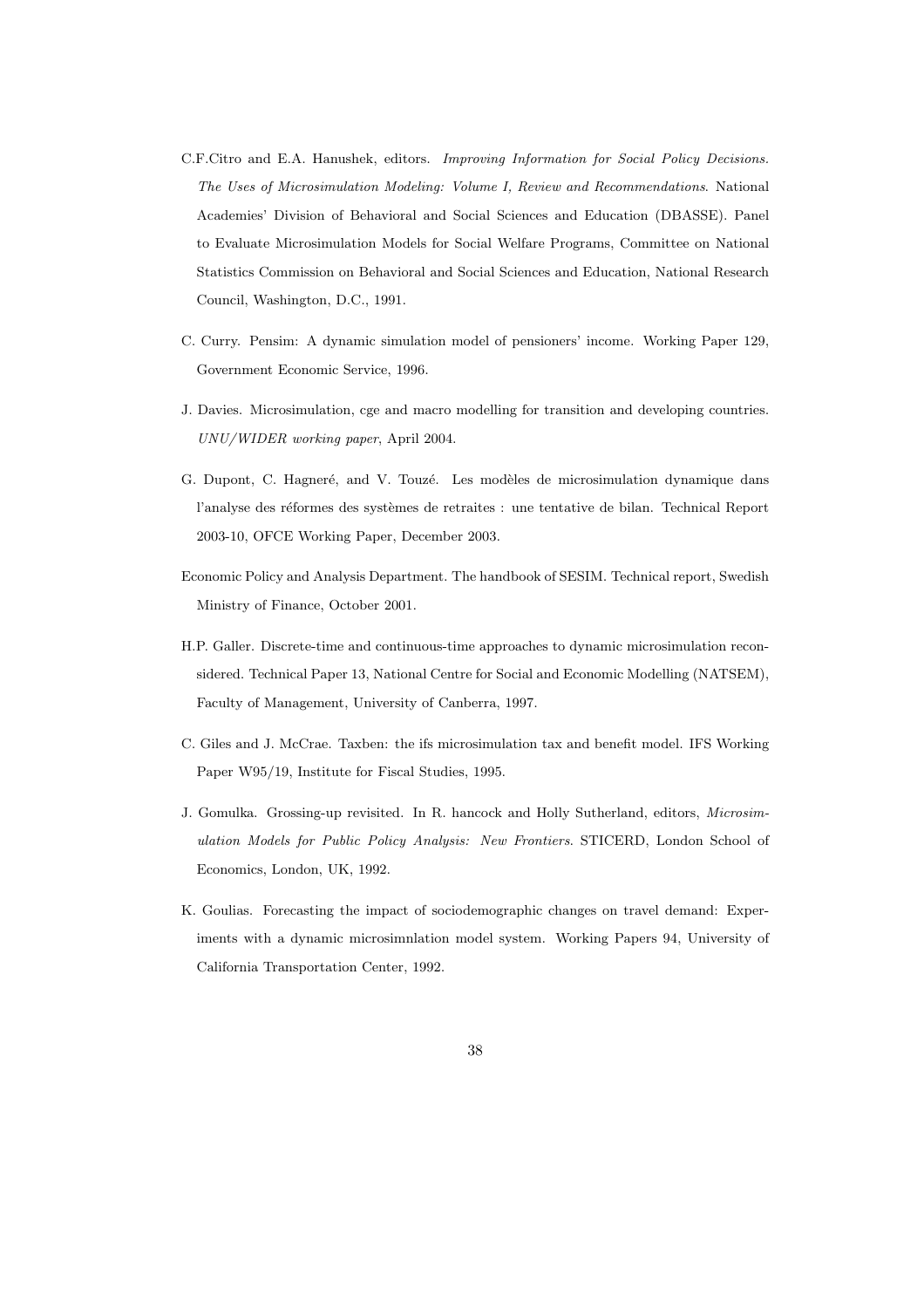- C. Gourieroux and A. Monfort. Simulation-Based Econometric Methods. Oup/Core Lecture Series. Oxford University Press, Oxford, 1997.
- T. Haavelmo. The probability approach in econometrics. Econometrica, 12(Supplement):1–118, 1944.
- A. Harding, editor. Microsimulation and Public Policy. North Holland, Amsterdam, 1996. URL http://jasss.soc.surrey.ac.uk/1/3/review3.html.
- A. Harding and A. Gupta, editors. Modelling our Future. Population Ageing, Social Security and Taxation, volume 15 of International Symposia in Economic Theory and Econometrics. Elsevier, 2007.
- H. Immervoll, H. Jacobsen Kleven, C. Thustrup Kreiner, and E. Saez. Welfare reform in european countries: a microsimulation analysis. The Economic Journal, 117(516):1–44, 2007. URL http://www.blackwell-synergy.com/doi/pdf/10.1111/j.1468-0297.2007.02000.x.
- Herwig Immervoll and Jahrbuch Schmollers. The impact of tax-benefit systems on low-income households in the benelux countries: A simulation approach using synthetic datasets. Journal of Applied Social Science Studies, 121(3):313–51, 2001.
- Herwig Immervoll, Horacio Levy, Christine Lietz, Daniela Mantovani, and Holly Sutherland. The sensitivity of poverty rates to macro-level changes in the european union. Cambridge Journal of Economics, 30(2):181–199, 2006.
- N. Anders Klevmarken. Dynamic microsimulation for policy analysis: Problems and solutions. 2007.
- N.A. Klevmarken. Micro simulation a tool for economic analysis. Working Paper 2001:13, Department of Economics, Uppsala University, 2001.
- N.A. Klevmarken. Statistical inference in micro-simulation models: incorporating external information. Mathematics and Computers in Simulation, 59(1-3):255–265, May 2002.
- D.B. Lee. Requiem for large-scale models. *Journal of American Institute of Planners*, 39: 163–178, 1973.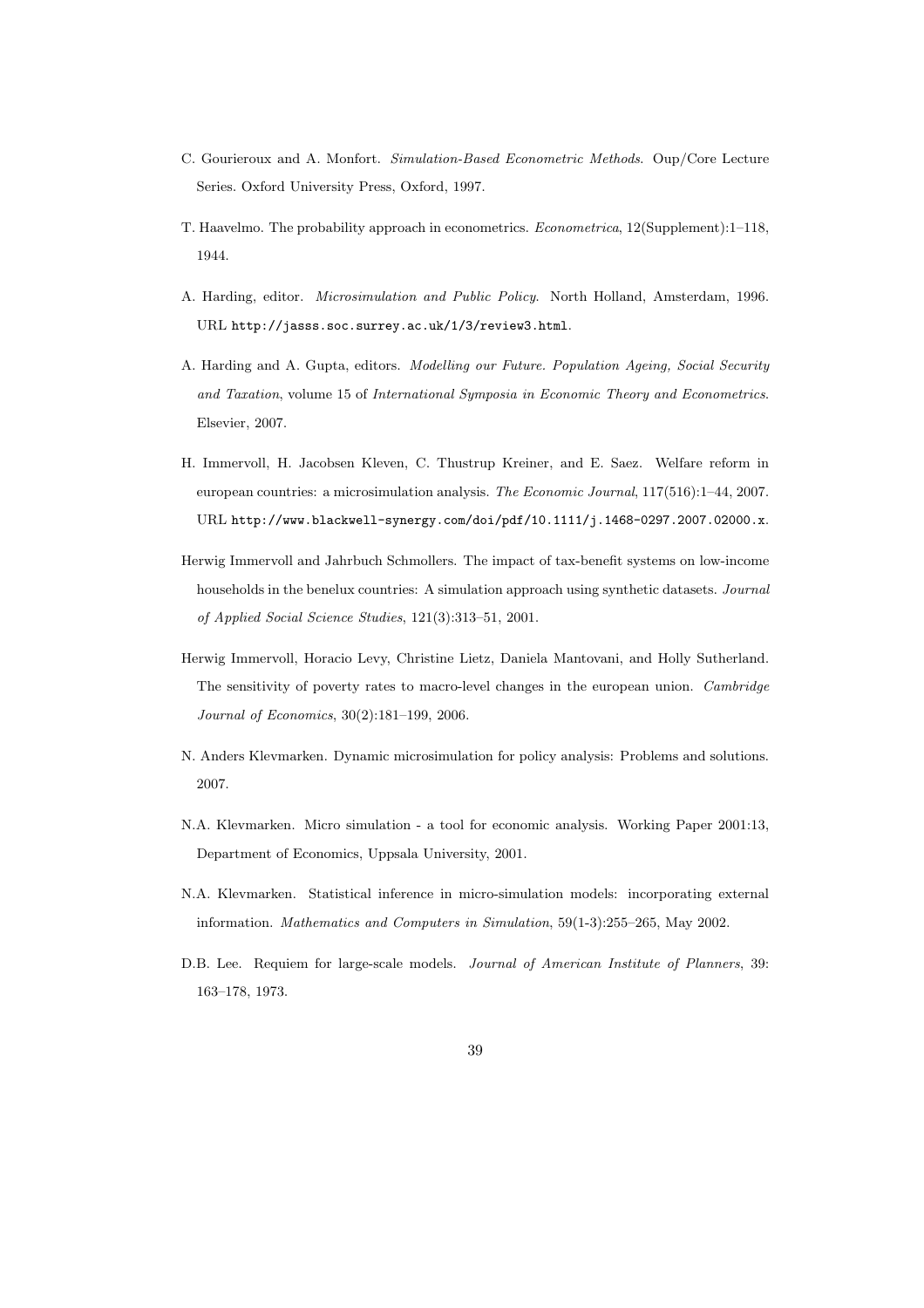- R. Leombruni and M.G. Richiardi. LABORsim: An agent-based microsimulation of labour supply. an application to Italy. Computational Economics, 27(1):63–88, 2006.
- R. Leombruni, M.G. Richiardi, N. Saam, and M. Sonnessa. A common protocol for agent-based social simulation. Journal of Artificial Societies and Social Simulations, 9(1), 2005. mimeo.
- Robert E. Lucas. Econometric policy evaluation: A critique. In Carnegie-Rochester Conference Series, volume 1, pages 19–46, 1976.
- Deborah Mabbett and Waltraud Schelkle. Bringing macroeconomics back into the political economy of reform: the lisbon agenda and the 'fiscal philosophy' of emu. Journal of Common Market Studies, 45:81–103, 2007.
- A. Martini and U. Trivellato. The role of survey data in microsimulation models for social policy analysis. Labour, 11(1):83–112, 1997.
- L. Mitton and H. Sutherland. Maintaining and updating polimod. Microsimulation Unit Research Notes 33, Institute for Social and Economic Research, 1999.
- L. Mitton, H. Sutherland, and M. Week, editors. Microsimulation Modelling for Policy Analysis: Challenges and Innovations. Cambridge University Press, Cambridge, UK, 2000. URL http://assets.cambridge.org/97805217/90062/sample/9780521790062WS.pdf.
- C. O'Donoghue. Dynamic microsimulation: A methodological survey. Brazilian Electronic Journal of Economics, 4(2), 2001.
- C. O´Donoghue. Redistribution over the lifetime in the irish tax-benefit system: An application of a prototype dynamic microsimulation model for ireland. Economic and Social Review, 32 (3), 2002.
- G.H. Orcutt. A new type of socio economic system. Review of Economics and Statistics, 58: 773–797, 1957.
- J. Pechman and B. Okner. Who Bears the Tax Burden? The Brookings Institution, Washington DC, USA, 1974.